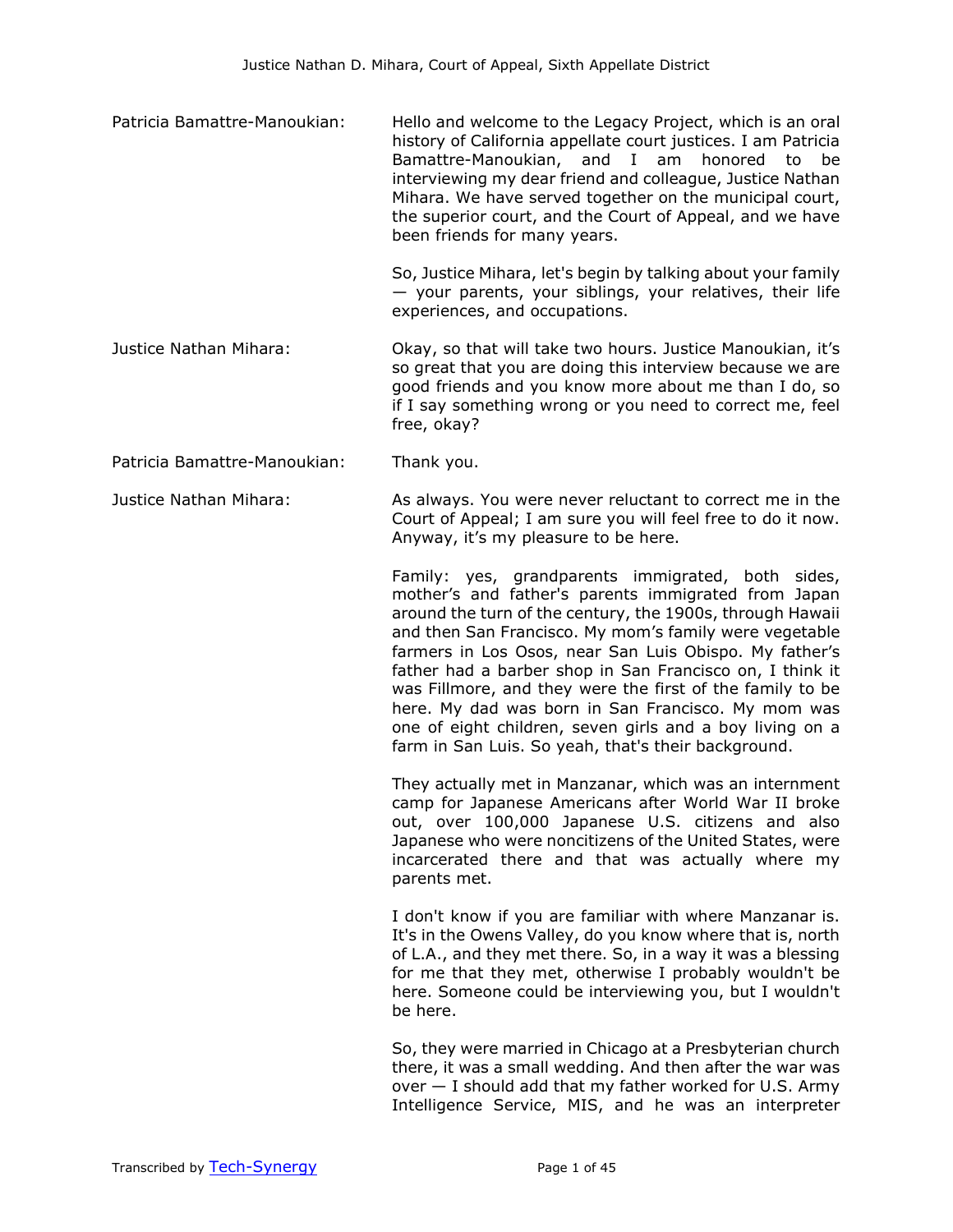during the war, and he interpreted obviously Japanese to English and vice-versa. But he also taught Chinese, he learned that on his own, probably stemming from a lot of his Chinese friends in San Francisco when he was growing up.

And anyway, he was in the U.S. Army, but the Navy tapped him to be the official interpreter for the Japanese surrender in northern Japan. The famous one, as you know, was on the Battleship Missouri in Tokyo Bay. But my dad was actually one of the interpreters. I am sure there were many, in the Northern Surrender. And there are actually photographs of him. When I was a kid I thought, yeah sure, Dad, okay, you did that. But there are actually photographs of him interpreting for the United States forces with these Japanese military officers — it's the oddest thing. They are probably wondering, who is this guy? What is he? Who is he? Where is he from?

Anyway, one of the interesting things about my family, too — lately I have been interested in the family tree and history  $-$  and I remember my father telling me that his family is from Hiroshima, and he went back of course to find family records and there were none. They were all gone. They were destroyed. My mother is from Kyushu, and she has a better record of her family and so forth.

Anyway, so after the war was over and the U.S. forces were occupying Japan, General MacArthur's headquarters was in the Dai-Ichi Building called the Diet Building in downtown Tokyo. And my mother and my father  $-$  my father was stationed in Tokyo kind of undercover to figure out what was going on. They were concerned about communist influence and so forth. So, my dad was stationed in Tokyo kind of undercover, I think.

But my mom wanted to work and so she ended up working as a secretary for General MacArthur's staff, some of the lieutenants there on the second floor, third floor. And she would tell me these great stories about how the general would come to work draped in his long overcoat and his pipe and the entire staff would stand at attention, including secretarial staff. And the women would be wearing white gloves, standing at attention as the general would pass by. She said it was like looking at a Hollywood star kind of a thing. It was very interesting.

00:05:15

I actually went back to the Diet Building several years ago when my wife and I were in Japan.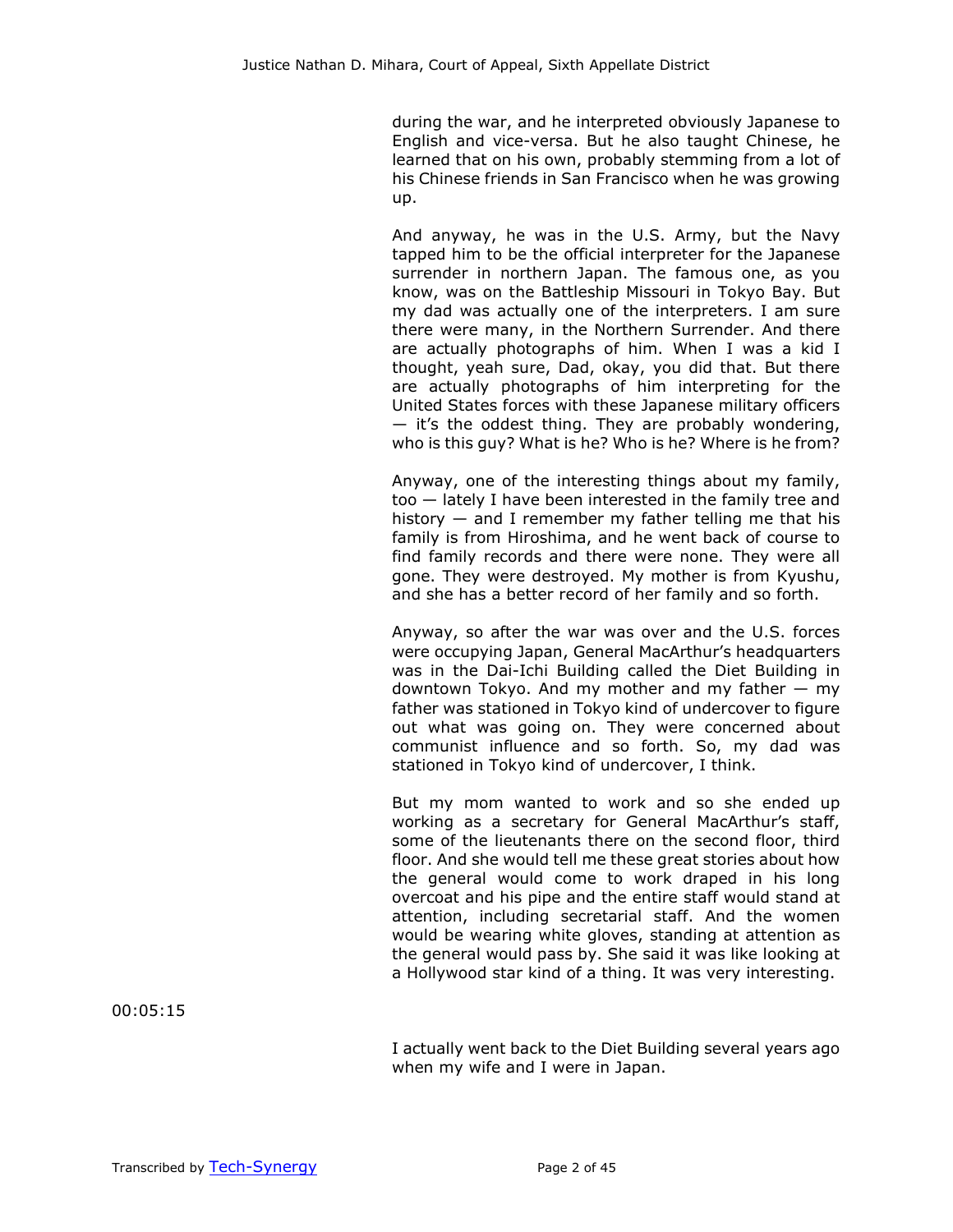So anyway, long story short  $-$  long story longer, I am sorry. We are going to be here all day, right, David? Our cameraman there is just working very, very hard, thumbs-up. And Chris is over there taking notes, which I appreciate. So that's why I was born in Tokyo because that's where they were.

Patricia Bamattre-Manoukian: So, you were born on May 11, 1950?

Justice Nathan Mihara: Yes.

Patricia Bamattre-Manoukian: In Tokyo?

Justice Nathan Mihara: A closely guarded secret. You know, the interesting thing about that is my father was so paranoid because of the internment, U.S. citizens being incarcerated for the color of their skin, basically they are Japanese.

> An interesting story my dad told me; it was interesting. He said that he got a job. He followed my mom to Chicago and her sister, who were working as  $-$  they were working  $in - I$  think they were working in a church actually, Christian church there. They got room and board and they were doing some things, they were helping out, and that's where my parents got married. But my dad got a job at a steel factory not too far away because they thought he was Chinese. And once they figured out he wasn't, they fired him. And so, I asked him, so what did you do, you lost your job, probably pretty good job? He goes, yeah, Uncle George, your Uncle George helped me to get a job where he was working, at a Baby Ruth factory. You know the candy bar? So, I thought to myself, ah, that's where I get my sweet tooth. I figured it out.

Patricia Bamattre-Manoukian: From Baby Ruth?

Justice Nathan Mihara: Yeah. To date one of my favorite candy bars honestly, yeah, truly, very sentimental.

> But at any event, so I was born in Tokyo. We lived there for several years. And it's interesting because while I was there, my parents told me that I spoke really perfect Japanese for a little guy. And when I came back to the United States, my grandparents were astonished at my Japanese. And I have forgotten a lot, but to this day when I was back in Japan I could actually converse and say some things anyway, so that was good.

Patricia Bamattre-Manoukian: How old were you when you came back to the United States?

Justice Nathan Mihara: Probably three, three-and-a-half, something like that. My mom and I took a ship back and we landed in Seattle,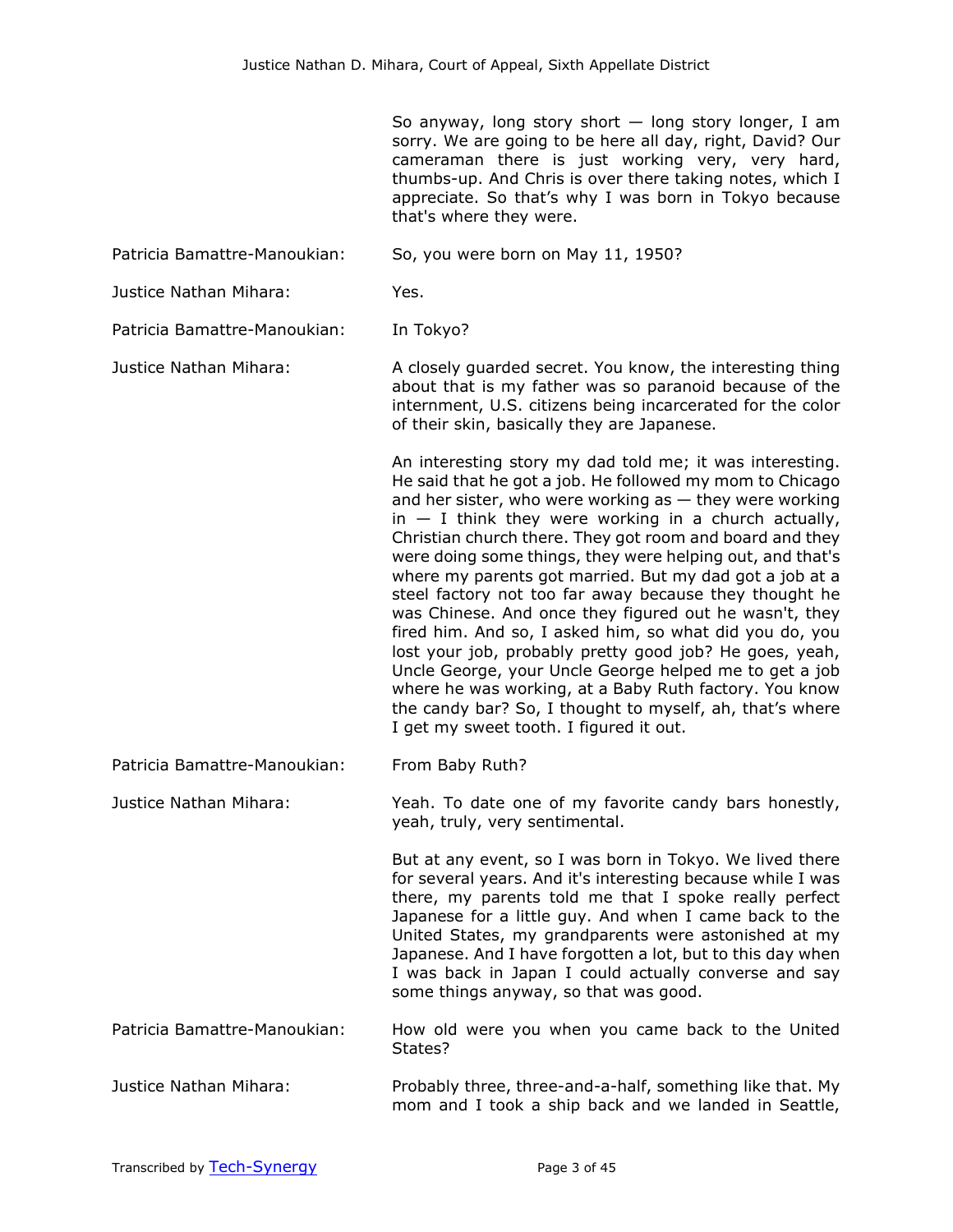actually, and ironically that's where I went to college, the University of Washington. And it wasn't a coincidence that that happened, because my father told me about the university, because he was there obviously and he said, that's such a lovely campus. My father never went to college, so he was just talking about the campus, these beautiful neo-Gothic buildings. And he said, you should check that out. So, I did. He bought me a plane ticket and I went up there and fell in love with Seattle. And that's one of the reasons I went there. I think that was one of your questions, why did I end up in Washington?

So, my childhood, as you can imagine, being a child of a United States Army officer, we traveled a lot. So we were in Japan, then I think we were in the Presidio (00:08:36) just for a little bit in San Francisco. I remember being there, and then settled in Monterey. That's where dad was teaching at the Army Navy Language School.

When I was in superior court, I was invited by the Court Interpreters Association to come down and speak during the AT&T Golf Tournament that was going on there. They were having their own convention for interpreters that were working for AT&T. And they asked me to speak, and it was so nostalgic for me in a way, because here I was just a couple of blocks [from] where my dad was teaching Chinese and Japanese to all these military personnel and here I was lecturing to all these wonderful interpreters in Monterey there, and I thought, gosh, that was kind of chilling really, but a good thing, a good thing.

Yeah, I was there, we were there. Then we settled into Baltimore, Maryland  $-$  Fort Holabird is where the U.S. military intelligence headquarters happened to be, or training facility. And then also Chicago, that was Fifth Army Headquarters. We moved to Hawaii in 1959 — I was eight or nine years old. So, I spent some of my youth two blocks from Waikiki Beach for a little bit.

And then we moved to the, it's called the Windward Side, Kailua, which is now a bustling, as I understand it, tourist attraction and so forth, and back in those days we lived in a tiny little cottage. There were dead frogs all over the place and there was a swamp in the backyard with cows roaming around free.

My elementary school was a Quonset hut basically, just on the outskirts of downtown. I used to walk to school, that kind of thing.

00:09:57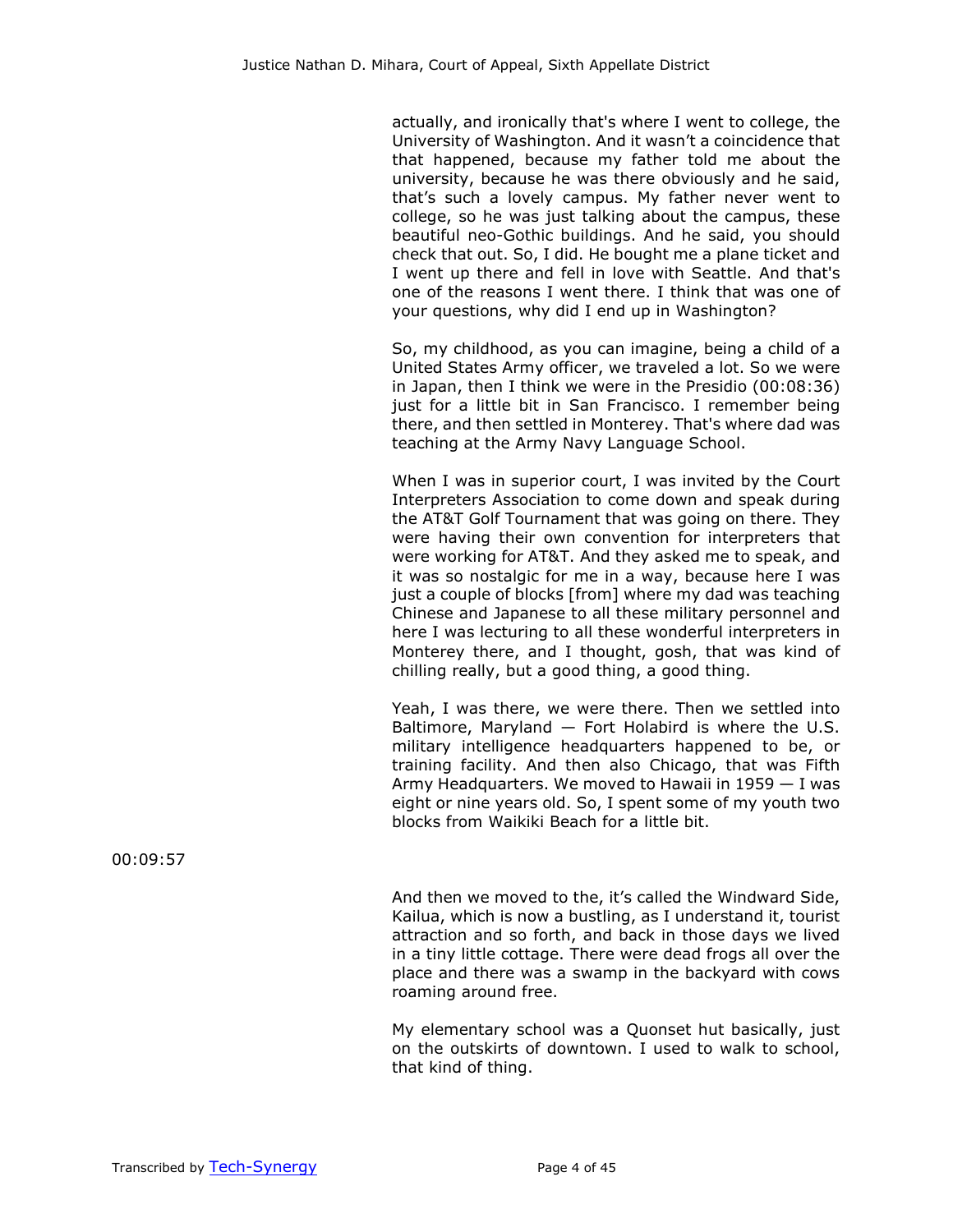Interesting story there, years later I am talking with Howard Halm, who is now a retired superior court judge out of L.A., and Howard is Korean actually, and he actually lived in Hawaii. He is a little older than I am. So, we were talking about this elementary school teacher, Mrs. Fernandez. All the boys had a crush on her, she was just a lovely, lovely lady. And he said I had her. Howard, you had Mrs. Fernandez? He goes, yeah.

So, it's funny, at these judicial conferences and the Asian Pacific [American] Judges Association events, you meet people, and you start talking about your lives, and if you have lived for a while on this planet, you have these connections and it's just astonishing to me. Of course, we have this bond now that we both had a crush on the same teacher.

So, after that we moved back to Japan and Dad spent his final three years in the United States Army. He spent 22 years in the service, in Tokyo, and we actually went back to where I was born in a place called Washington Heights — it was military dependent housing. And Dad was doing his thing in the army intelligence. Mom at that point had three children, and you know what it's like to have three children. Of course, her children were not as really cool and well-behaved and marvelous as your children, so I really felt sorry for my mom. She had to chase us around.

Patricia Bamattre-Manoukian: She was busy. Tell us about your siblings.

Justice Nathan Mihara: Oh, okay. Well, my sister was born in Baltimore at Johns Hopkins, and she was delightful. She was pretty and she was funny. Yeah, I was so glad at age seven to get a sibling. It was really wonderful. But we were seven years apart, so it was like having two separate families in a way.

> And then I remember going to college and coming back, we had this bond. And her name is Diane, and she was just marvelous really. And when kids are growing up, especially in junior high and high school, they tend to try to distance themselves from their parents, right? And so, I would come home, and I would ask Diane to sit with me to watch a TV program or a movie or something and my mother was astonished. She did what you said? I said, well, yeah, she is my sister, you know? I spend time with her. She couldn't believe it.

> In any event, yeah, Diane unfortunately passed away when I was in superior court. I remember I was at superior court review, then a settlement calendar and HOJ. You remember that calendar, Hall of Justice?

Patricia Bamattre-Manoukian: I do.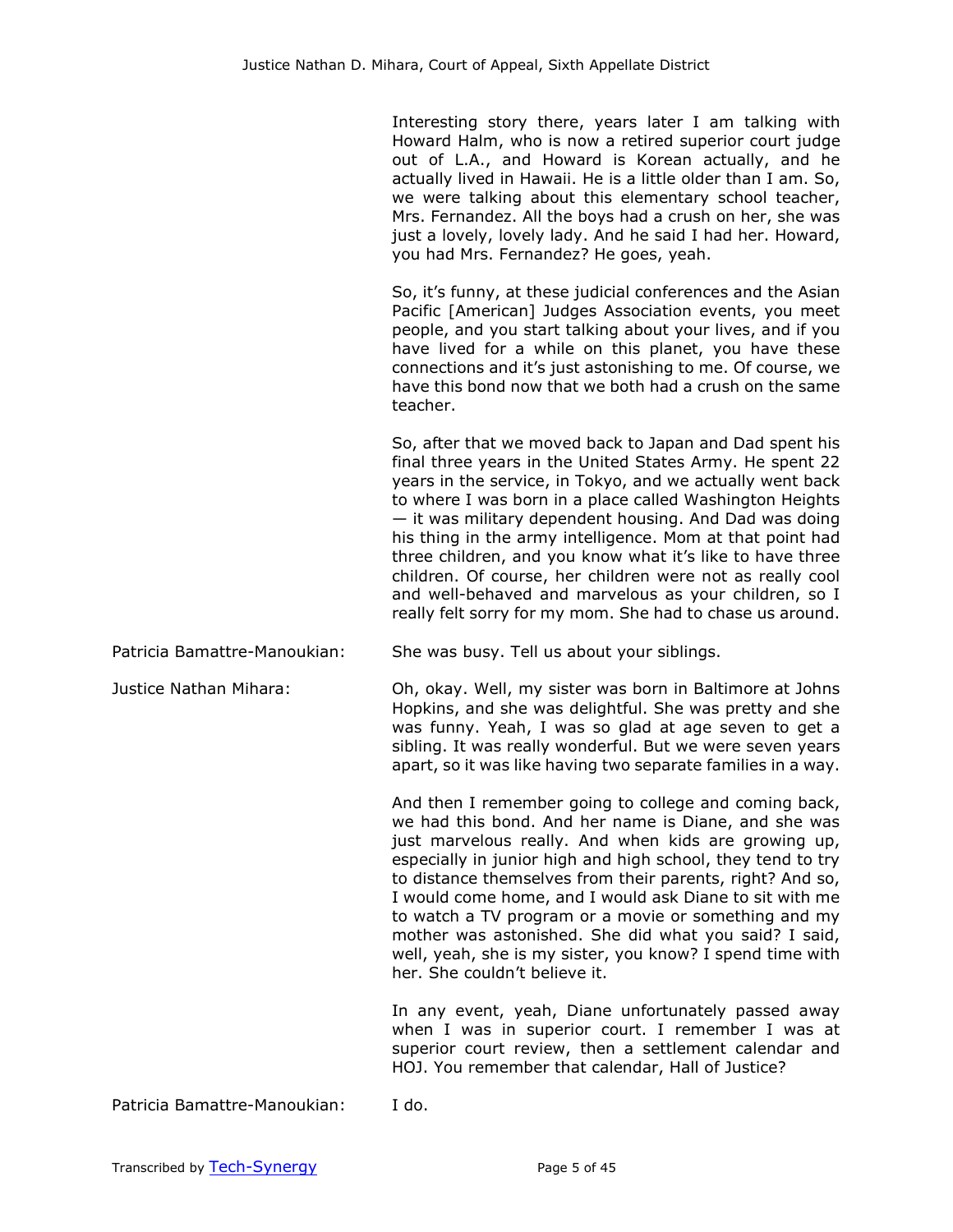Justice Nathan Mihara: And they pulled me out of family court to do that, I remember that. And I got the word that my sister was missing. She died in a tragic accident. And so, I miss her, but some fond memories.

> Interestingly, this is fascinating, I didn't know much about what she was doing exactly. I knew she was helping my dad who was recovering from a stroke. She was single and living at home helping my folks, and a public defender came to me several months after she passed away and she said, you know, Judge, is your sister's name Diane? I said yes, how did you know? Well, we kind of knew her because she would come to homeless shelters, and she would bring stuffed animals for the little ones. I thought, my sister did that? I was wondering why she had so many stuffed animals around all the time. She was taking them to distribute, and little goodies and things like that to the homeless people in Palo Alto, I think, and Santa Clara Valley.

> So, I learned something about my sister from a contact in the public defender's office. That's how weird this profession is, and life, right? So, I am grateful for that public defender for sharing that with me.

> And then I have a brother and he was born in Hawaii, in Honolulu, Tripler Army Hospital, pink hospital on the hill. And Ted, he is very different than I. He is more entrepreneurial. In our family we have sort of the artistic side of the family, and we have the business side of the family. Well, Ted falls into the business side of the family in terms of his genes and makeup.

> I remember when he was 10, he would be out there buying an old bike, fixing it up and selling it for a profit, and going and buying a new stereo set for himself. I mean he was like that, you know? It didn't surprise me after he graduated from UCLA. By the way, Justice Manoukian is a UCLA Bruins, everybody  $-$  I just want you to know that. Nick, you probably know that because of all the paraphernalia in her office, right? If you can't figure out that she is a Bruin by going into her office, then you are either blind or you just don't care.

> But anyway, after graduating from UCLA, he was thinking about law. I told him I would support him, but he said, you know, I am going to do something else, and he went into software sales. And, oh my gosh, he is a star. He really is. He is so good at it, and he is in such demand.

00:14:55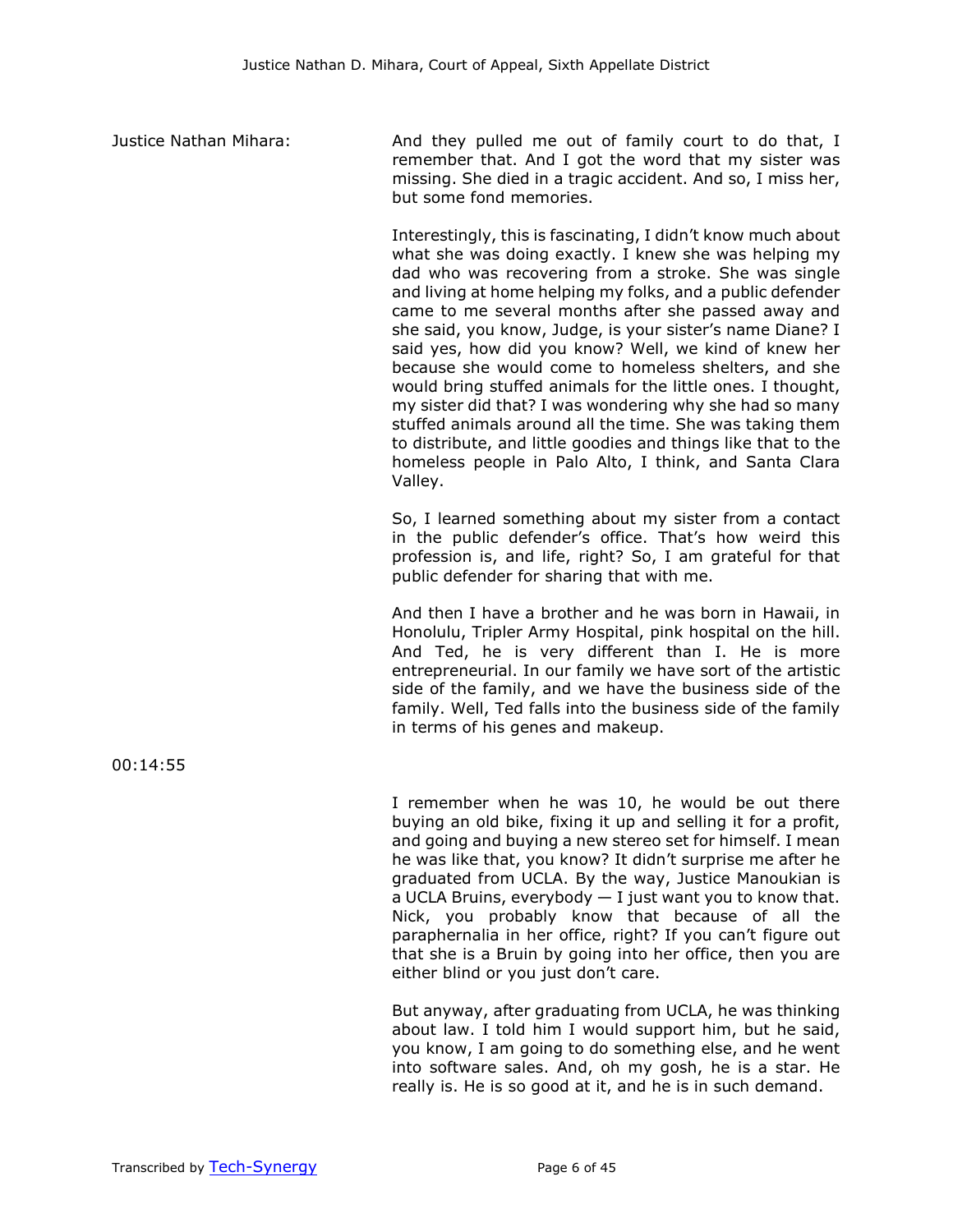For some reason  $-$  he is 60 years old, he is 10 years younger than I am, but everybody thinks he is 35. So, he gets away with it. He goes, Nate, this is amazing. He says, I am still working in sales, and I am 60 and nobody at 60 is in sales and software, nobody, he says. I am like a grandfather to these kids. But he is wonderful. He lives in Half Moon Bay with his wife. I am privileged to have a niece, Annika, who just started at Pepperdine University. I think you know where that is.

Patricia Bamattre-Manoukian: I do.

Justice Nathan Mihara: In Malibu, right? And she is just wonderful. I love Annika. Ted's a golfer. So, you can guess where she got her name — Annika Sörenstam, the professional golfer. See, now, there you go, David understands these things. I mean if you are not a golfer, you know, I remember. Your husband is not a golfer, right — Pete, Superior Court Judge Pete Manoukian?

Patricia Bamattre-Manoukian: He is not.

Justice Nathan Mihara: He is not a golfer? I remember I went to my first golf tournament, and I had had six lessons playing golf with Stanford and I remember  $-$  I think either I was talking to Pete, or you were telling me this that he wanted to go to this golf tournament. I said Pete, you don't play golf. He says, well, can I go for the food? And I just thought that was great because I thought  $-$  I was thinking the same thing. I play golf, but not well, so maybe I will just go for the food. Let's just have some prime rib and yuck it up with the other judges.

Patricia Bamattre-Manoukian: So how did you and when did you move back to California?

Justice Nathan Mihara: Oh, okay. So, Dad retired in 1964 and we just missed the Summer Olympics in Tokyo, believe it or not. And so, we moved back to California, Dad was trying to find a job. It was tough, you know, being a retired military because he didn't go to college. He had some college credits, I think, from Glendale and University of Maryland and that sort of thing, but he didn't have a degree, and so he was kind of wondering what he should do with himself.

> He finally found work in Los Angeles and my mother refused to move to L.A. So, my dad actually commuted to San Luis Obispo, where my mom's parents were, from L.A. He was staying with my cousin Jerry in Glendale or Pasadena or somewhere. And he was working for TWA, the airlines. So that's what we did for that first year. And that's where I spent my first year in high school, San Luis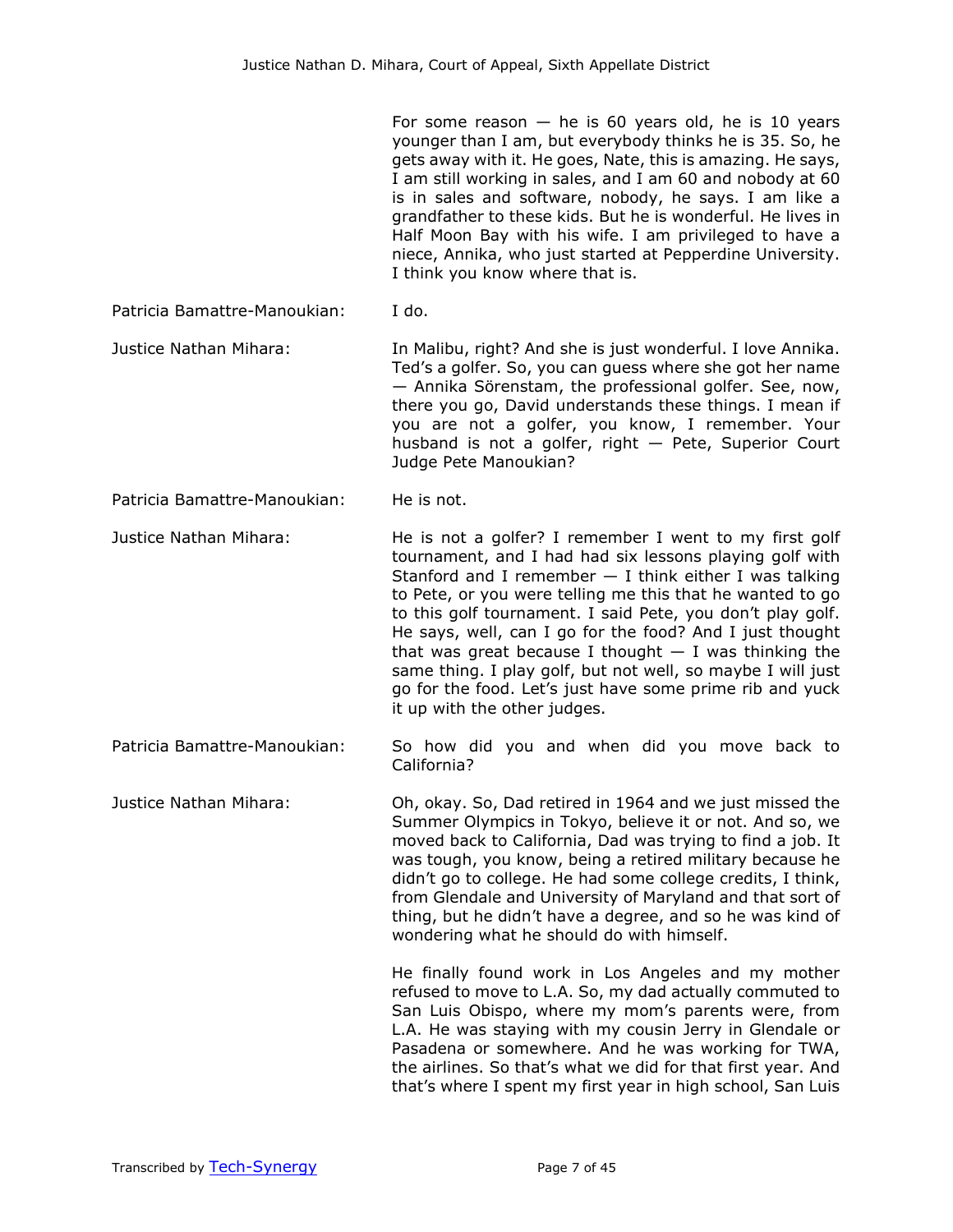Obispo. Great experience! I was living on a farm. It was country life. Great high school. Great teachers.

- Patricia Bamattre-Manoukian: And then did you have some jobs down there during your first year of high school?
- Justice Nathan Mihara: Oh yeah. That's where I actually worked and got paid for it. My uncle, I think just to keep me out of trouble, had me weeding with a hoe in these acres and acres of vegetable fields. They had romaine, lettuce, iceberg lettuce, which actually, iceberg lettuce was introduced in that area by my grandfather, who was a farmer, and very well-known community leader. And so, I did that.

I mowed lawns. I loaded up big trucks full of celery and romaine and lettuce to be shipped off to L.A. for the wholesale food markets down there. Later on, I stuck with that type of industry when I was in high school. I worked for my Uncle Shemi and did floral supplies and wholesale shipping. So, I drove trucks for them to the San Francisco market. I didn't sort the flowers, but I packed them for shipment and did odd jobs, that sort of thing, some carpentry work. So, I was kind of a jack-of-all-trades.

Patricia Bamattre-Manoukian: So, when did you move to the Bay Area?

Justice Nathan Mihara: Well, after high school my dad — my dad was a really bright, sharp, amazing man. He was told by my Uncle Shemi, who was living in Atherton at the time with his family, that there was an opening for a stockbroker position for Jay Barth and Company (00:19:54) in Menlo Park and they would take you and train you.

00:19:58

So, my dad was hired. He was trained to be a stockbroker by this company. He took the brokerage exam, and not surprising to me, although that was kind of a little startling, I guess, he scored the highest score ever in the history of the company on that exam and he was successful at it, until of course the recession hit and that sort of thing and all the wheels came off for all those brokerage companies, my dad included. My mom went to work at Stanford Research Institute as a secretary.

But I remember those years were really hard. And that's around the time I was in high school. Went to Mountain View High School and yeah, it was interesting. I was sharing this the other day, I normally don't mention this, but I was asked to give a commencement speech at University of Santa Clara Law School for their specialty clinic graduates, Social Justice Center graduates, and I was explaining to the person who asked me, I said, you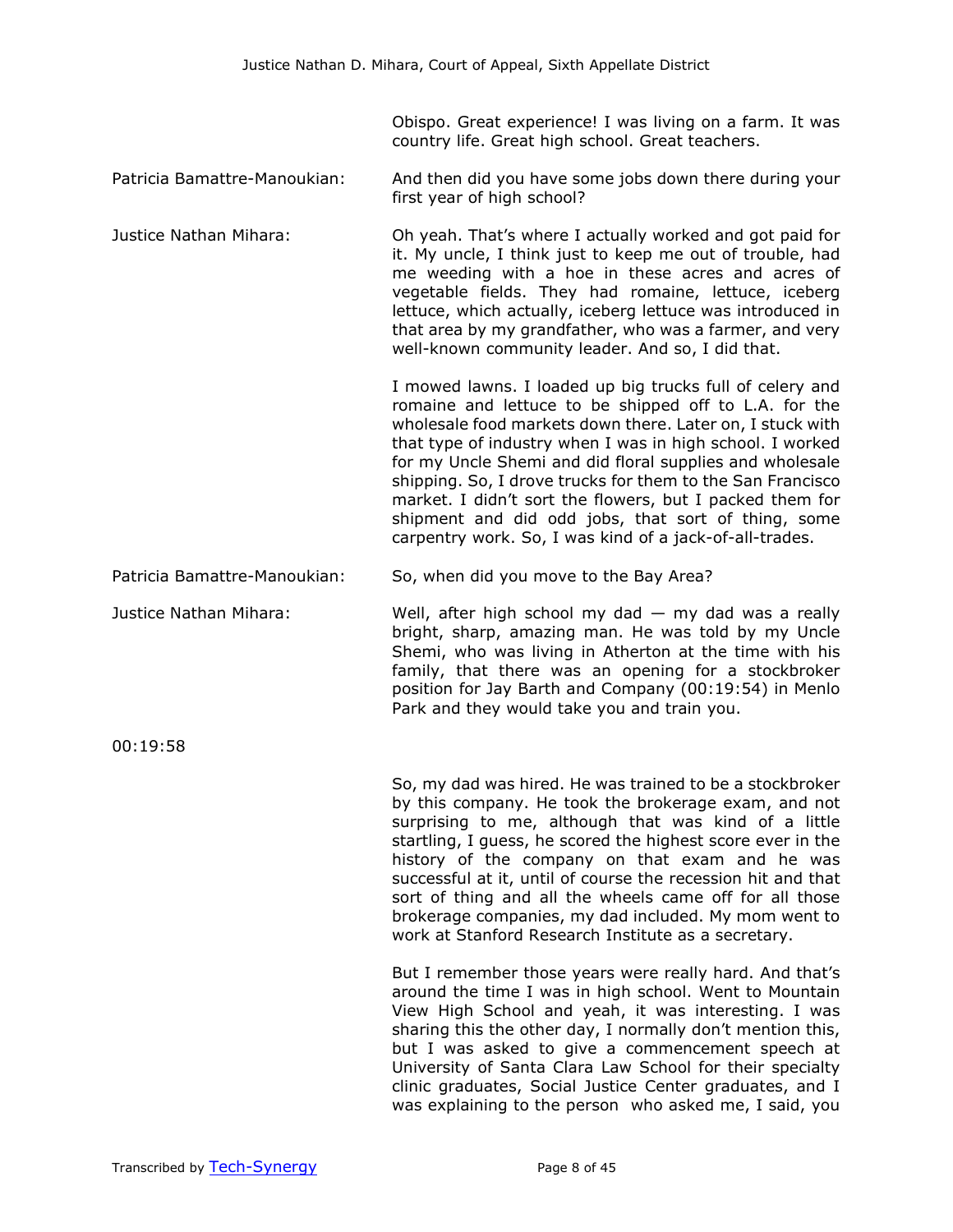know, I haven't spoken at a commencement since I was valedictorian at my high school class back in 1968, so that brought back some memories.

I played football, varsity football. I was called the tennisshoe tackle because my family was so poor, they didn't think  $-$  my dad didn't think he could afford the cleats. So, we had this deal, if I made the team, he would get me cleats. So, I made the team and I got cleats. But I was in tennis shoes during tryouts and practices and the coaches were looking at me like, what's wrong with this kid? He is big. He is mean. He is ugly. He is kind of slow, lumbering, but we like him, so I made the cut. So, I was known henceforth as the tennis-shoe tackle among the high school. I played against your husband.

Patricia Bamattre-Manoukian: You did.

Justice Nathan Mihara: He mentions it all the time.

Patricia Bamattre-Manoukian: He talks about it all the time. And I think you won. You beat Los Altos.

Justice Nathan Mihara: Yeah, we won that game. Yeah, we beat Los Altos. It was just one of those quirky things, you know?

high school together.

Patricia Bamattre-Manoukian: So interesting that your paths crossed when you were in

Justice Nathan Mihara: In high school, it's so weird, yeah.

Patricia Bamattre-Manoukian: So, did you develop an interest in attending college up in Washington at that time, or how did you end up going to the University of Washington?

Justice Nathan Mihara: Well, I think when I was looking at colleges, you know, I was looking at Cal. I don't know if I was looking at Southern Cal at that point, but I was looking at the Cal schools and I was looking at Oregon and Washington. The reason why I was looking at Oregon and Washington is because I just wanted to get away from home and spread my wings a little bit. I love my parents, I love my family, but I thought it would be good for me to kind of jump out of the nest. But I wanted to stay on the West Coast so that's why I was looking at those schools.

> And my dad, as I said it earlier, told me about the university, so yeah, I fell in love with the campus and the people were great. Ran into this oceanography graduate student gave me this kitchen tour of the place and so that's why I went.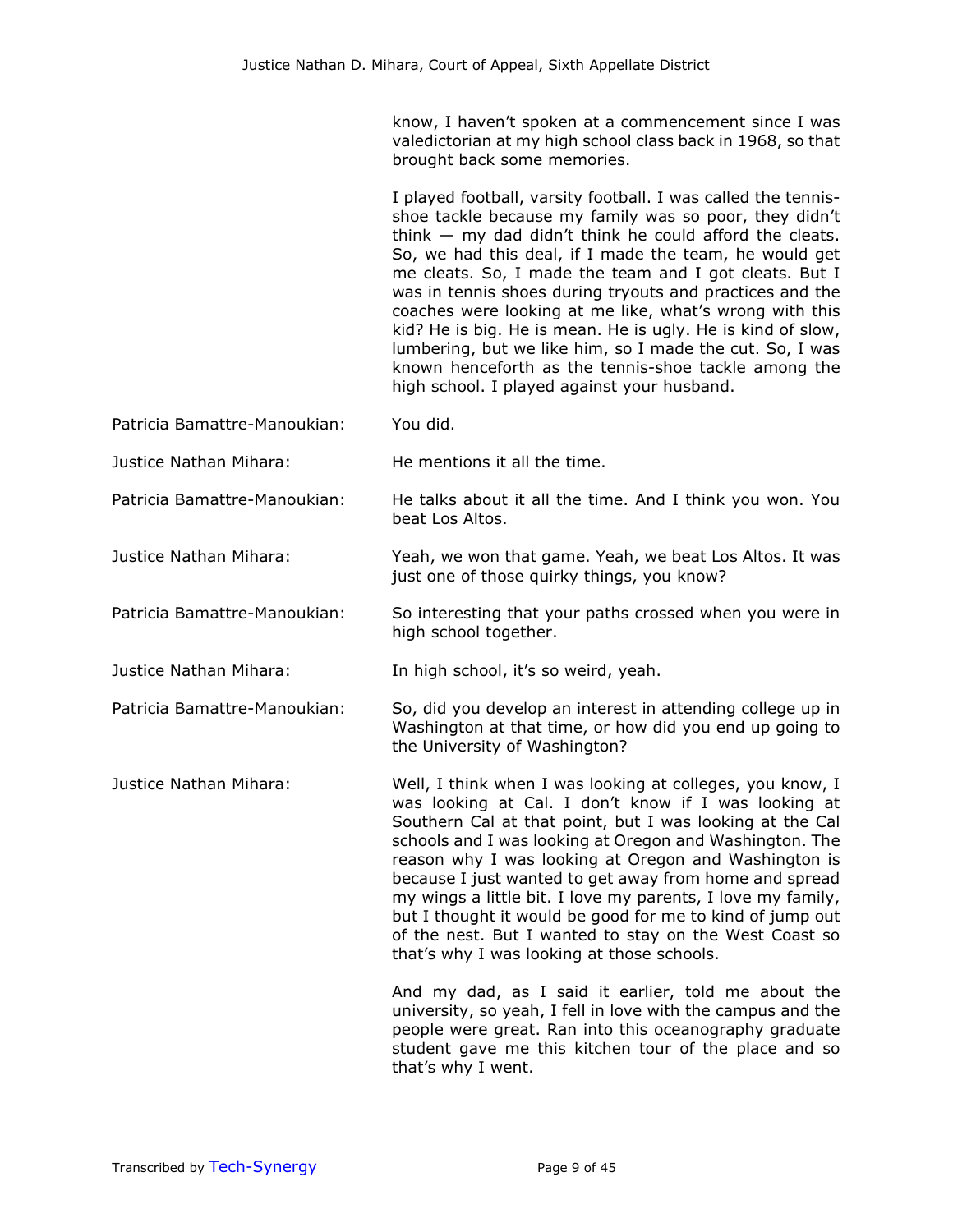The other reason I went there is because it was a conservative campus. They had an ROTC program. I was on the ROTC scholarship that was awarded to me my senior year in high school. And so, I was going to spend — they were going to pay for my college education and then I would give them four years of service as an officer and so that was my game plan, and it was the United States Army.

And that's the other reason, because I thought if I go to Berkeley  $-$  this is the 60's, right  $-$  I am not sure I would survive, was my theory, Free Speech Movement. I mean, I was sympathetic on anti-Vietnam protest and so forth, but I thought to myself, well, you know, I could end up going to Vietnam or something like that, but that would be another layer of pressure I think other than just the academics, so that's why I went to Washington.

Patricia Bamattre-Manoukian: And what did you major in?

Justice Nathan Mihara: I majored in economics.

Patricia Bamattre-Manoukian: Why economics?

- Justice Nathan Mihara: Because my plan was to get an MBA, graduate school of business there in Seattle, and I thought it was a good hub for East-West trade and I had family in Japan. I call them family, but they are just super close friends of my family's and they are all in business and I thought, okay, this would be great to be able to work with them and get involved in that direction. That was my thinking.
- Patricia Bamattre-Manoukian: So, your plan was to get an MBA, serve four years in the army and then become a businessman?
- Justice Nathan Mihara: Right, exactly, go into business.

Patricia Bamattre-Manoukian: And what did you actually do?

Justice Nathan Mihara: Ultimately, well, yeah, I went into veterinary medicine for a while and that was awful  $-$  no, I am just teasing, that's not true. Chris is going, don't say that. It's okay, Chris, that was a joke, and this is not going to be edited so I realize that. Oh man, I am so sorry. Are the two hours up yet? Are we done yet? Do we have to keep going? [*Laughs*]

00:25:04

Patricia Bamattre-Manoukian: We have a long way to go.

Justice Nathan Mihara: Oh man. The question was what ultimately happened. Well, I was accepted to business school. I was ready to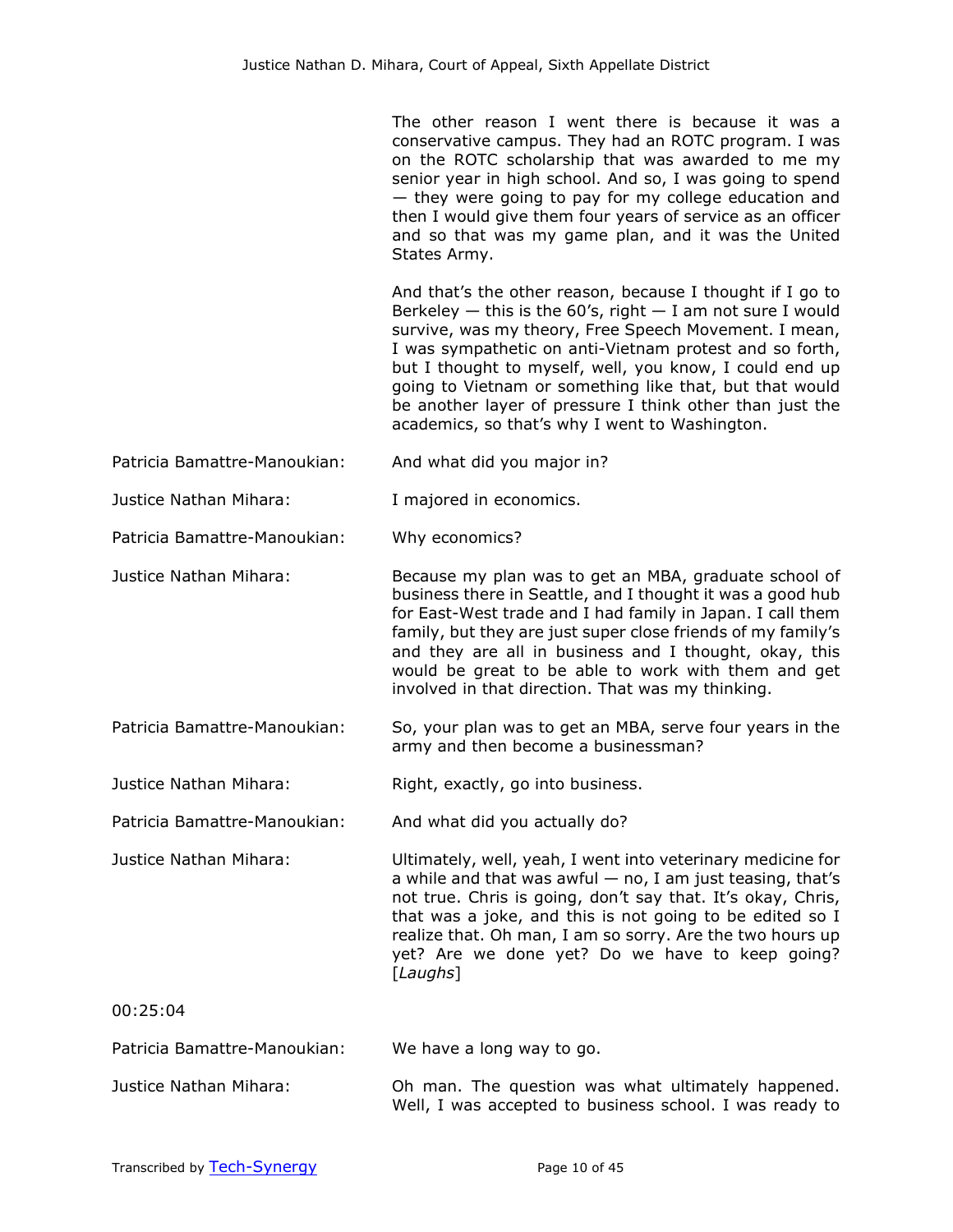go. Let me back up for a minute. What happened with the military issue  $-$  not issue, but my future there was cut short because I was in a head-on collision in college, and I was thrown from the car and ended up in a ditch. It was like a bad movie, where the car  $-$  massive accident and people are thrown into ditches and there are farmhouses in the distance and people come running out to help you. Well, it kind of happened to me.

There were six of us in the car, we all managed to get to this farmhouse and the wonderful family at the north of Seattle farmland up there, they helped us, and I spent some time in the infirmary at the university and they checked me out, felt I was okay. But I started feeling very sick after that and it was concerning to me, and I went to army doctors in Fort Lewis, and they said, you know, we are going to give you an honorable medical discharge, and so that ended my military career.

Fortunately, they didn't make me pay back the money they spent on my tuition and lab fees and that sort of thing, which I was grateful for, and Captain Sousa (ph) (00:26:37) at the time was one of my heroes and one of my mentors in college, told me, he said, you know, we are not going to do that. At that point I was number two in my class, my ROTC class, so they knew I wasn't a malingerer or something like that, I was serious about what I was doing, so that was a real blessing. I am thankful to the army for doing that for me.

So that ended my military career and so I was concentrating on business school and then my friend, Irene Fujitomi, who is a dear friend, who is one of those Phi Beta Kappa, PhD, brilliant-type people said, you know, you should go to law school. I said Irene, you are nuts. What do I know about law, and the lawyers that I probably will meet, I won't like. I am not sure I said that. But that was my feeling. My experience in law up to that point was, what, Perry Mason. This great program, I don't know if you remember that, called The Defenders, with E. G. Marshall, right, Robert Reed. I will never forget that series. I was just captivated by it. But it didn't excite me about the law. It was just interesting to me and exposed me to that.

The other thing that was helpful to me in terms of making this decision about applying to law school was that my first year in Washington, my first Thanksgiving, my mom wanted me to come home and I said, well, a friend of mine invited me to his house in southern Washington for Thanksgiving and so I am going to do that and save you folks the money on airfare. Well, Mom was not happy about that, as you can imagine.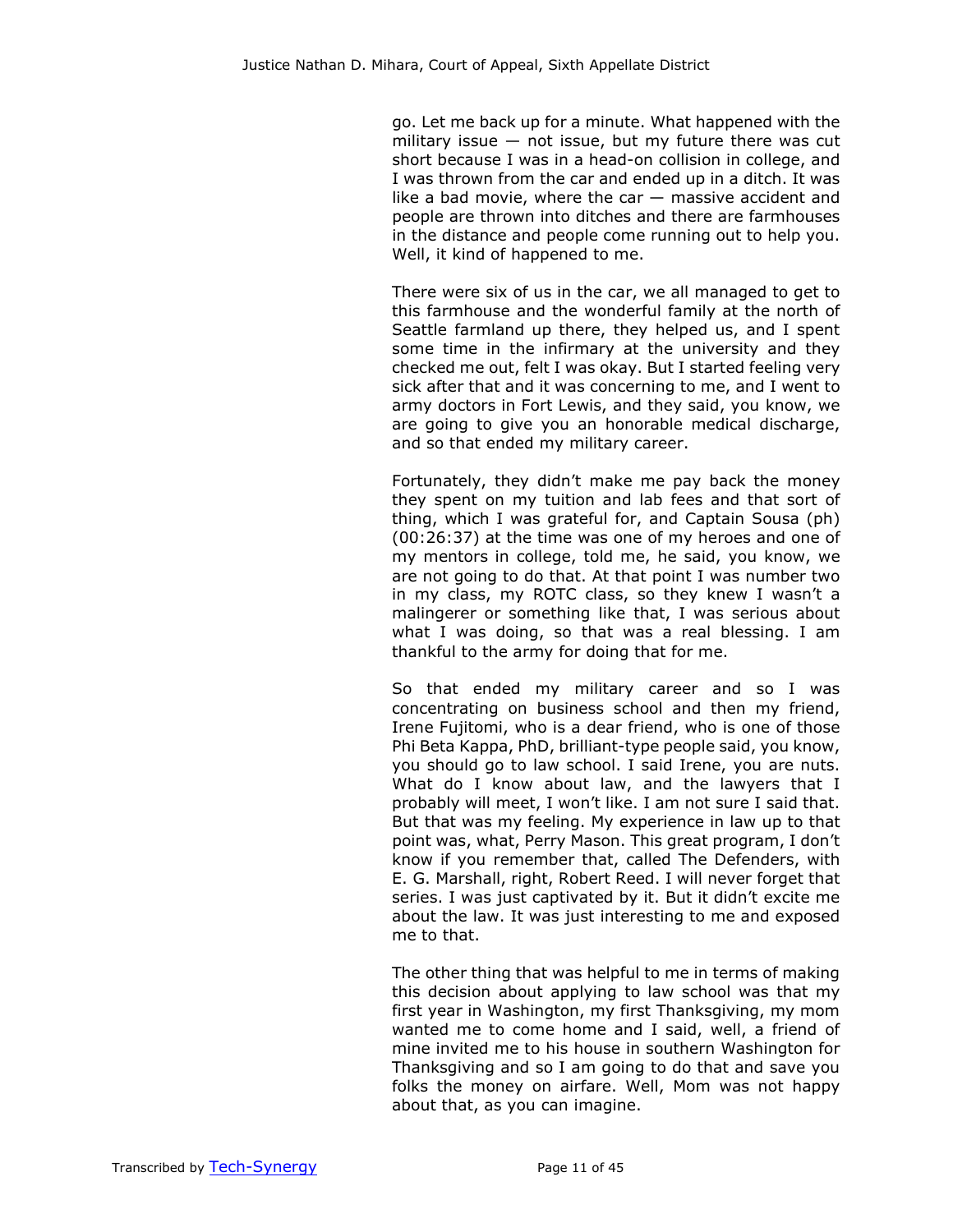But my friend's father was a lawyer. He was a litigator, a P.I. lawyer down in Vancouver, Washington. And the day after Thanksgiving he asked Alan, his son, and I, do you want to see a deposition? I said, What's that? He goes, you will find out.

And so, we watched this deposition; it was an auto accident. And interestingly enough, the husband is deposed first and says, well, you know when I was driving, this happened, this happened, this happened. Then his wife is being deposed and she says, well, you know when I was driving down the road here. So, I'm thinking who was driving? That was really interesting to me, but again, it didn't pique my interest in law. I still had no desire to go to law school. I just thought it was interesting.

But when Irene talked to me at the university, she said, you know, you have all the tools. You have the gifts and the skill set and so forth. And I was a little irritated with that because my plans were set and I thought, okay, I don't want to talk to you about this anymore. I will just apply. So, I did. That's why I applied to law school.

And she said, you know, Hastings is a great place, and so I applied to Hastings, I applied to Boalt, I applied to Santa Clara. Apparently, I was too late. My application was too late for Boalt, but then Santa Clara put me on a waitlist, interestingly enough, and I got into Hastings.

So, the joke I tell my students is that there is probably some guy named Nathan Mihara from Jacksonville, Florida, who had straight A's in college, is brilliant, and had wonderful LSATs and he can't figure out why the heck did I not get into Hastings? Well, I am just making that up just for fun. That usually gets a big charge out of my students. But in any event, it was a good experience.

I can't say I loved it. It was hard. And the reason why it was hard for me, I think, is because  $-$  I did well, my first semester, I remember that, and I was telling my friends, I said, you know, I need to work. You know, my dad's barely making anything. My mom's working as a secretary, putting food on the table for the three of us, I was living at home. I was like, you know  $-$  you know, I just have to get a job. And so, through a variety of connections, I got a job at a bankruptcy law firm, Dinkelspiel & Dinkelspiel, which is now defunct, but downtown Financial District and I work for them for that, it's my second semester in law school and for the summer

00:30:01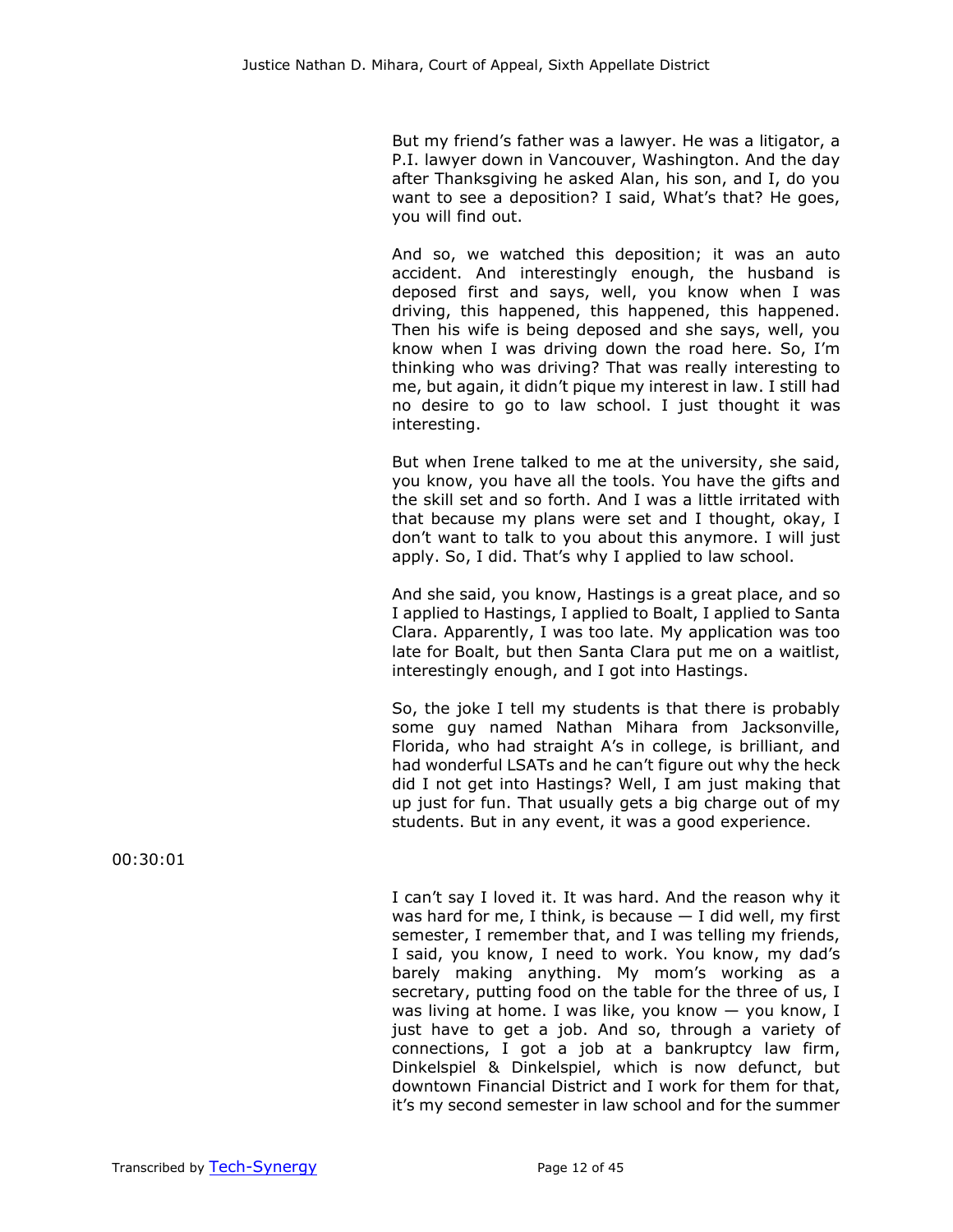and made some good money. I didn't realize that lawyers could make that kind of money. And here I am a law clerk, and I get a Christmas bonus. I mean, how did that happen? And that sort of thing.

It opened my eyes a little bit to the financial rewards, but to be honest with you, when I left that firm, I finished up my term there, I didn't want to go that route, partly because I wasn't sure I'd fit into the lifestyle. You know, these folks would go out to the Leopard Bar and Lounge on Battery, wherever it was, on Pine Street, and have drinks and play liar's dice and eat hors d'oeuvres and I'd be sitting there with my 7-Up. You know, I'm thinking, well, I just want to go home, but it was very nice. They treated me really well. I'm so thankful I got a taste of what senior partners in law firms do and their lifestyles. One of them owned a mansion up on Pacific Heights, and I got to hobnob with them and see what it's like to sit at a table with servants running around. It was just a different lifestyle, and it's not that I objected to it, I mean, I was happy that there are people who can do that and enjoy it, but it wasn't for me.

So, after I graduated from law school, I thought to myself, well, I'm not sure what I want to do, but what happened was my next summer, my two-law year I worked for the Attorney General's office in San Francisco and this is in the days where there is no internet, right? Everything was on corkboards in the hallway with thumbtacks, you know. One of us says, hey, look at that. I said, oh, okay. And I did well in criminal law, and I thought, well, it is a criminal division. So, I applied, and I got the job, there were about a dozen of us from throughout the Bay Area, Berkeley, Stanford, wherever and we're all writing appellate briefs, interestingly enough, you know.

Patricia Bamattre-Manoukian That was between your second and third year of law school?

Justice Nathan Mihara: And I liked it. I liked the work. I liked the people a lot. And so, I applied after graduation, just before graduation, but I didn't get the job. And I thought, okay, that's alright, you know, I'll find something and then after I passed the bar, I remember coming out of church and this friend of mine says, hey, Nate, are you a lawyer yet? I said, yeah. Where are you working? I said, well, I'm not really working as a lawyer at this point. He goes, well, are you looking? I said, Well, kind of. I was kind of nonchalant about it, I don't know. I was just trying to find my way, I think. And he says, well talk to John Miller— also known as Larry Miller in Menlo Park — he converted a house with his friend Bob Day into a law office and maybe he could help you.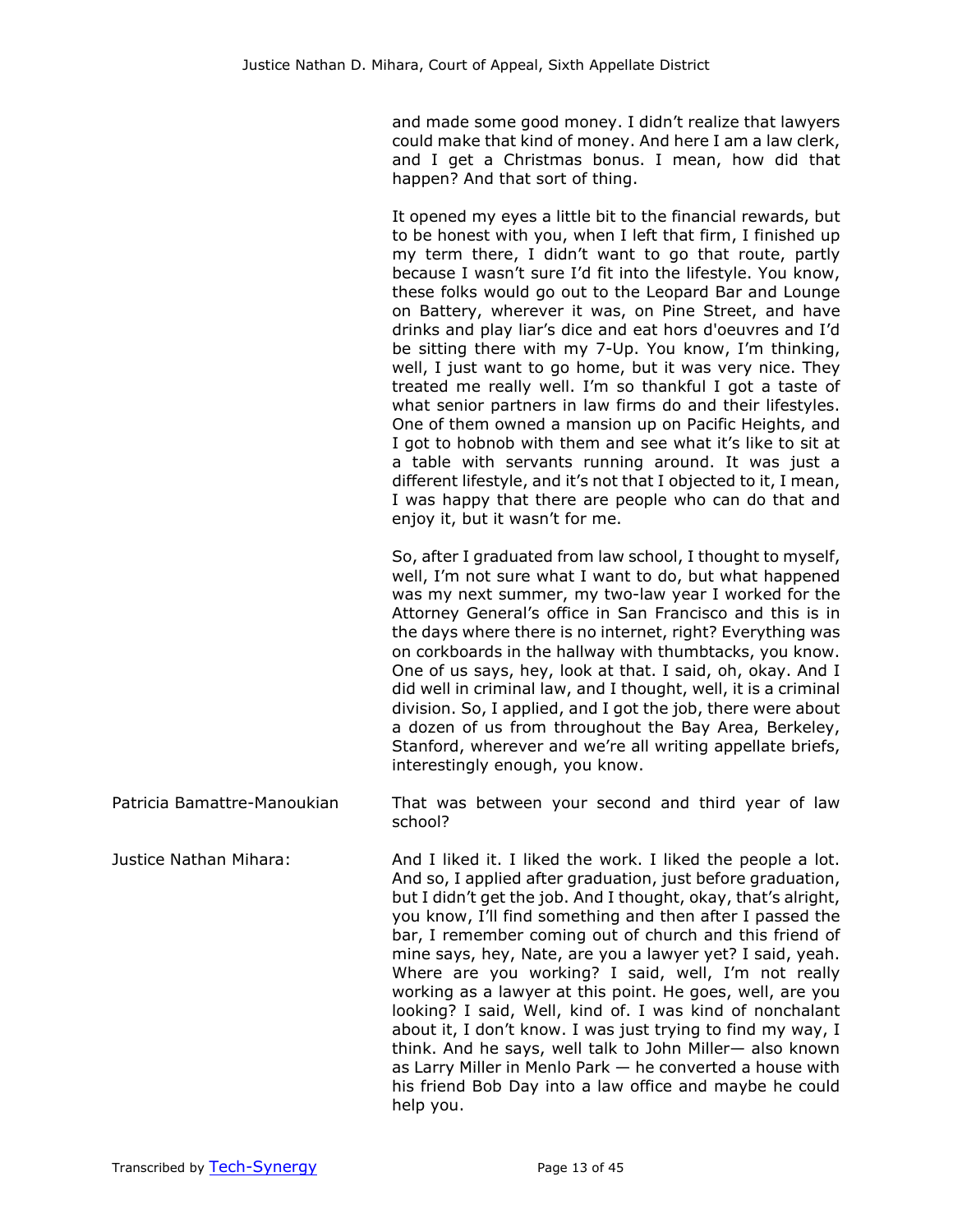So, I talked to him, he was so excited to meet me. He is a wonderful man, and he says, well, I got a vacant office right next door to me, basically a converted bedroom. He said, all you need to do is hook up your phone. And for  $-$ I can't remember,  $$250$  a month or something  $-$  you'll get a receptionist, use of the library, you know, all that, copy machine. I said, I'm in, and so that's what I did. I worked as a private attorney doing civil cases.

Patricia Bamattre-Manoukian What kinds of cases did you work on?

Justice Nathan Mihara: Anything that came in the door. I did wills, I represented people who are in contract disputes. You know, I did one divorce. There was one couple  $-$  one guy that came in and wanted a divorce, and after he told me the story, I said, you don't want a divorce. He goes, I don't? I said, I don't think so, the way you're talking about your wife, been married a year and you want to pull the plug. And I said, does your wife have a lawyer? No. I said, okay, so did she know about this? Yeah. Will she talk to me? Yeah. I said, well, bring her in. So, they came in and I met with them for a long time. Week after week. It was Tuesday afternoons or something, and I'm not a counselor or anything, I just wanted to know where their heads were. So, after a while, I said, so you guys have a decision to make. If you want a divorce, I'll do the divorce if you want, that's cool.

00:35:00

I'm happy about that too. So, with my baloney sandwich and my diet Coke here on the porch, then you come out and you tell me what you want to do. Well, they came out and they are lovey-dovey, hand in hand, and they're so excited. And I said, okay, I know where this is going, and they thanked me, and they left. And that was – see that kind of thing is really rewarding. There's nothing like private practice, that personal contact, being able to help people, helping a single mom with credit problems, you know. Yeah, I tell my students, I said, you know, everybody is worrying about getting in big law, working for firms, that sort of thing. It's tough to be on your own in a lot of ways, but I've got to tell you there's nothing more rewarding than that.

| Patricia Bamattre-Manoukian | So you did that for how long, private practice? |
|-----------------------------|-------------------------------------------------|
|-----------------------------|-------------------------------------------------|

Justice Nathan Mihara: About six, seven months or something like that.

Patricia Bamattre-Manoukian And then?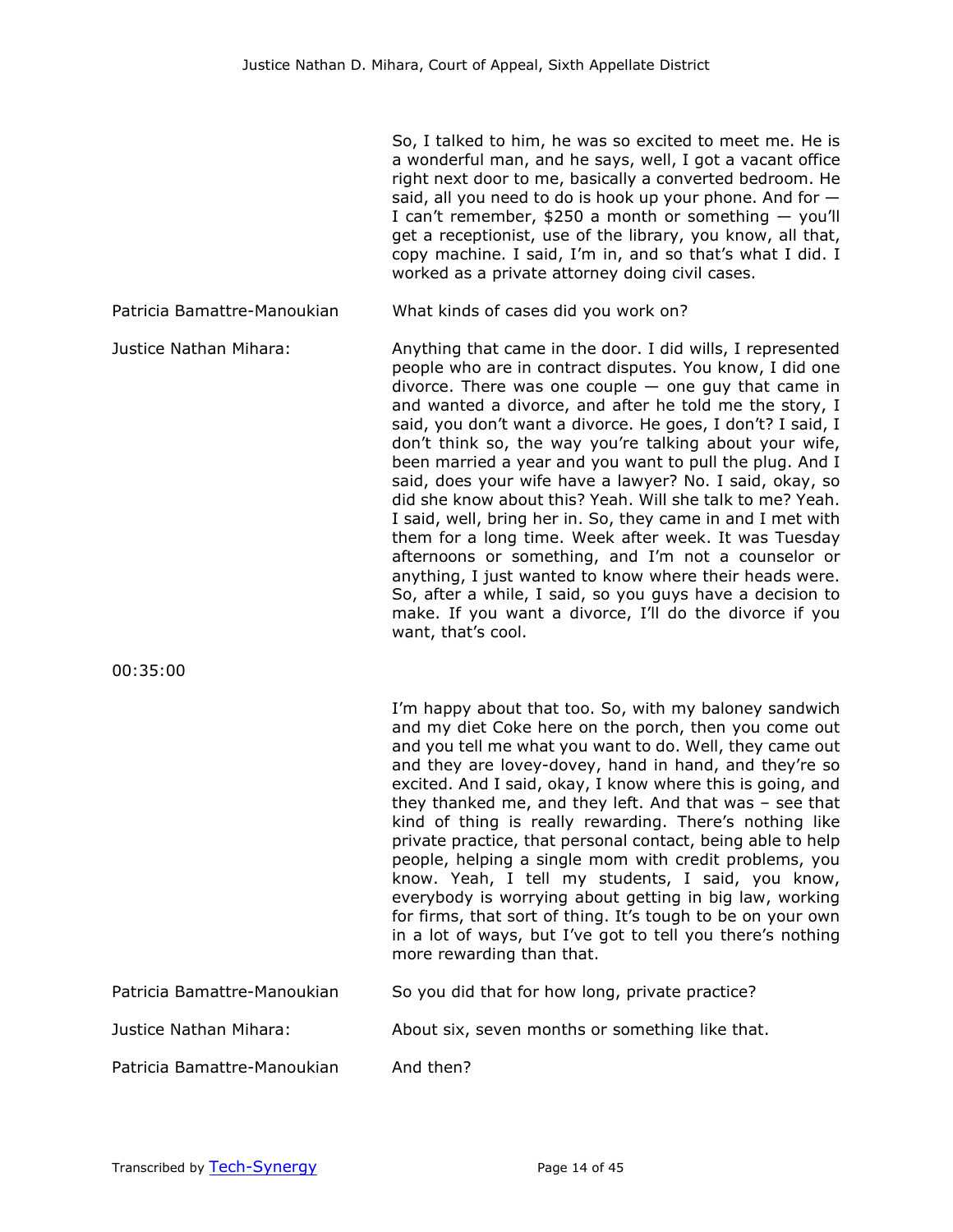| Justice Nathan Mihara:      | Well, what happened was $-$ I would have done that<br>forever, you know. But what happened was I was in my<br>office, and I got a phone call from the Chief Assistant<br>Attorney General in San Francisco, Criminal Division, Ed<br>O'Brien, and Ed says, Nate, we hear you're doing great in<br>Menlo Park. I said, whoa, okay, I am not sure where that<br>came from. I felt I was doing fine. But he said, you know,<br>we're really still interested in you to work here. Sorry it<br>didn't work out before, but can you come up and interview<br>with us? And I was just really taken aback. I thought, oh,<br>man, I'm just getting used to this, it was fun and making<br>some money and at least paying my bills.                                                                                                                                                                                                                                                                                                                                                                                                                                                                                                                                                                                                                                                                                                                                                                                                                                                                    |
|-----------------------------|------------------------------------------------------------------------------------------------------------------------------------------------------------------------------------------------------------------------------------------------------------------------------------------------------------------------------------------------------------------------------------------------------------------------------------------------------------------------------------------------------------------------------------------------------------------------------------------------------------------------------------------------------------------------------------------------------------------------------------------------------------------------------------------------------------------------------------------------------------------------------------------------------------------------------------------------------------------------------------------------------------------------------------------------------------------------------------------------------------------------------------------------------------------------------------------------------------------------------------------------------------------------------------------------------------------------------------------------------------------------------------------------------------------------------------------------------------------------------------------------------------------------------------------------------------------------------------------------|
|                             | And so, I went up and interviewed with them and I<br>thought, well, okay, maybe I'll try this for a year. And I<br>talked to Larry about it in Menlo and he said, look, we'll<br>hold the office open for you for a year, and you want to<br>come back it's always there for you. So that was a nice<br>little safety net.                                                                                                                                                                                                                                                                                                                                                                                                                                                                                                                                                                                                                                                                                                                                                                                                                                                                                                                                                                                                                                                                                                                                                                                                                                                                     |
|                             | So, the long story short, I started working at the AG's<br>office and what was it, '77, '78. I was there for almost<br>nine years as a Deputy AG and had a great career there,<br>have no regrets.                                                                                                                                                                                                                                                                                                                                                                                                                                                                                                                                                                                                                                                                                                                                                                                                                                                                                                                                                                                                                                                                                                                                                                                                                                                                                                                                                                                             |
| Patricia Bamattre-Manoukian | You enjoyed the work at the Attorney General's office?                                                                                                                                                                                                                                                                                                                                                                                                                                                                                                                                                                                                                                                                                                                                                                                                                                                                                                                                                                                                                                                                                                                                                                                                                                                                                                                                                                                                                                                                                                                                         |
| Justice Nathan Mihara:      | Oh yeah, I loved it. Writing briefs and arguing in the<br>Courts of Appeal. In 1978, 1979, right around then, my<br>boss came in and said, what are you working on? I said,<br>oh, I just got this decision back from the Court of Appeal<br>on ineffective assistance of counsel $-$ the name of the<br>case is People v. Joseph Glenn Pope. Fairly routine case.<br>Ineffective assistance of counsel was the<br>Sixth<br>Amendment claim raised on appeal. And I responded as I<br>normally would, you know, as a Deputy AG, and we won<br>the case. But the Supreme Court granted review. And so,<br>I was talking to my boss about it, and I said, why would<br>they grant review in this sort of common, relatively simple<br>incompetence case? And he smiled at me $-$ Eric Collins<br>was his name. He was one of my mentors at the office.<br>And he said, Nate $-$ he's British $-$ he says, oh, Nate, he<br>says, don't you see, it's as clear as day. I said, What?<br>They're going to change the law. They're going to change<br>the standard of review for these cases. I said, In this<br>case? He goes, yup, your case is it. So, I expected his<br>next words to be, so and so, who is a deputy four, level<br>four, is going to be handling this case, you'll carry the<br>briefcase. This is a Supreme Court case. But he didn't.<br>And so, I said, well, who's working on this now? He says,<br>you are. I'm working on this? I'd only been there, what,<br>two-and-a-half, three years. He goes, I'm confident you<br>can handle it. I said, oh, my goodness gracious. |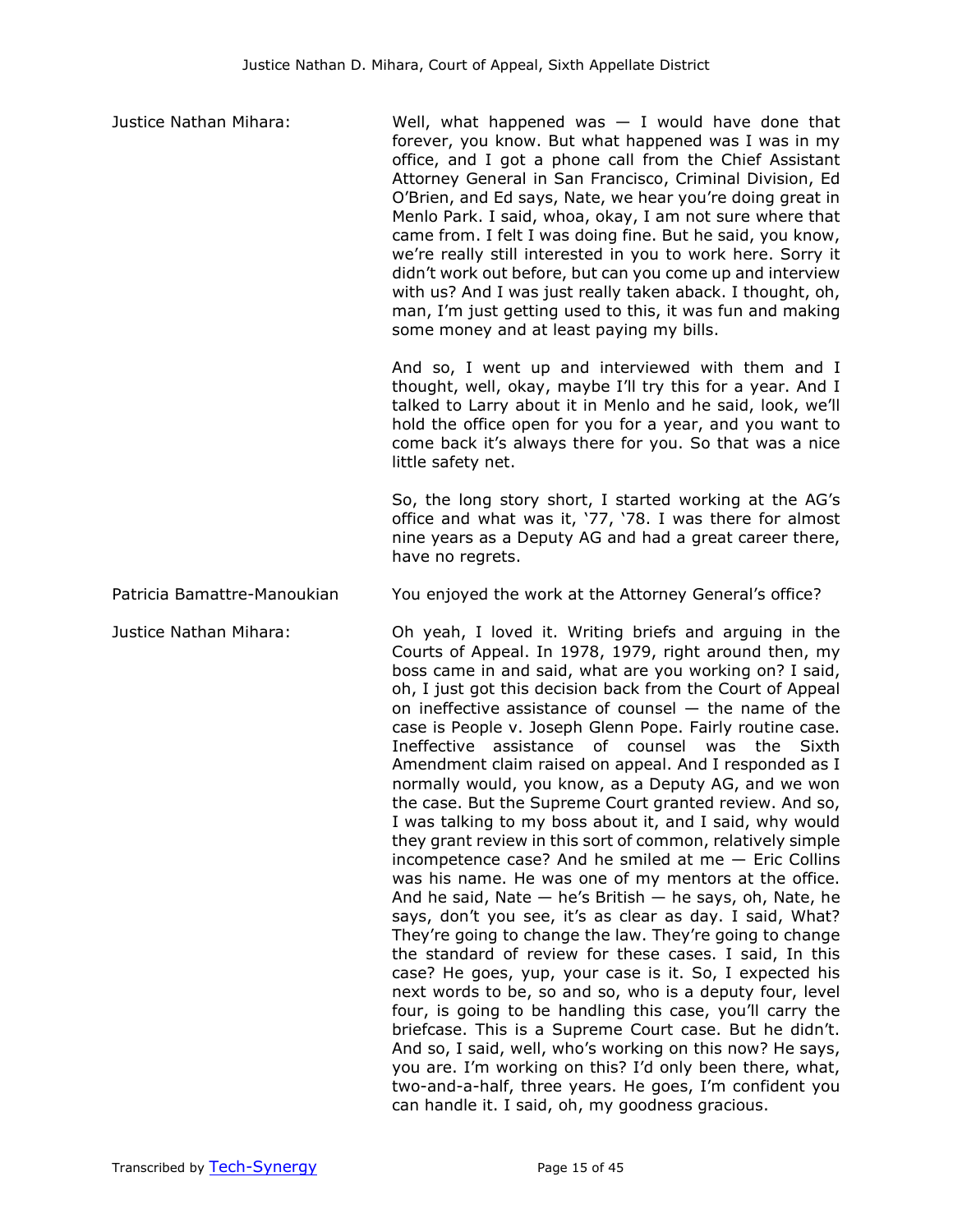So that was my first Supreme Court argument. People v. Joseph Glenn Pope. Yeah, and they did change the standard. And that was probably, if not the most, one of the most significant cases I handled in that office and the conviction was affirmed and the standard of review was going to be where the standard for Sixth Amendment review would be reasonably competent attorney as a diligent and zealous advocate. That's exactly what we wanted. We wanted to establish a proper, reasonable standard.

The second element, of course, again speaking as an appellate justice, not from an appellate point of view, was that we want to make sure the Supreme Court adopted a prejudice standard. Even if you cross that threshold, was it prejudicial? Was there a denial for a trial? Okay, that was the element we were looking for. We didn't want them to make it a per se reversal situation and then they didn't. So, yeah, we prevailed on that case and then I handled  $-$  the argument was going to be there's not enough here to reverse so we're going to ask you to affirm this and to the extent that there are questions, we're going to recommend that the defense in this case file a petition for writ of habeas corpus and then we had what's called a Pope hearing in Sonoma County Superior.

00:40:00

And I handled that hearing before Judge Rex Sater, who was on special assignment from Solano County, and prevailed on the habeas matter as well. So, fond memories, fond memories of that case.

Patricia Bamattre-Manoukian: A very significant case.

Justice Nathan Mihara: Yes, it was at the time. So 1979, that was a watershed case in that area, yeah.

Patricia Bamattre-Manoukian: So, as an Attorney General did you also have the opportunity to try cases?

Justice Nathan Mihara: Yes, I did, later in my career I did. It's interesting, I can't recall ever expressing an interest in that, but since I was in Santa Clara there were a lot of cases arising out of the mental health institution, Agnews State Hospital in Santa Clara County, of inmates, not inmates, residents who wanted to  $-$  who were there involuntarily  $-$  who wanted to be released, claiming that they were no longer a danger to themselves or to others, and so I was called upon to go down and contest those, and so they were civil in nature, they were civil commitment proceedings, not criminal. So, I ended up in superior court in Santa Clara County probably every month in what they call the DD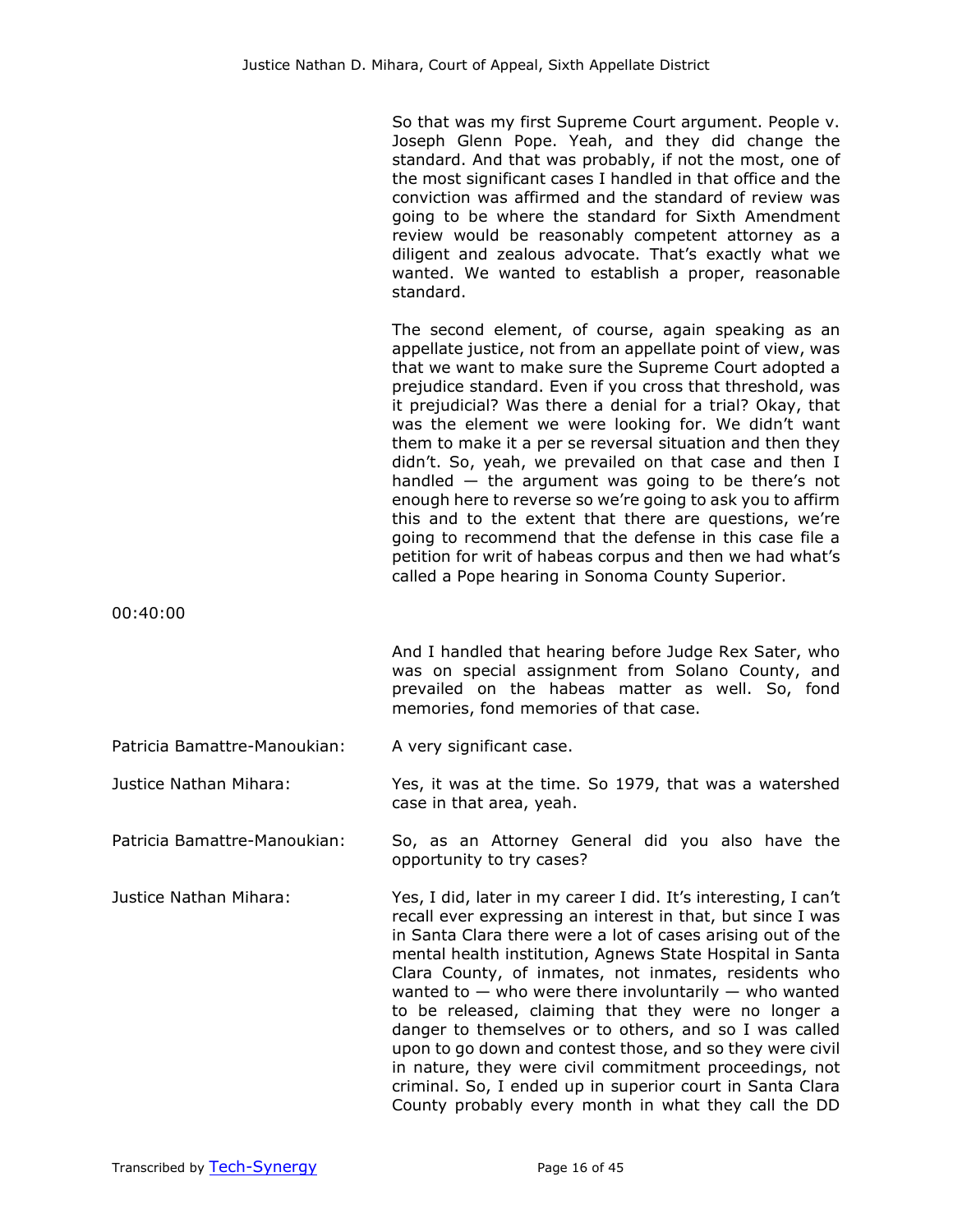calendar (00:41:20), developmentally disabled calendar. I got to know a lot of the judges there and I had no idea that I was going to be impactful, if you will, in my judicial career, but yeah, so I had a lot of experience going in to court that way.

But I did try some other cases as well, deputy DAs who have kids, or DAs, for that matter, who have children who get in trouble — they can't prosecute their own children, so the AG would step in and I would, generally speaking, be asked to handle those. In Monterey County, the public defender becomes the DA. In Mendocino, we had to step in and try those cases.

Same thing happened in San Mateo when Jim Fox, who was a private defender, criminal defense attorney, became the DA, lots of conflicts, so I tried cases there too. So that's where I cut my teeth, if you will, in the trial courts.

Patricia Bamattre-Manoukian: So, in the Attorney General's office you developed appellate experience and trial experience, and how did you get interested in applying for the bench?

Justice Nathan Mihara: That's an interesting story too, much like my path to becoming a lawyer. You remember Wendy Clark Duffy, our beloved colleague from Monterey Superior, who later became a valued member of our bench. She had the same path and same attitude or perspective. She said, you know, Nate, I think of myself as the accidental jurist, no plans of becoming a judge. I didn't either, and there are people I'm sure who dream about becoming judges. I hear that from students, I'm thinking  $-$  and they looked at me, like, didn't you? No. I never dreamed of becoming a judge, for goodness sakes, who would do that? I thought, I don't have any power, I have no political connection, I don't have any money, you know. I am a DAG 3, you know, for goodness sakes, seriously.

> And one day one of my dearest friends, John Sugiyama, who is a colleague at the AG's office, invited me for lunch. We were having lunch together and he says, you know, you really ought to apply for the bench. I said, are you nuts? He goes, no. Our boss, former AG George Deukmejian, had just became Governor, he was making appointments and he's looking for qualified people and he said, you'd be great. I said  $-$  and this is a true story, I basically said to him, that's very nice of you, would you pass the soy sauce? That was my level of interest  $- I$ could care less, you know, and I had no idea what the process was like either, but he would keep bugging me about it, just like Irene in Seattle. I said, okay, okay, tell me, what's the process, explain the process to me.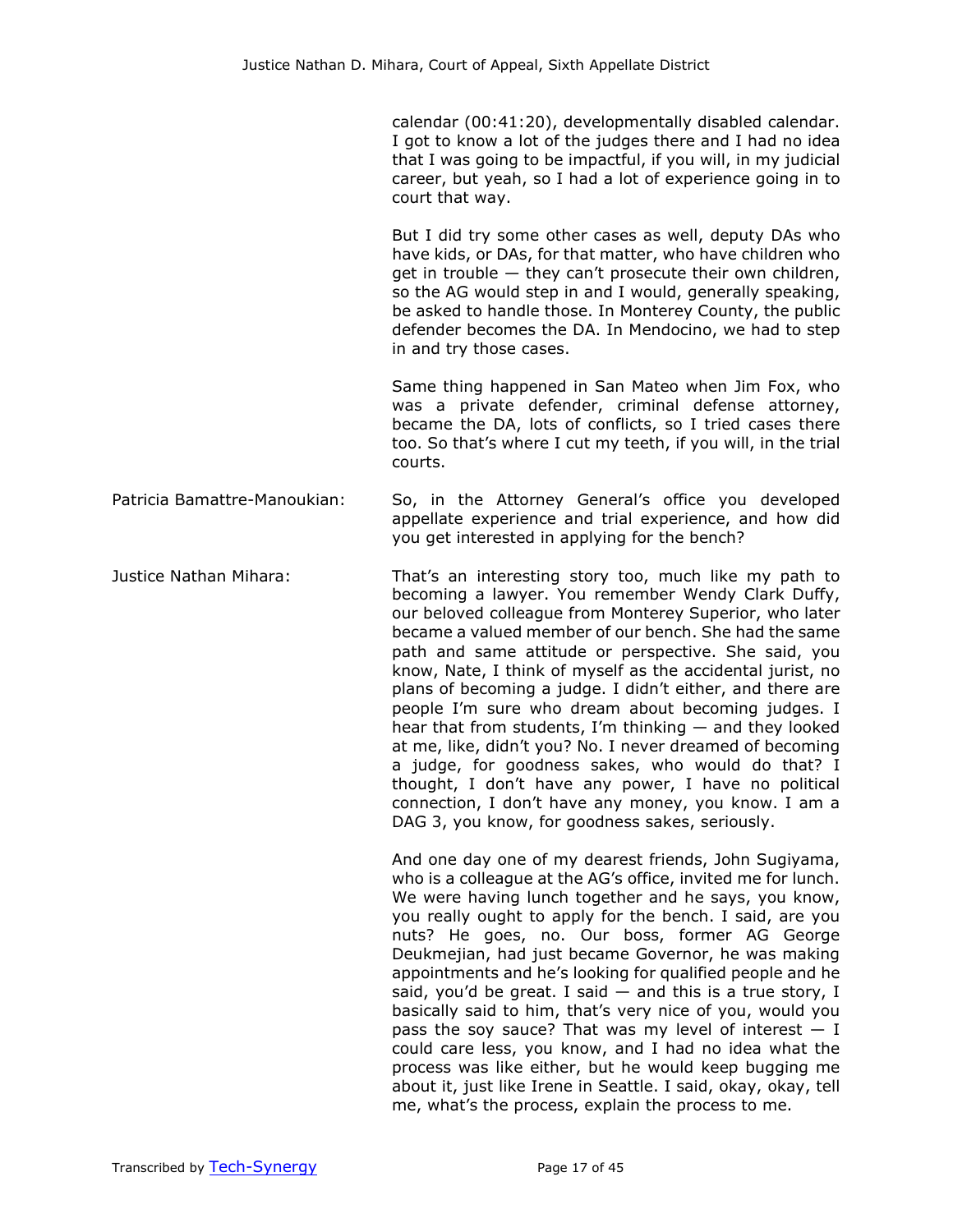Our dear friend Frank Elia had just been appointed municipal court, Santa Clara County. He says, give Frank a call. I said, no, I don't know — okay, I will. So, I give Justice Elia a call and he's mad, he goes, Nate Mihara because Frank and I were neighbors at the AG's office. You know, his office was just fully well-appointed, you know  $-$  beautiful carpeting and prints on the wall. I had a couple Kmart prints, you know, that I found for 10 bucks, on my wall. I had a plastic, yellow flowered candy dish, I mean that kind of thing. I had a shag green carpet that was probably 80 years old. I mean I didn't care about, you know, I mean, I just loved  $-$  but Frank as a neighbor was wonderful, having someone who actually knew how to be a good host, you know.

00:45:00

Anyway, I called him, and he says, doggone it, Mihara, it's about time. I said, what? He said, it's about time you applied  $-$  all of us were wondering when you were going to apply. Again, it was such a surprise to me, all this was a surprise to me, and so he filled me in on, on how to go about getting the application. He said, don't be like so many others getting all these endorsements from politicians, your local congress people, people in the state Senate, Assembly, don't do that. He says, find people, judges, lawyers who you know, who know your work, who know you personally, who will write letters for you, and get five.

I was so relieved to hear that, I said, okay, I could do that. And so, the process was actually kind of enjoyable because even though it was daunting  $-$  this application was so long and involved and it was tedious — I knew a lot of appellate justices because I would take the SP, Southern Pacific train in the morning to commute to San Francisco from Sunnyvale. I was married at the time, and I still am married. And they would ask, so how's your wife? How's your kid? I go, oh they're doing great. And so, we had this personal relationship as well as professional — I mean, they knew me personally and they knew my work. And then so I called them, and they were just so thrilled to write for me, and I remember in my  $interview - my$  judicial nominees evaluation committee interview, I mean interview  $-$  the interviewers said to me, you know, I just have to tell you I've never seen letters like this from justices, you know, they know you so well. I said, well, they do. But again, that was just the hand of God, just a blessing from heaven, that I get to know all these wonderful jurists who supported me in my application  $-$  so that was a blessing.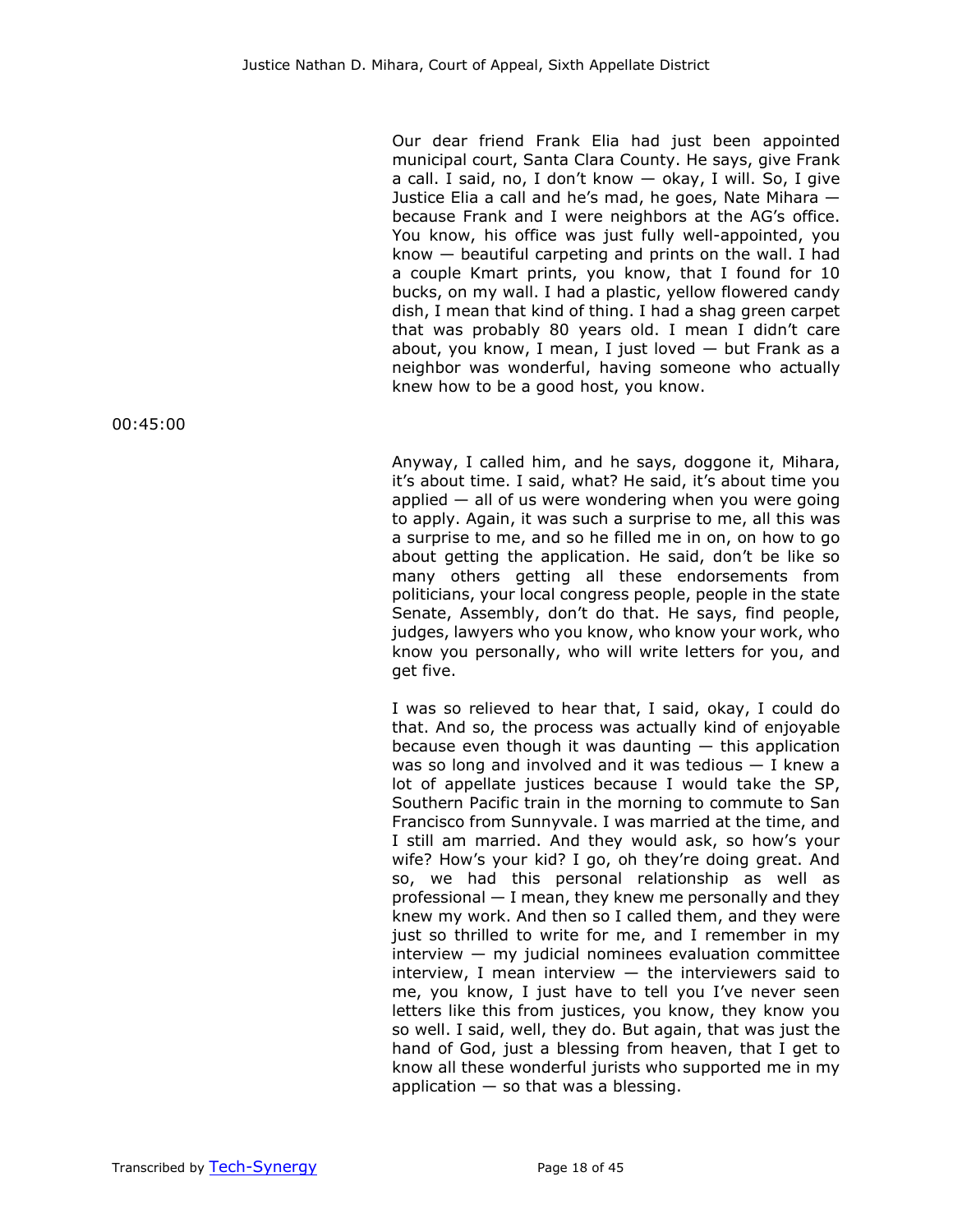- Patricia Bamattre-Manoukian: They knew your work because as an Attorney General you appeared in front of them in the appellate court and they knew you personally because they rode the train with you to work.
- Justice Nathan Mihara: Right.
- Patricia Bamattre-Manoukian: So, God's plan for you.
- Justice Nathan Mihara: I think so, yeah. I was very young. I was just taken aback by that whole process. I really was, Patty. It was a blessing.
- Patricia Bamattre-Manoukian: And your former boss, the Honorable George Deukmejian, one of the most wonderful men I think that we will ever know in our lifetime —
- Justice Nathan Mihara: Absolutely, what a great Governor, great person.
- Patricia Bamattre-Manoukian: had been elected Governor, so you submitted your application, you went through the process, and you were appointed to the Santa Clara County Municipal Court in 1985. Tell us a little about what you did in municipal court — your assignments and your experiences.
- Justice Nathan Mihara: Sure, well, my assignments. The first assignment I received was called an arraignment and pretrial calendar and, in those days, my gosh, we had so many cases, Patty. I think there were five of us, or maybe four or five departments that handled arraignments in the mornings and pretrials in the afternoon and then law and motion on Fridays. We had upwards of anywhere from 100 to 120 arraignments  $-$  well, you know that you and I served together in the muni court  $-$  in the mornings and we had to get done before noon. I mean you're talking like guns blazing and praying to God that everyone understands what the heck you're saying, but it was really difficult, physically as well as mentally tiring.

And then in the afternoon we'd do, what, maybe 30 to 35 pretrials, you've got a courtroom filled with people, of course the DA is there, public defenders, private counsel, sometimes their clients are there ready to take a plea. It was a madhouse, and then of course you have law and motion you have to prep for, so Thursday nights you spend all night prepping for law and motion. I had that assignment for a full year. It was a wonderful assignment; I really did enjoy it quite a bit.

You know, I was really worried that I didn't have enough trial experience, that I didn't have enough litigation experience to handle this. I thought, well, maybe if I was a public defender, a DA, I'd be better suited for this, but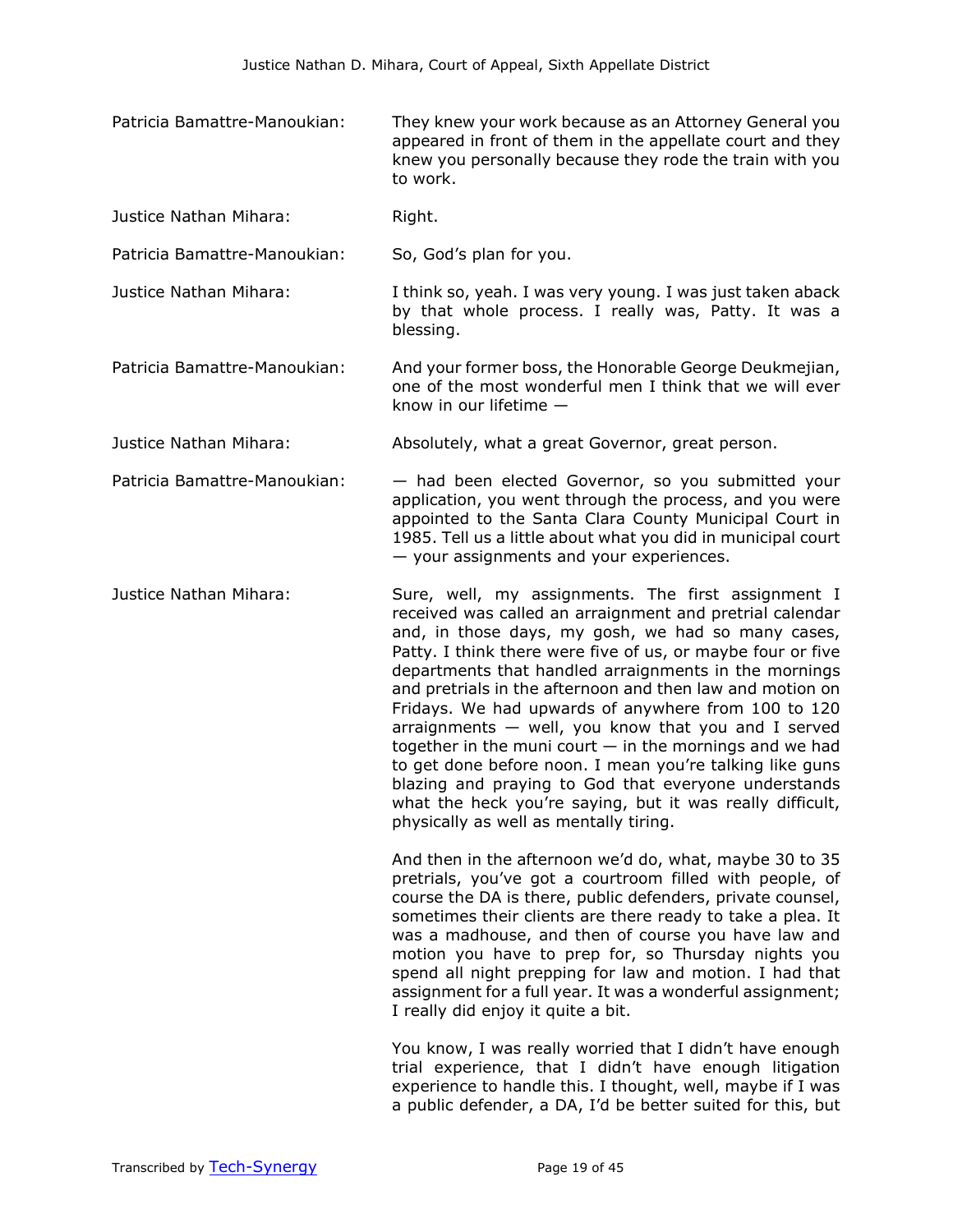| actually I think Irene was right, I think I did have the skill<br>set. You know, I look back and I laugh because one of the<br>things that I was telling my wife, she says, how are you<br>going to handle all those cases? I said, well, I was a cook<br>- that's how I earned money for law school, I was a chef,<br>a sous chef in Seattle $-$ and we had to handle a lot $-$<br>high volume, worked very, very fast, had to think on your<br>feet, I said, it's - you know, it's similar, not exactly<br>identical but similar in terms of the stress level. And in<br>terms of making rulings and understanding what I was<br>doing in law and motion, that was a natural for me<br>because here I read countless pages of transcripts of<br>judges doing the same thing, and being an appellate<br>specialist, you know, I knew the law pretty well, especially<br>criminal, and so I could go through the process of<br>mentally analyzing a case there in front of me and being<br>able to articulate in a very logical and reasonable manner |
|-------------------------------------------------------------------------------------------------------------------------------------------------------------------------------------------------------------------------------------------------------------------------------------------------------------------------------------------------------------------------------------------------------------------------------------------------------------------------------------------------------------------------------------------------------------------------------------------------------------------------------------------------------------------------------------------------------------------------------------------------------------------------------------------------------------------------------------------------------------------------------------------------------------------------------------------------------------------------------------------------------------------------------------------------------|
| what my decisions would be in a cascading kind of way.                                                                                                                                                                                                                                                                                                                                                                                                                                                                                                                                                                                                                                                                                                                                                                                                                                                                                                                                                                                                |
|                                                                                                                                                                                                                                                                                                                                                                                                                                                                                                                                                                                                                                                                                                                                                                                                                                                                                                                                                                                                                                                       |

What I mean by that is that I'll say, well, if this is true and I find it to be true, this is my particular ruling. Even assuming that's not the case, this is still my ruling, because  $-$  and without going into details, that kind of thinking comes with appellate practice with practicing at that level. And so, it's very comfortable for me.

I remember LaDoris Cordell, who was our PJ at the time, came to me and said, you know, I just have to ask you something — this is about three months into my job. She said, People say that it's like you've been on the bench for years. Where does that come from? and I explained to her why that was. And it never dawned on me that would be my experience, to be honest with you. Then you were already there, and I think one of your questions was going to be, did you have any mentors? and I thought, Did I have a mentor? and it was you. Yeah, so you were there and you're saying, well, been there, done that. I said, okay, help me out here.

Patricia Bamattre-Manoukian: I think we've certainly mentored each other through the years.

Justice Nathan Mihara: I think that's it.

Patricia Bamattre-Manoukian: Through the years, back and forth.

Justice Nathan Mihara: That's accurate.

Patricia Bamattre-Manoukian: And so, at some point you decided to apply for superior court, this is before consolidation of the courts.

00:50:22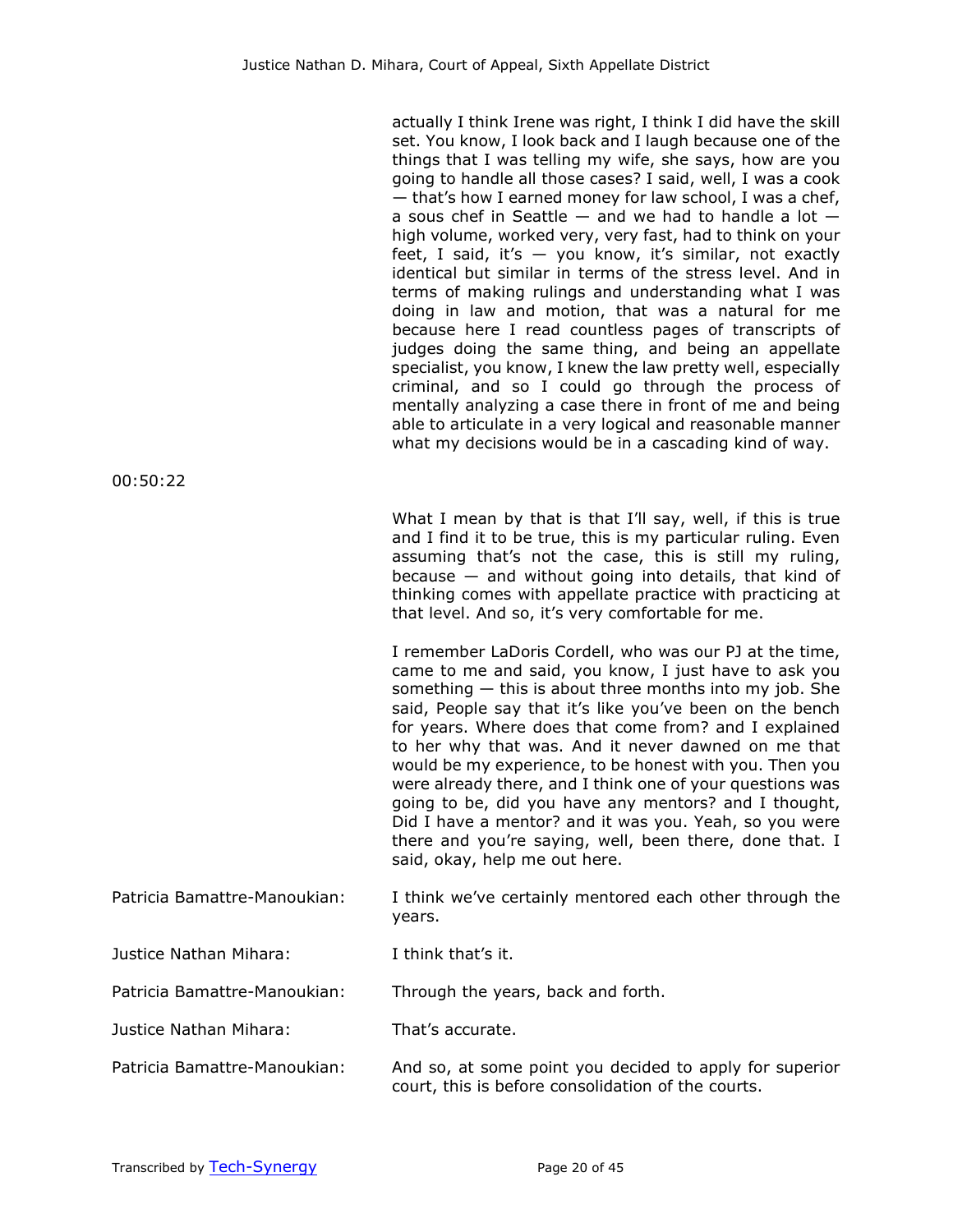Justice Nathan Mihara: Right.

Patricia Bamattre-Manoukian: And so, you had to go through another application process, another evaluation process. And you were appointed by the Honorable Governor George Deukmejian to superior court in 1988.

Justice Nathan Mihara: Right.

Patricia Bamattre-Manoukian: So, what did you do in superior court?

Justice Nathan Mihara: Superior court, see, I didn't want to go superior court.

Patricia Bamattre-Manoukian: Because?

Justice Nathan Mihara: This is a recurring theme of mine, I know, but I was happy in muni court. I remember when I was interviewed, Renee Rubin, who's the attorney who interviewed me, my first Jenny [JNE] Commission interview. She said, If you just wait another year, you'll have 10 years, you can apply to superior court run with the big dogs. I said, I don't want to. She says, well, why not? I said, think about this, Renee. Where are you going to have the most impact on the most number of people in your community? Is it superior court or is it muni court? It's a no-brainer, you know, it's a no-brainer. And she said, wow, I've never heard that. I said, well so, that's why I enjoyed muni court so much. I wouldn't say fun, but it was enjoyable, and I felt I was making an impact.

> So, I didn't want to go. So, I had to be convinced. Jim Chang, Rocky Mo (ph), all those friends of ours said, come on, there are openings, let's apply, so that's why I applied. In terms of my assignments, I actually took Justice Premo's seat, and he had a law and motion and short cause calendar. So, I was doing jury trials, maybe a court trial or two, law and motion for sure. So, my first assignment was civil. And shortly after that, I went to family court, as I recall, yeah, '88, '89 or something like that.

Patricia Bamattre-Manoukian: Where we worked together again.

Justice Nathan Mihara: We worked together. And so, we were reunited, and you had the audacity to go to the Court of Appeal. Where's my buddy? Where's my mentor? She's going to the Court of Appeal. I'm on my own. You can't kick me out of the nest yet, Patty.

- Patricia Bamattre-Manoukian: Well, you weren't on your own for very long because then you applied to the appellate court.
- Justice Nathan Mihara: I did.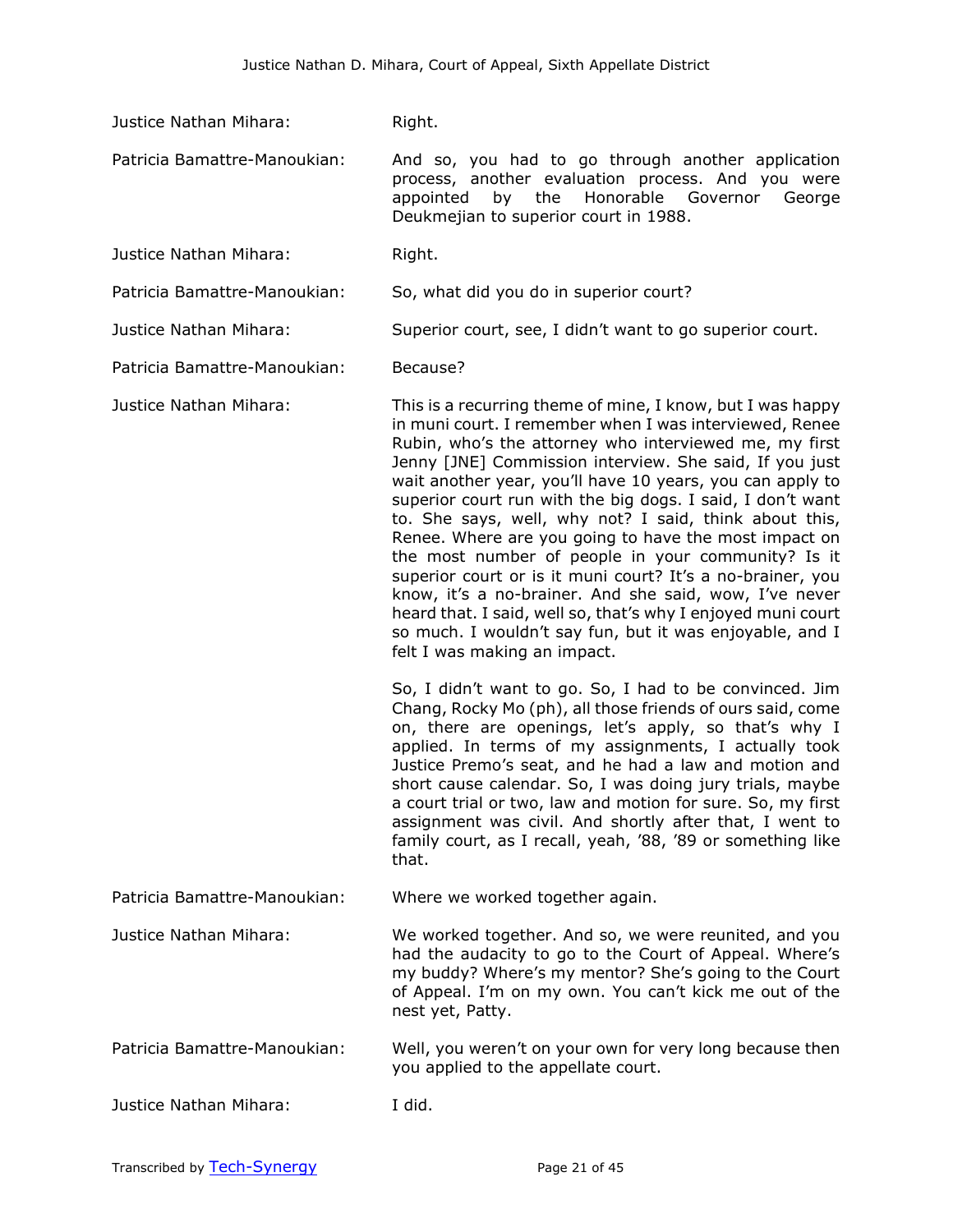- Patricia Bamattre-Manoukian: And what motivated you to apply to the you wanted to be with me again, right?
- Justice Nathan Mihara: I didn't want to go to the appellate court. I just wanted you reviewing my decisions, terribly of course, but I didn't really care to go, and it never occurred to me to go to the Court of Appeal. But Nat Agliano, who's the presiding judge at the time  $-$  was he going to retire or thinking about retiring? He was encouraging me to apply, so that's why I did. And I think the thing that stuck with me is that there were six seats at the Court of Appeal. He was telling me; these vacancies don't come along very often. And when they do and you have that opportunity and you're qualified, as well qualified as you are, you should seize that opportunity, because it may not come around again, and that was my thinking. I thought, okay, maybe this is a career move that has to be made just because of the timing of it, if it's something I want to do.

The thing that was holding me back was that, is this going to be similar to what I was doing in the AG's office? Because I'm going to miss the dynamic of the trial court certainly and the hustle and bustle. But I thought, no. I enjoyed that work of course and I missed it to a certain degree, so I thought, no, I'm going to do this, so that's why I applied.

Patricia Bamattre-Manoukian: So, you applied and then you were nominated by the Honorable Governor Wilson to serve on the Court of Appeal. And you went through another vetting and evaluation process. How was that experience?

00:55:16

Justice Nathan Mihara: I'm trying to remember that experience. I think I had two evaluators, for the Court of Appeal. One was Ann Ravel, who was then [Santa Clara] county counsel I think, and I can't remember who the other person was at the moment, but it was at the county counsel's offices. And at that point  $-$  and I have to say it for all my  $-$  I wasn't going to be hurt if I didn't get it. And so, I had this, not an I-don't-care attitude, but nothing's-going-to-botherme-about-this attitude toward it. I do remember in my first interview with Jenny [JNE] and for muni court, I was surprised because Renee Rubin said, well, we're going to talk about the negatives now, and then in the next breath, well, we're done. I said, What? She goes, what do you mean? Well, what are the negatives? I gladly responded. She goes, there weren't any, okay?

> So, once you've had some judicial experience under your  $b$ elt  $-$  so in this interview after muni court and superior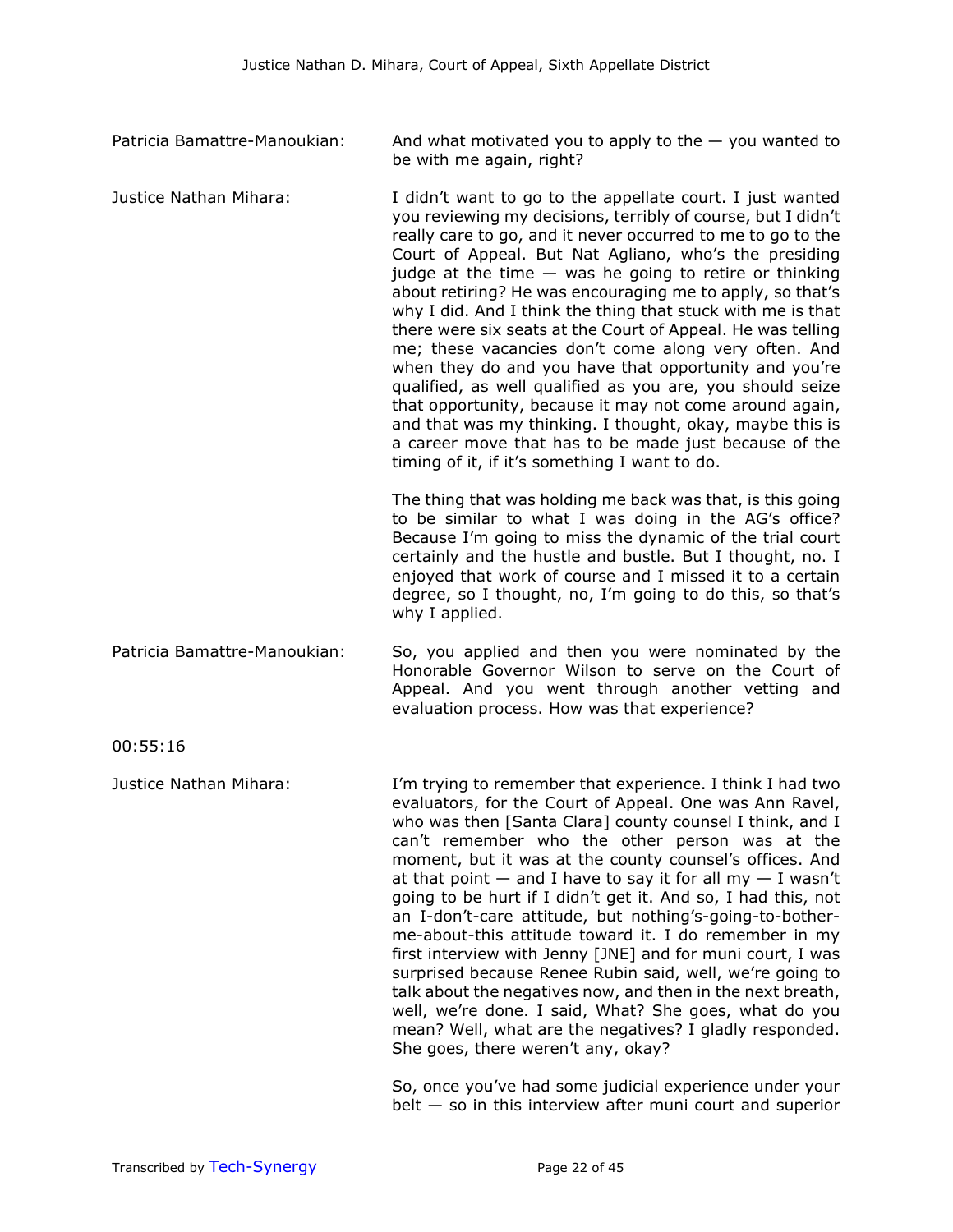court experience, I remember the question was, well, in terms of the negatives, we have one person who's saying you're pro-defense, criminal defense, but we have this other person saying you're pro-prosecution. I thought, okay, how am I going to answer that. And then they both started laughing and said, well, that's good balance, right? And I thought, yes. I'll never forget that. That's what I remember about the interview. Otherwise, it was sort of unmemorable, I guess.

Patricia Bamattre-Manoukian: So, we at the Court of Appeal, serving with Justice Agliano as our PJ, were very excited when you arrived because you had tremendous appellate experience. You had trial experiences as an AG, actual in-court, boots-on-the ground experience.

Justice Nathan Mihara: Yeah.

Patricia Bamattre-Manoukian: You had experience in superior court trying jury trials, civil and criminal. You could handle huge calendars efficiently and quickly. And we were excited to have somebody with your background, your intelligence, your professionalism, and your dedication join us. So, you were confirmed in 1993 and joined our court.

Justice Nathan Mihara: That's right.

Patricia Bamattre-Manoukian: And what observations did you make? How did it go? How did you enjoy your experience?

Justice Nathan Mihara: Okay, that's a great question. Well, I didn't start off very well because I hosted a reception for the court staff, you remember that? In this building. And there was some chocolate fondue or something and I spilled it all over Karine Pochops' (ph) dress, I think, who was our courtroom assistant clerk at the time. I thought, this is not a good way to start my career here. So, I got off on kind of a rocky start. Well, actually, she's delightful and she forgave me instantly. But seriously though, I remember, and I'm reminded of this by Elizabeth Lowenstein, who's retired — she was Justice Elias', one of his lead attorneys, I think. She wrote in my retirement book, she said she remembers when I was appointed, it was really quiet in my chambers, but it didn't last long.

> There came a time when you could hear a lot of animated talking and laughter coming from my chambers and I kind of remember that. I remember coming into the job thinking, okay  $-$  and I talk to my staff, I hired great lawyers, Ellen Zeff and Martha McGinnis, my senior research attorneys. And I remember telling them, I said, Here's my philosophy, all right? And this is something that has remained true for my 27 years at the court. I said,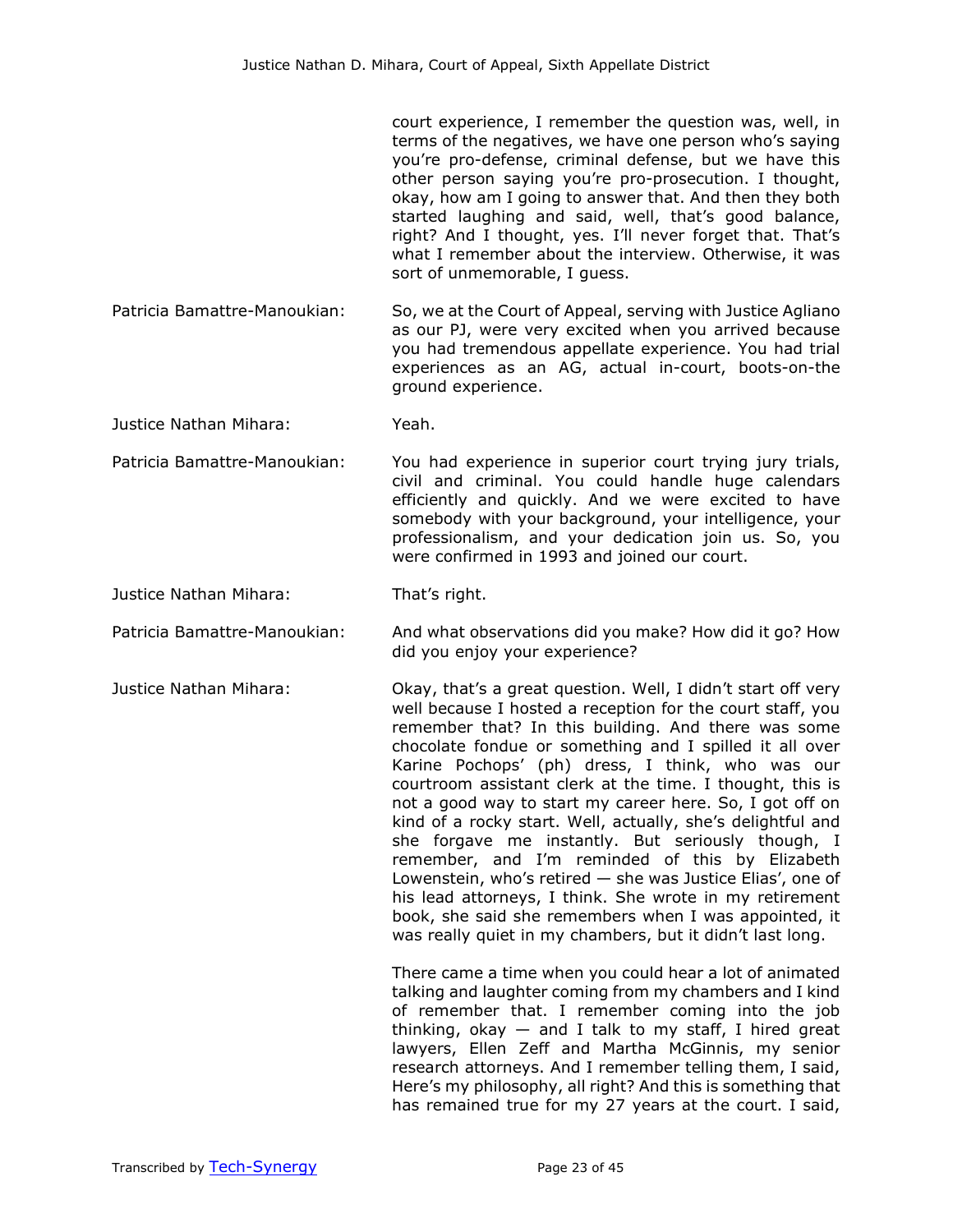First and foremost, for the vast majority of cases, these are not going to go to the Supreme Court of California. There's no other relief in sight. This is it, okay? There's no review after this. So, folks, we've got to get it right. That's the pressure, is that we've got to get it right, okay? Number two, in terms of my responsibility to the staff, and I tell lawyers this as well as a lot of judges too, is that you've got to put your people in the best situation where they can do their very best work.

Whether it's ergonomic chairs or, you know, some flex time maybe, if they've got some family situation, whatever it is, give them some training or just talk to them and be available to talk with them about whatever comes up. You've got to put them in the best position to bring their A-game and that's what I promise you. So, and I'll never tell you to do something without a reason. There's always going to be a new reason. And I think the secret to my level of enjoyment here and satisfaction has to do with my staff. I had a great staff, had a great JA [judicial assistant], Mary Gule, who retired after seven years, I think, 14 years, I can't remember. And then Karen Bynum, of course, had worked for me after Mary retired.

When you have a staff that's just really superb and detailoriented and no stone left unturned and are willing to bend and to adjust and to be flexible and be openminded, boy, you know, I died and went to heaven. Lord, take me home. Nothing's getting any better than this. I said the same thing when I ate a crab cake in South Carolina. Yeah, I almost fell out of my chair. I was talking to Kurt Browning, who was the AG from Nebraska. I said, have you ever tasted a crab cake like this? He goes, no. And he said the same thing. He said, Lord, take me home, this is it, I've reached the pinnacle. That's a true story, by the way. I'm sorry. Go ahead. We're supposed to do something serious here.

Patricia Bamattre-Manoukian: So, you served on the Court of Appeal for over 27 years. You authored over 250 published opinions, and you reviewed thousands of civil and criminal appeals and writs.

Justice Nathan Mihara: True.

Patricia Bamattre-Manoukian: There's so many significant cases that you authored. I mean, one that I always look to for guidance when I'm doing dependency work is in re: Bailey, which is at 189 Cal.App.4th 1308, discussing the hybrid standard of review when you're applying the beneficial parent-child

01:00:02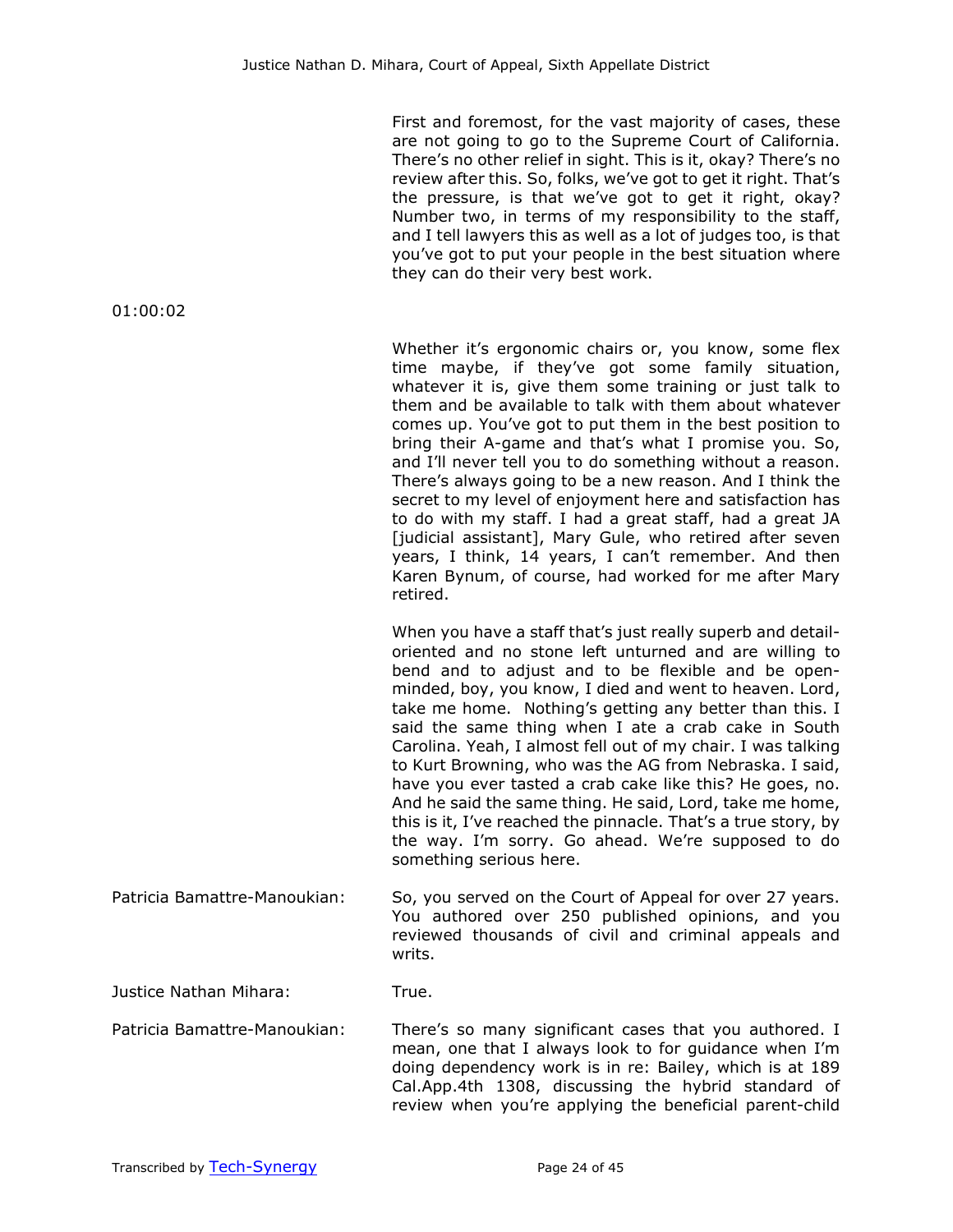relationship exception. That one case has been cited in over 900 cases, in at least 14 published opinions, and was recently cited by the California Supreme Court in May of this year. So that's just one of the amazingly helpful contributions to the development of the law that you made. Are there other cases that come to mind that are significant or that are near and dear to your heart that you'd like to share with us?

Justice Nathan Mihara: Well, they're all my children. They're a product of a lot of work. That Bailey J. case, I think it was.

Patricia Bamattre-Manoukian: Yes.

Justice Nathan Mihara: It was 19, when was it? 2010?

Patricia Bamattre-Manoukian: 2010.

Justice Nathan Mihara: 2010?

Patricia Bamattre-Manoukian: Yes.

Justice Nathan Mihara: Wow, it's a long time ago. It's a really good example, if I'm recalling this case correctly, of there being a disagreement in the appellate courts about what standard of review to apply. Should we apply deferential substantial evidence review, or is this going to be abuse of discretion, I believe, was the split. And we concluded that analytically, they both apply. This has to do with adoption, is the preferred approach in these dependency cases, and that there are exceptions to that, and there's a mother or a parental exception, there's a sibling

exception.

Patricia Bamattre-Manoukian: There are.

Justice Nathan Mihara: And I think that I'm kind of glad you brought that case up, because it's not something that most people will be familiar with unless you're working in juvenile dependency law, right? But it's a really good example of Courts of Appeal reasonably disagreeing about what standard of review to apply, room for discussion on both sides, and I think that's helpful for jurors to keep in mind at the Court of Appeal level, even at the superior court, trial level, that, you know, when you're dealing with the law, okay, there's going to be disagreement as to what the standard is or what substantive law might be applicable, how you interpret a statute. And both takes can be grounded on rationale, good rationale, and the trick is, which one should it be? And that's where Courts of Appeal come in, where the Supreme Court comes in.

01:05:10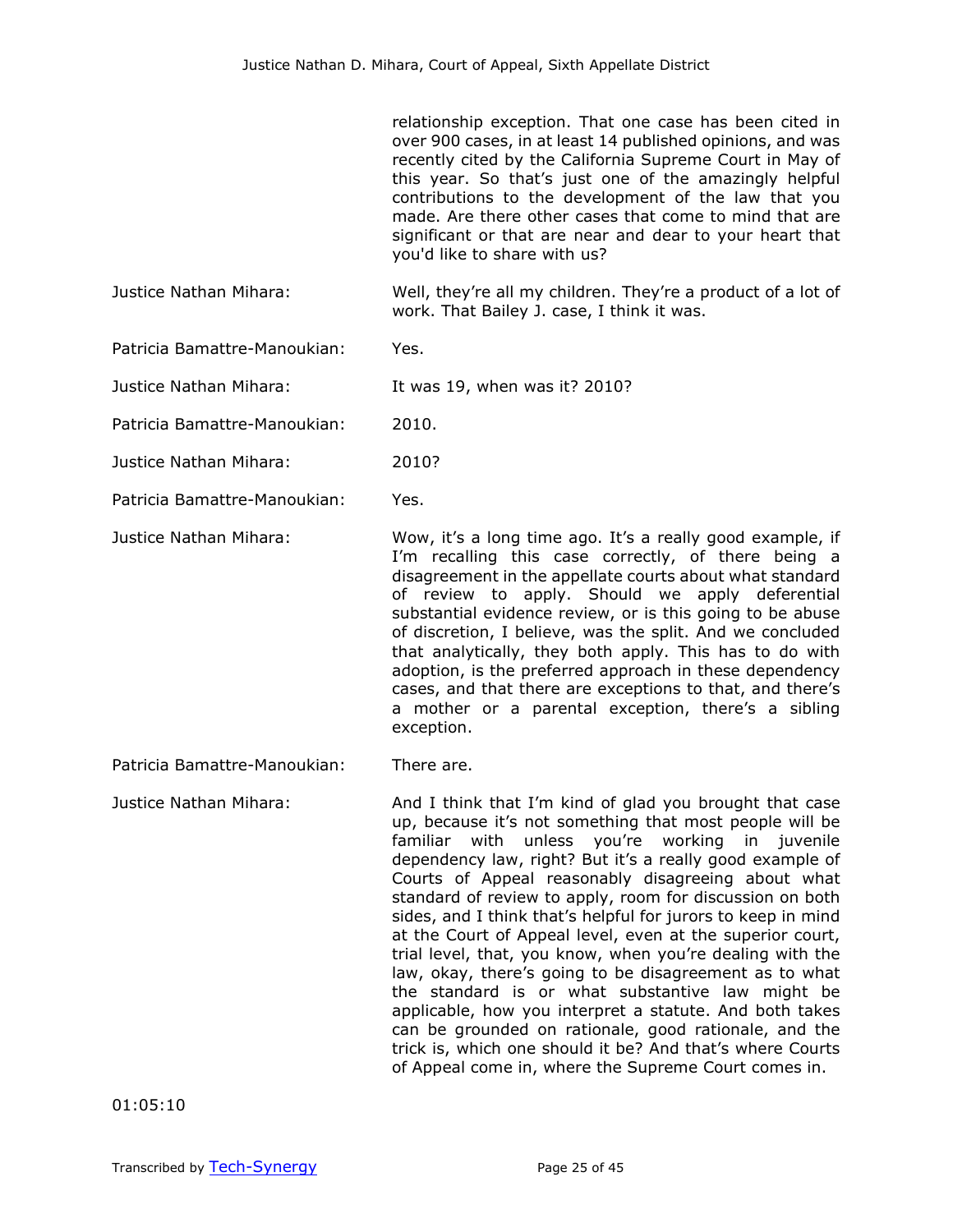That Bailey J. case is actually a good example of looking carefully at what the trial court's responsibility is. Then once you figure out what the responsibility is, then you can decide what standard should apply in terms of reviewing at the Court of Appeal level, right? A judge's ultimate decision, either to grant the exception or not to grant the exception. Adoption should be adoption, or no adoption because we have these special relationships, right? And so, when you  $-$  at our level, then  $-$  and you were always so wonderful, can I just say this? So wonderful about bringing my feet back down on the ground, saying, okay, this is lovely. How can we help the trial court figure out what they're supposed to do?

Early on, I remember we had these discussions, and even later on in my career, we'd have these, it wouldn't be bad. Is this going to be helpful? Is this clear enough so that if we're in the trial court we'd say, either, this is so clear, I understand exactly what I'm supposed to do, okay? Or, what in the world are they talking about? I have no idea how to handle this. So, yeah, that's a really good example of looking at the analytics from the standpoint of what would be helpful to the trial court. In that case when you're figuring out, first of all, whether there was a relationship, a significant relationship  $-$  that's a factual finding. You look at what's going on, right, with the parent-child or the sibling situation and then, beyond that, once you've figured that out, then there's the broader question. So, is that enough? Is it a compelling reason not to uphold the adoption rule or order of the court? And that's a discretionary call. So, as you  $-$  I think I'm getting this right, what happened was, we said both apply depending on where you're analyzing this, you first analyze for substantial evidence, and you analyze it for discretion, abuse of discretion. And, yeah, I had no idea that case was out there in terms of its impact on the judicial system.

- Patricia Bamattre-Manoukian: Such an important case in dependency law and provides clear guidelines to the trial court and provides clear guidelines to the appellate courts in terms of our review. It's one of the cases that will live on and be part of your legacy.
- Justice Nathan Mihara: Oh, my goodness. My legacy. Oh, wait, that's what we're doing, right?
- Patricia Bamattre-Manoukian: That's right. We're doing the legacy interview.
- Justice Nathan Mihara: David, don't laugh. It's not funny. This is serious business. [*Laughs*]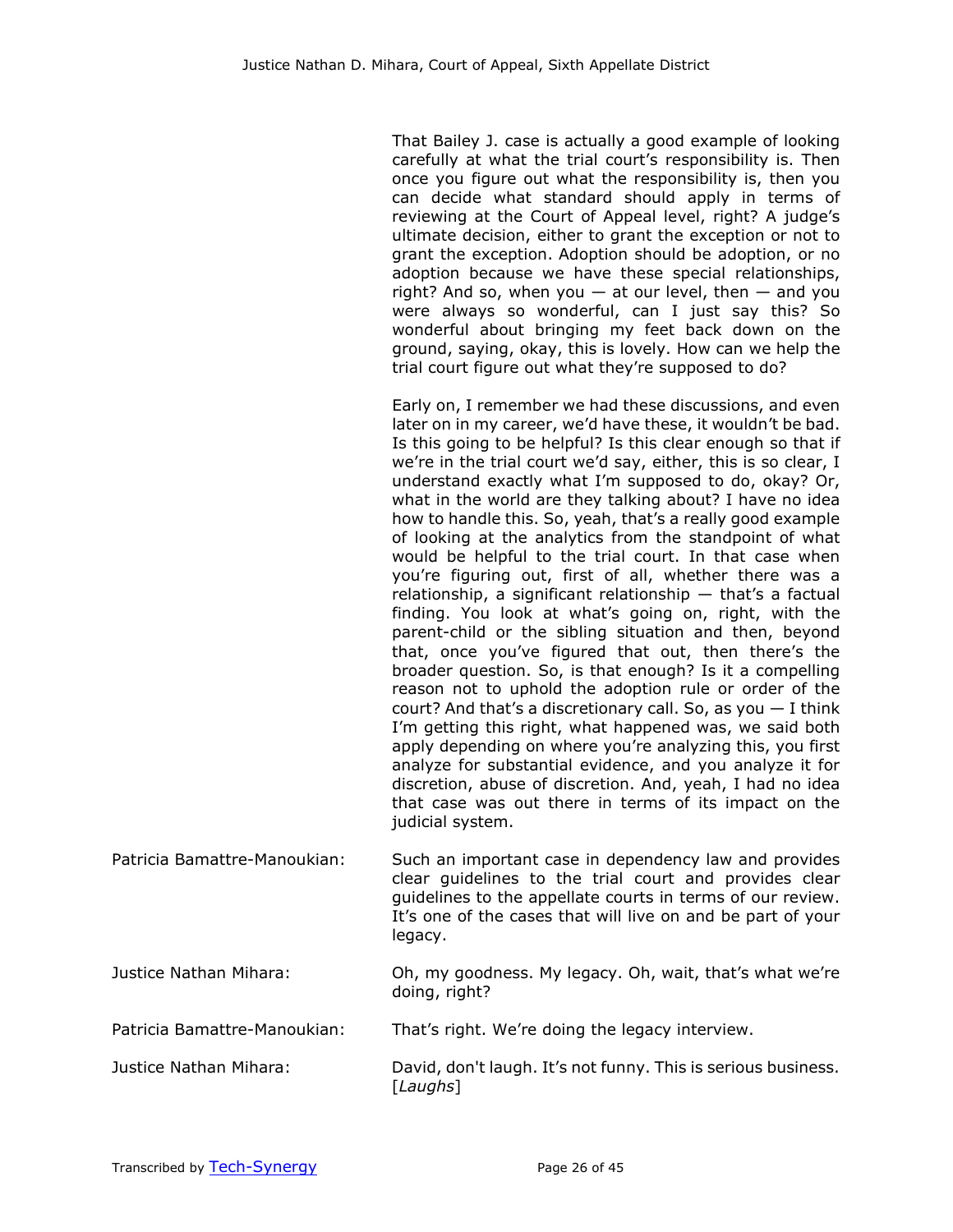- Patricia Bamattre-Manoukian: In addition to -
- Justice Nathan Mihara: David, by the way, is our cameraman. You can't see him, but he's such a nice fellow. He's got this really lovely mask. I mean, it looks like a United Nations flag display or something. I don't know what that is, colorful and lovely, and his partner over there, Chris  $-$  I mean, he's a jewel. We love you, Chris. Wake up, Chris, wake up. Are you awake? Nick, would you make sure that he stays? Nick is our bailiff, our wonderful CHP fellow. Now, he's appropriately wearing a black mask, right? Because he has to look serious and mean and, you know. Okay, I think he's in control.

Patricia Bamattre-Manoukian: So, in addition -

Justice Nathan Mihara: I'm sorry, this is not going to be edited, do we care? No. [*Laughs*]

Patricia Bamattre-Manoukian: So, let's just jump back to the Court of Appeal here in addition to –

Justice Nathan Mihara: Okay, if you insist –

## Patricia Bamattre-Manoukian: The cases that you worked on; you also were very involved in judicial administration.

Justice Nathan Mihara: That's true.

Patricia Bamattre-Manoukian: Served on many, many committees. You did lots and lots of work to improve the judicial system and to help litigants. Can you talk a little bit about your involvement

Justice Nathan Mihara: Yeah, I don't know how that started exactly. I think once you're on the bench at the Court of Appeal level, Judicial Council and those committees are always looking for people who are going to bring some expertise and some skill sets to the table to help them, whatever it is, and there are dozens and dozens of committees. Of course, there's court interpreters, right? Budget committees, rules committees, and so forth, small claims, civil committees, criminal. And so, early on, I was serving on the appellate courts committee for Judicial Council, and I think Gary Strankman — was he the one who was chairing that from the first? And I think that our charge was to investigate how we can make our appellate system more efficient, right, especially in times of tight budgets, and it all has to do with budget, right?

01:10:02

on judicial committees and bar committees?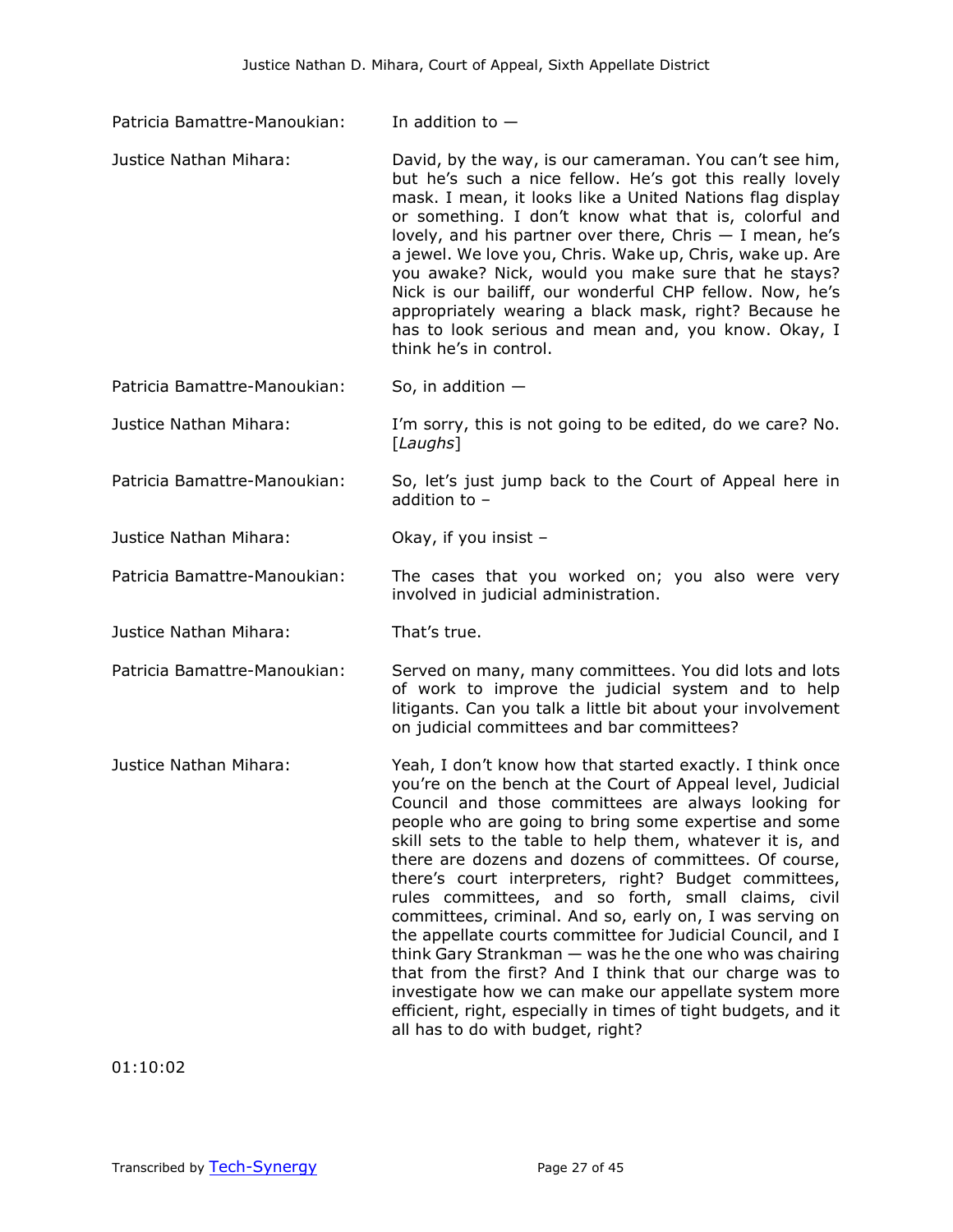And so, I was asked to serve with  $-$  I can't remember who the other appellate justice was. We went to Fresno, we went to L.A., so in the Fifth District, and then we went down to the Second Appellate District, which was daunting. That district is huge, as you know, eight divisions, tons of jurists, and everyone's got an opinion about something. But we did it and we came up with a report.

The other committee I served on for some time, probably 11 years I want to say, or something like that, was what's called AIDOAC, the Appellant Indigent Defense Oversight Advisory Committee. And the last three or four years or so, I was the chair of that committee and, basically, that committee was charged with the responsibility of auditing claims made by attorneys representing indigent defendants on appeal, and making sure that those claims were appropriate, accurate, and so forth. And so that was a tough committee to be on because every quarter we would get 12 to 14 appellate cases with full records, in terms of briefing, at least. Of course, there were claim forms and we had to do a lot of checking to make sure everything was appropriate. And then we'd have to write up a report. We'd have two-day meetings in San Francisco once a quarter.

But I have to tell you something about this committee, it was filled with really engaged and highly competent, experienced jurists. And we had appellate project directors there who would manage and oversee and train appellate lawyers in their work, so they can fulfill the requirements of the Sixth Amendment, represented right to counsel. And we of course had eight JCC staff there, Judicial Council staff, which were wonderful. So, it was a real pleasure being on that committee, and as chair, I began to realize how important that committee was, even more so. Yeah, so, I did that.

Patricia Bamattre-Manoukian: I know you served on the appellate court, so the task force on appellate court process, the Appellate Court Advisory Committee, the Legislative Subcommittee and then of course the Appellate Indigent Defense Oversight Advisory Committee, which required hours and hours and hours of work and tremendous leadership by you and was appreciated by everyone statewide because that's such an important assignment. You also were a member and past president of the California Asian Pacific American Judges Association, the California Judges Association, the Santa Clara County Bar Association's Minority Access Committee, the Appellate Courts Committee, where we co-chaired many, many programs for the county, and the Law Related Education Committee. You also served as president of the Sentencing Alternatives Program of San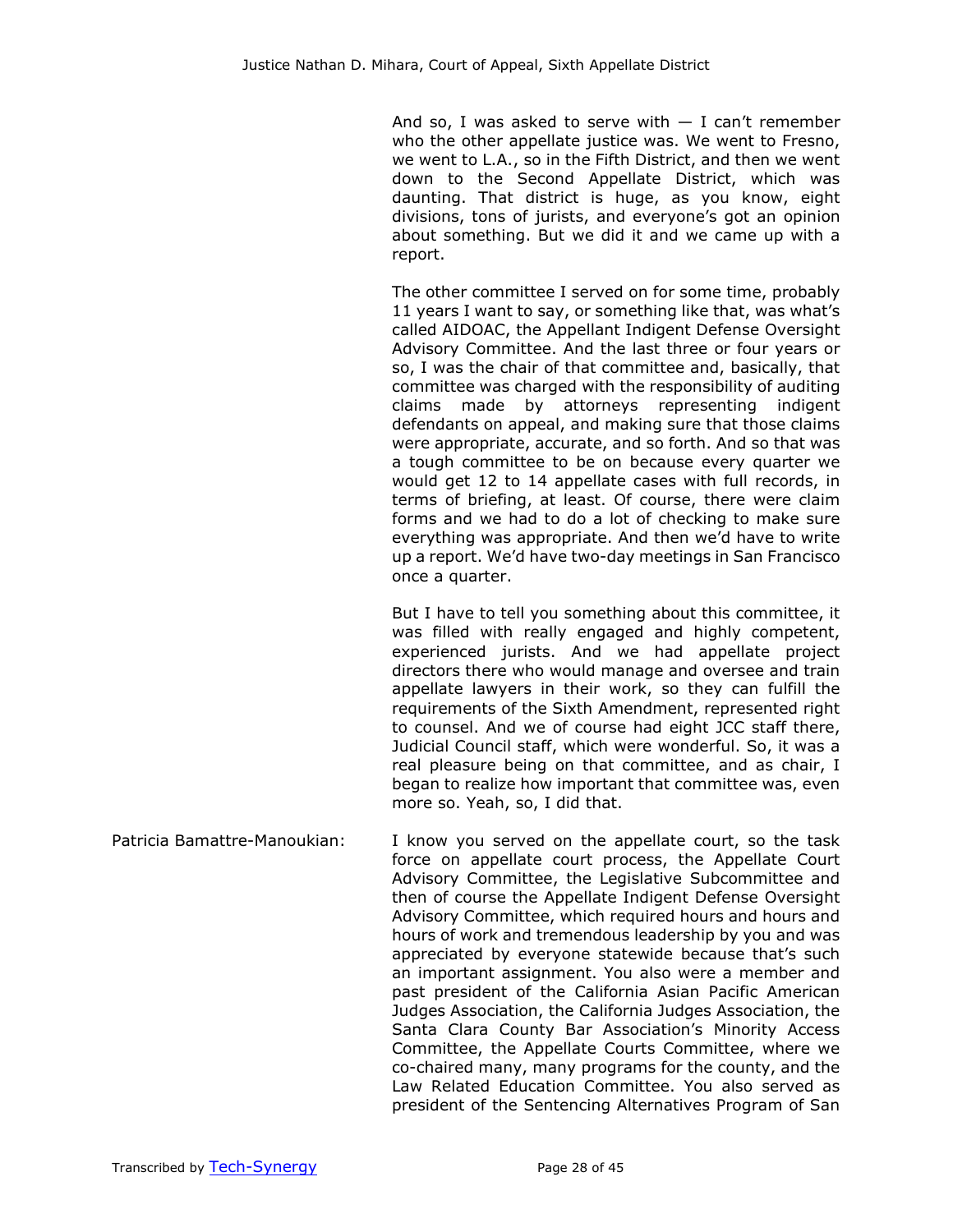Jose and dedicated many, many hours to judicial and legal committees while you were working on your thousands of civil and criminal appeals and writs. So for 27 years you dedicated yourself to the work of the Court of Appeal, as well as dedicated yourself to improving our justice system. What observations do you have? What thoughts do you have? And then what motivated you to think about retiring? Like, you had a wonderful career, we have tremendous colleagues we were working with. You and I were working together, and then all of a sudden you made the decision to retire. So, what observations do you have about that whole period? And then, what made you decide it was time to retire?

Justice Nathan Mihara: Goodness, gracious. The first question had to do with my observations about my committee work and that sort of thing.

Patricia Bamattre-Manoukian: And your work on the court.

Justice Nathan Mihara: And my work on the court as well. I really enjoyed my committee work, obviously, and I certainly enjoyed working here, oh my goodness, this is a dream job. This is a dream job, especially as an associate justice. I remember when Chris Cottle, our dear friend who's now retired, became administrative presiding justice of our court. He got a call from the administrative presiding justice in San Diego at that time, Dan Kremer, who I knew, a former AG. And Dan calls Chris and he says, Congratulations on being appointed to the administrative presiding justice position, and Chris says, well, thank you, Dan. You now have the second-best job on the Court of Appeal. And I thought to myself, that is so true, I had the best job at the Court of Appeal being an associate justice. I got to work with wonderful people, I got to take on challenging cases, interesting issues, I got to write and I love writing, and I love reading cases and so forth.

01:15:21

So, it kind of came full circle in this particular job. And everyone here from the justices, support staff, the clerical's office, clerk's office, or even our IT people, just delightful to work with and that makes the difference, people you work with. If the people aren't what you would hope and it's a different world, but our people here have been fantastic  $-27$  years is a long time.

You asked, so what made me retire or what was my thinking? It was a long process. In fact, probably 10 years ago, I was going to retirement judges conference meetings just to hear what they're talking about. And all of my colleagues say, you're not thinking of retiring, are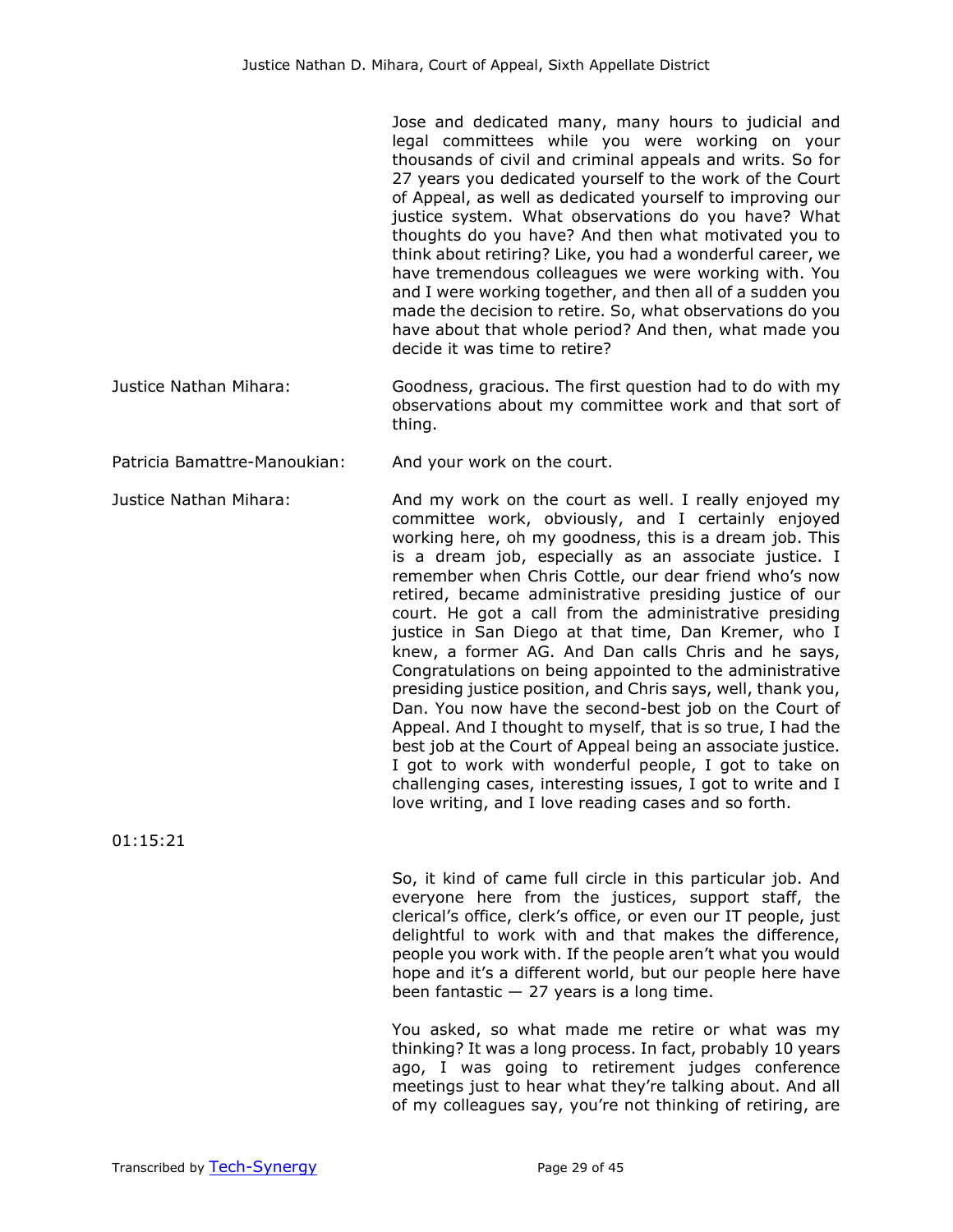you? I said, well, no, I'm just exploring. But some of the more memorable things — input that I got from people in terms of when to retire and when that should happen, my friend down in the Second Appellate District, Steve Suzukawa, who retired at age 60, and I thought, wow, that's early. He had his 20 years in, and he said, I'm hanging it up. I called him. I said, what's going on with you? You're so young. You're retiring at age 60, what? I said, don't you like the work? He said, I love the work. Or your staff, are they giving you problems? Your lawyers? He said, no, they're terrific, they're smart, they write well, they're beautiful people. JA and your judicial assistants? No, no, no, terrific, terrific, all the way down the line. Your colleagues? Okay, it must be your colleagues? No, they're fantastic too, wonderful people. Is it health? No. Well, so, why are you retiring? Silence. And he says to me, Nate, he says, look, you can have all these wonderful things going on at the Court of Appeal and I love my job, I love the people I work with. But the final analysis, Nate  $- I$ said, yeah?— it's still work. I said okay. He just got tired of working and he wanted to do some other things too, but that made me laugh. I thought, okay, that's one perspective.

The second perspective, and this is actually more helpful than anything, is that  $-$  I can't remember if I was talking to somebody, if this is anecdotal, or if I was actually talking to someone  $-$  an appellate justice was telling me this. He said that his father was a judge and when he was getting close to what he considered retirement age, he asked his dad, So Dad, what goes into this calculus in terms of retirement? How do you figure that out? And he said, Son, this is my advice. You'll just know. I thought, What? That's it? You'll just know? But you know something, he was right. You just sort of know, in your gut, it's time to say, We're shutting the door on this chapter and moving onto something else.

So, I think that was most helpful to me and, sure, I had my list, pros and cons, and that sort of thing. But part of it, too, in terms of the hard facts is that I wanted to enjoy my retirement with my wife and still be healthy enough to do that. I wanted to do some more teaching at Santa Clara University Law School. I was actually invited to teach at [UC] Davis as well. So, I had those opportunities and I thought I would have more time, obviously, for my students, because you know I mentor a lot of students.

Patricia Bamattre-Manoukian: Well, that was going to be my next question.

Justice Nathan Mihara: Yeah.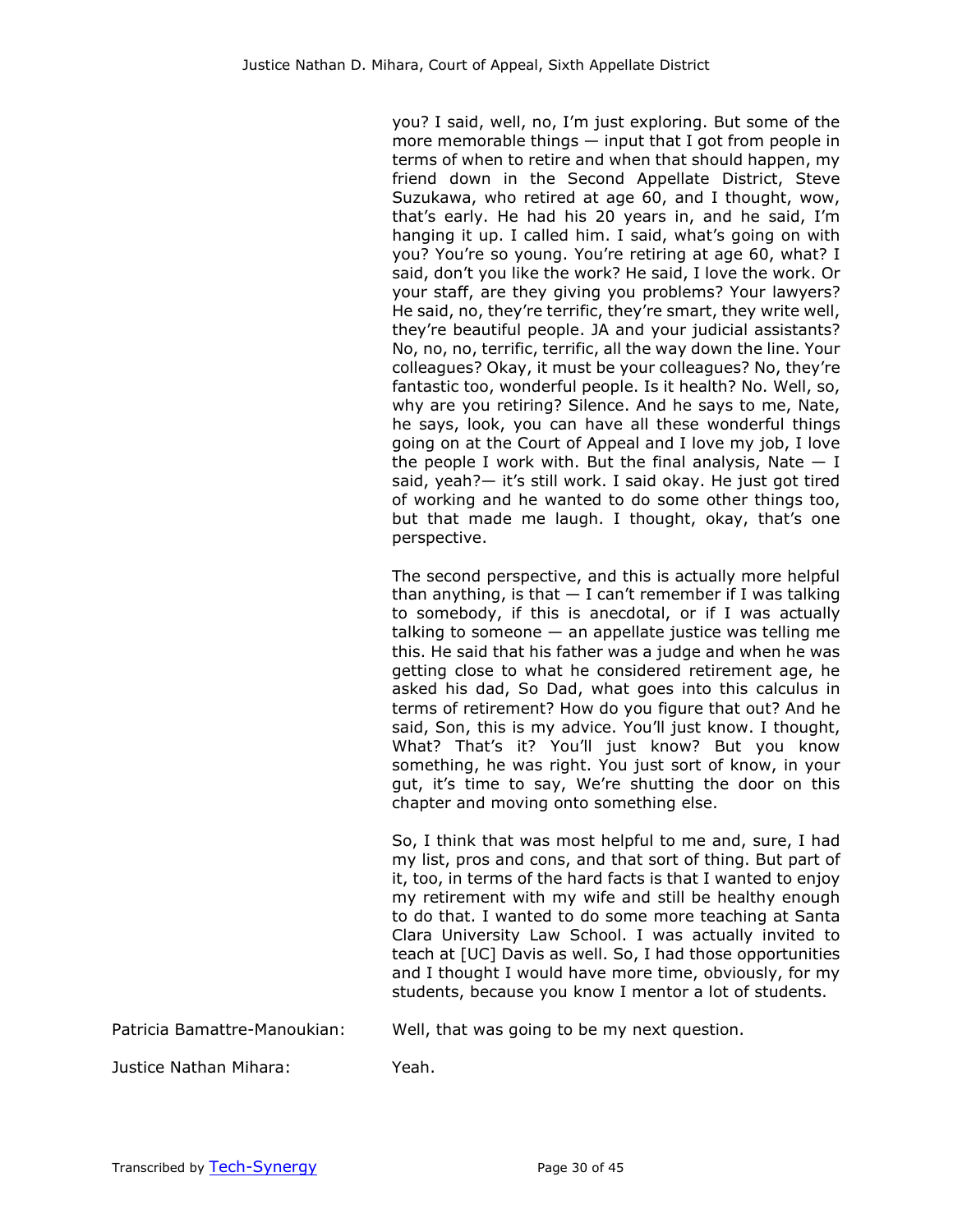- Patricia Bamattre-Manoukian: And so, finish your answer, but I want to ask you about your many, many, many years of mentoring so many law students and young lawyers. So, you wanted more time to spend with your students?
- Justice Nathan Mihara: Yes, I did. I spent a fair amount of time with them anyway, because I had this judicial extern program that I started. I can't remember, 2010 I want to say, '11, something like that. And in the past, I had a smattering of students working for me, but there was no program. So, I developed this program and it kind of grew. At first, it was a joint program with superior court. They would have them for six weeks, then I would have them for six weeks and then we would flip. But I actually started this program where I would give them appellate cases that were in the process of it being completed or just beginning to be worked on.

01:20:03

And the reason why I did that is because my lawyers would be familiar with the record and the briefing and I would, too, and so it wasn't reinventing the wheel. I never gave them anything new. My staff questioned that. They said, are you sure they're going to want to do that? I said, they're going to eat it up. It's going to be easier on us. And so, I actually shared that with the Chief [Justice] and she got really excited about it and all the justices of the Third Appellate District in Sacramento. But in any event, when this thing started, it was a joint program and then we added the Supreme Court. [Supreme Court Justice] Ming Chin was working with me, and he would take one of my students.

So that's how it morphed and then at some point, I can't remember when it was, maybe four or five years ago, I decided, well, this is a little like herding cats. You know, there's too many moving parts with all these other justices involved, judges, and so I broke out on my own and of course we have a joint program. I had about a dozen students every summer and I would take a couple, maybe two, three during the academic year. But on my own program I would take anywhere from four to seven students, as you know, and they would work for me and write up opinions and attend oral arguments and they're all so delightful. And then they would do evaluations for me, sometimes they would just write me thank-you notes. It was just gratifying to see them grow, from that first day they darkened the door here to the time they leave, they're different, their perspective is different, their attitude toward the law is different, a little excitement is heightened. They're more anxious to get back into it at law school. So yeah, it's very rewarding. And then part of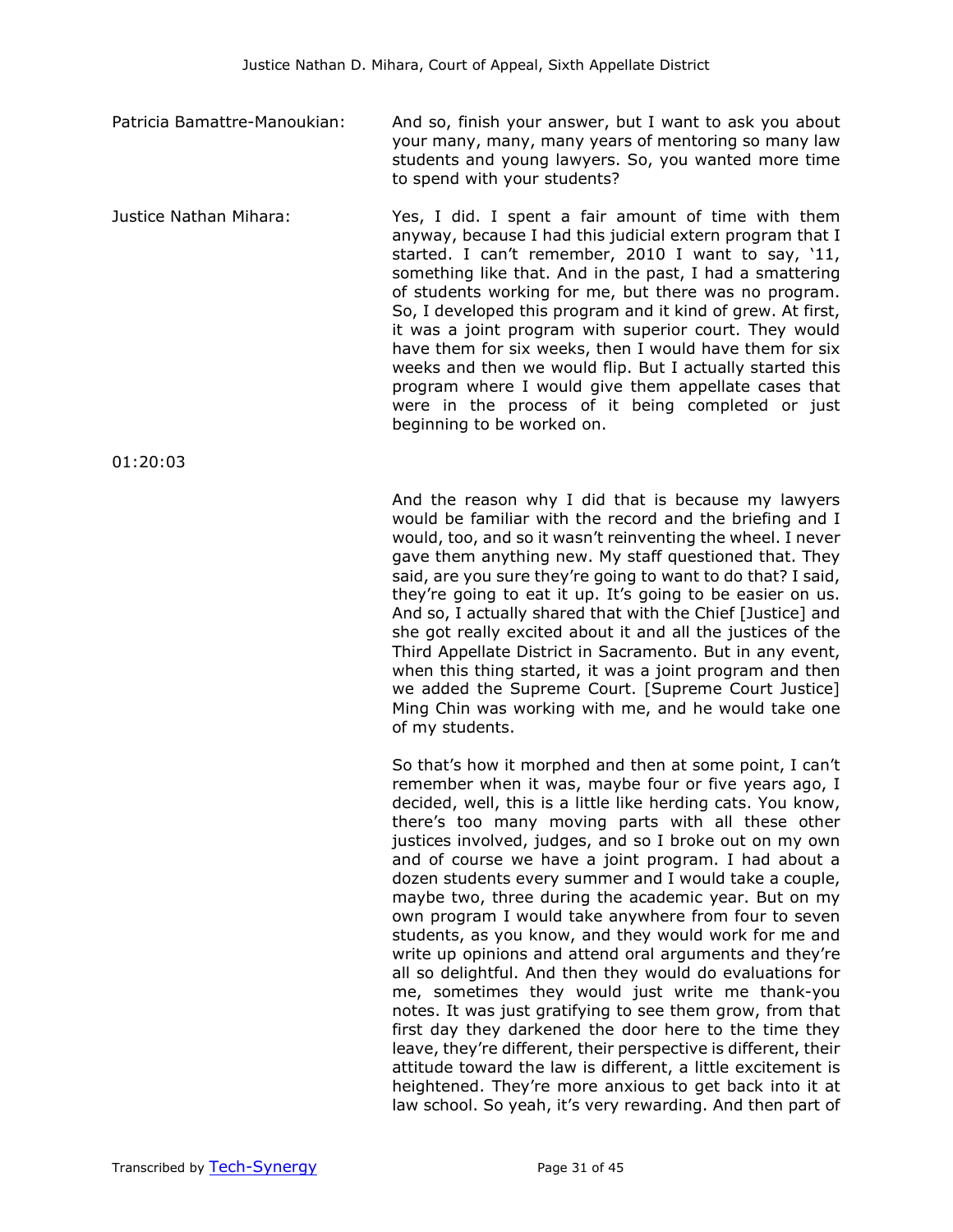the mentorship also has to do with my faith, and I guess we can talk about that at some point. But I do speak a lot to students on campuses, either making presentations on law or appellate practice, doing moot courts, that sort of thing. Or I'm talking with these other students about their faith and how that impacts law school and beyond.

Patricia Bamattre-Manoukian: So, I know that throughout your entire judicial career you have mentored law students and young lawyers. You have always had flocks of law students following you down the hallways and sitting in oral argument. You set up programs where we would meet with the students in the courtroom after oral argument and discuss best practices and brief writing and oral argument. You have impacted the lives of so many of our lawyers. I know you've performed their wedding ceremonies. I know you've encouraged them in their careers, and I know you want to stay active in teaching and mentoring. I also know that faith is very important to you. So, can you talk a little bit about the importance of your faith and the intersection of your faith and the law and its impact on your judicial career?

Justice Nathan Mihara: Sure, that's easy, yeah, I'm a Protestant Christian. I've been since I was 10, kind of floundering around, trying to find my way as most young people are and do, and still am to a degree, so you never really arrive. But my faith is important to me because it kind of grounds me, and in law school that was important because that's such a challenging experience.

> I remember when I became a judge, it was even more terrifying because  $-$  of course I'd never been a judge before and so it was a totally a new arena for me. I remember Marilyn Morgan, who was the president of the county bar association at the time, just a lovely person and so supportive and kind and smart and later became a bankruptcy referee, as I recall, in Santa Clara county. She came up to me at my investiture when I was being sworn in and she shared something with me that's very interesting, — because I don't really talk about my faith that much, honestly, to people, unless they ask  $-1$ 'm not someone out there who's going to stand up on the soapbox and that's just not my personality, my temperament, I don't do that. But Marilyn came up to me and it was very interesting, she said, you know, judge, I know you're a man of faith. I'd only been on the bench some months and I said, okay, all right. And then she said, there's a judge  $-$  I'm trying to remember his name now, who was in our superior court who's now retired and he had this bible verse on his desk and it's from the Book of Micah, chapter 6, verse 8.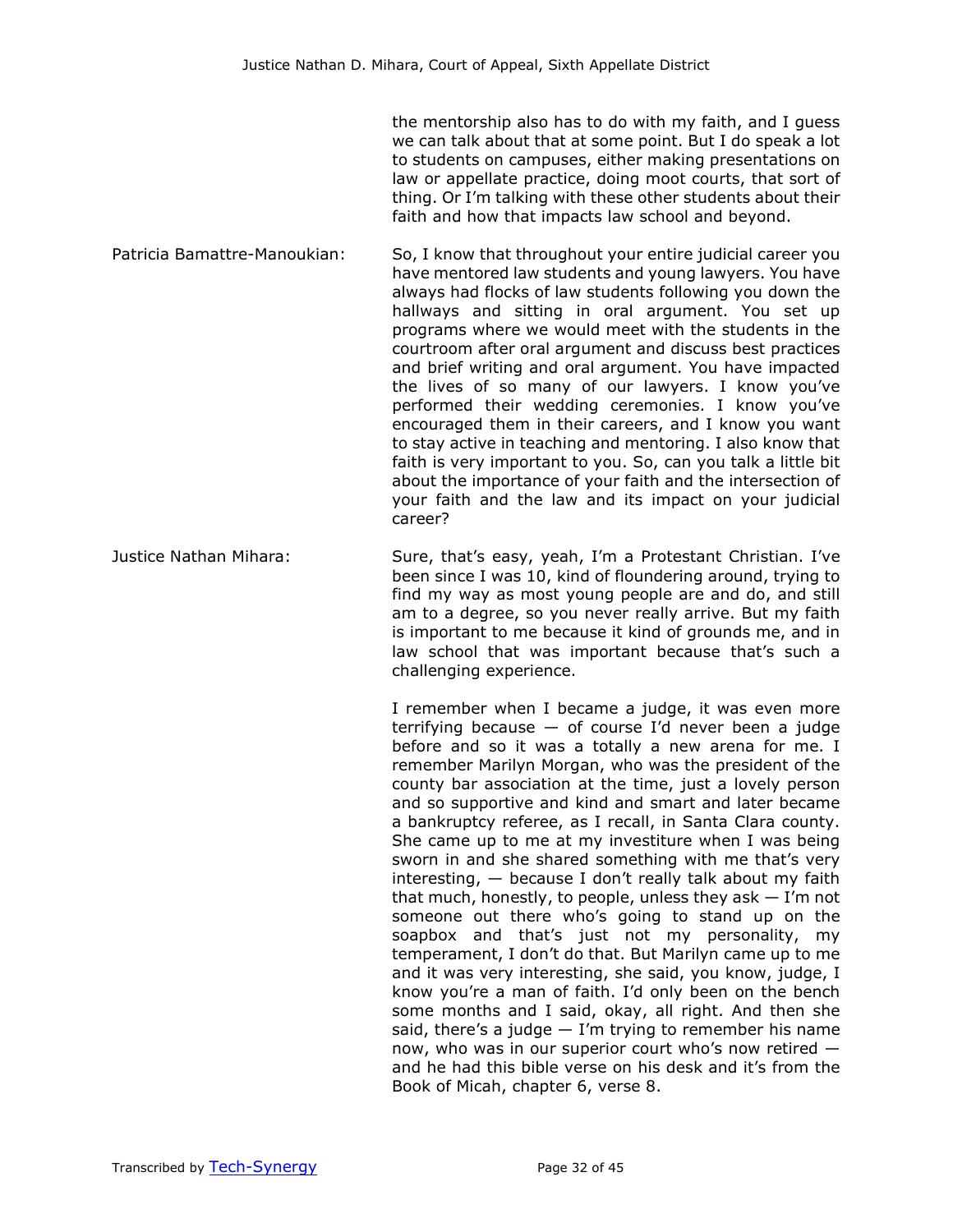01:25:01

And the verse reads  $-$  and I'd never heard this before  $$ she said the verse reads, O man, you know what God expects of you, to do justice, love mercy, and walk humbly with God — and that just knocked my socks off. I thought, Wow, wow. And I thought, that's so amazing that she would share that with me, and I expressed my appreciation for that. But it started me off on the right track, because that was going to be something I would aspire to throughout my entire judicial career from Day 1 then, you see  $-$  from the day I was sworn into the municipal court at an investiture, of course, which is a couple of years [*sic*] after my actual swearing in. But from that point on, that would be my goal, to do justice and love mercy and walk humbly with God.

So, my faith has had an impact on my work because it's impacted me here [*points to chest*], and the outflow, of course, is in my work, you know? The good example of that, it's something we talked about. Remember you and I and Justice Corrigan of the Supreme Court attended the faith conference, the interfaith conference in Sacramento sponsored by the Sacramento Bar Association and the superior court there, and I remember it was held at a Muslim house of worship. It was just so delightful, and to meet all these people from the other faiths with the same goal, to do justice and love mercy and walk humbly. I remember it well and how enjoyable it was to be on a panel with you and Carol and so forth. But it made me realize that it does have an impact on us, you know, faith  $-$  or what we believe, is another way of putting it, I guess.

For me, that being really clear, in that one juvenile case we had — remember in re G.Y. [234 Cal.App.4th 1196], I think it was called, about this kid who, when he was a teenager, he held a gun to someone at their home. I think he felt that they owed him some money or something and he was convicted, he was put on probation, served out his probationary period, went to work for his parents at a printing shop or something. Then he goes to the United States Army and really distinguishes himself, a couple tours of duty in the Middle East, you know? He's highly decorated. He comes out of that a changed person, completely, right? He comes back and he does two things. One, he gets his felony reduced to a misdemeanor.

The second thing that happened is that he petitions the court to seal his records, his juvenile records, right? And the superior court judge, rightfully and correctly, says, I can't do that, you're convicted of possessing a firearm, using a firearm. He says, you know, the law doesn't allow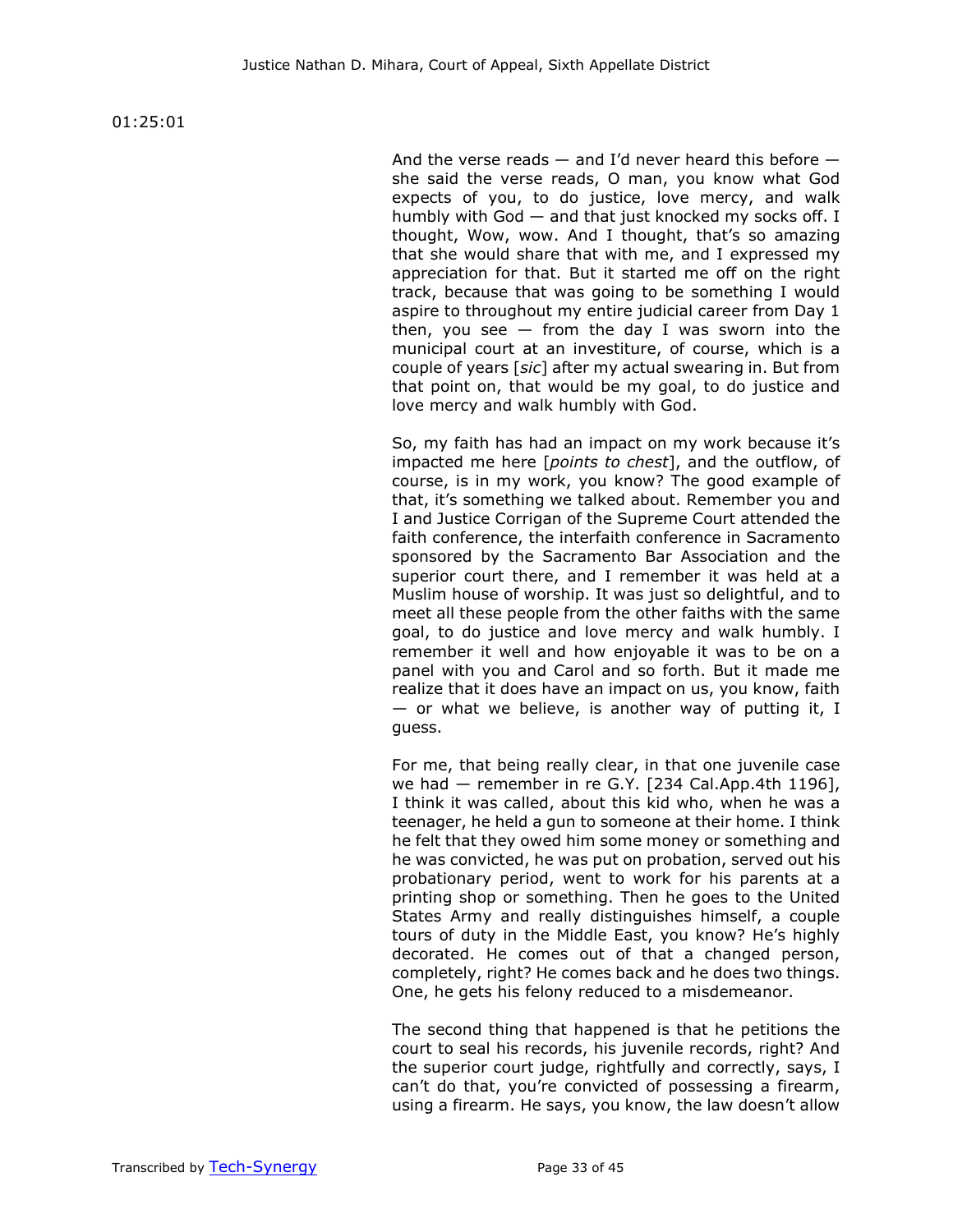for that. And here's a person who's completely changed his life since he was under 18, and the law is forbidding the trial court, the discretionary authority to, in an appropriate case, to grant relief. So, it came up to us on appeal  $-$  it was my case, you're on it, and I remember we were racking our brains, weren't we? Is there some way we can see the legislation maybe creating an opening here? And the language of the statute was ironclad, there was just no way around it. I thought, no, we got to follow the law. So that's what we did. We followed the law, and we affirmed the trial court's decision not to grant relief, but in the first paragraph of my opinion, as I recall, I said, This is wrong, we invite the Legislature to correct this. And you wrote an amazing concurring opinion, as I recall, supporting that, the decision of course, but also supporting the notion or the thought that we got to have the Legislature take a look at this.

And then, I can't remember how long it was after that that you were at a trustees meeting, St. Francis High School, I think you were on the board there. A woman came up. She said, I'm the mother of this fellow that had appealed this case and I just want you to know the Legislature has just passed and the Governor has signed into law an amendment to allow for the sealing of the records in extraordinary cases. Wasn't that a great moment? And we shared that at that faith conference, so I remember.

Patricia Bamattre-Manoukian: We did. We did.

Justice Nathan Mihara: People were applauding and cheering, but you know? Where does that come from? Because you and I know, at the Court of Appeal level, we could have just said, Yeah, this is a slam-dunk affirm, you know  $-$  we're done. [Now,] where should we have lunch? We didn't do that. We labored over that because this was an unfair result. We followed the law, which we have to do. We have to follow the rule of law, right?

01:30:03

We did that. But it didn't prevent us from inviting the Legislature to take a second look. And that's where faith comes in, my faith, your faith, the notion that we can do better. You know, we can think outside the box. You know, we can do things that impact people outside the context of our core expected roles as judicial officers, right?

I just gave two keynote speeches, one for the UC Davis Asian Pacific [American] Law Students Association and a second one for Santa Clara encouraging them to do the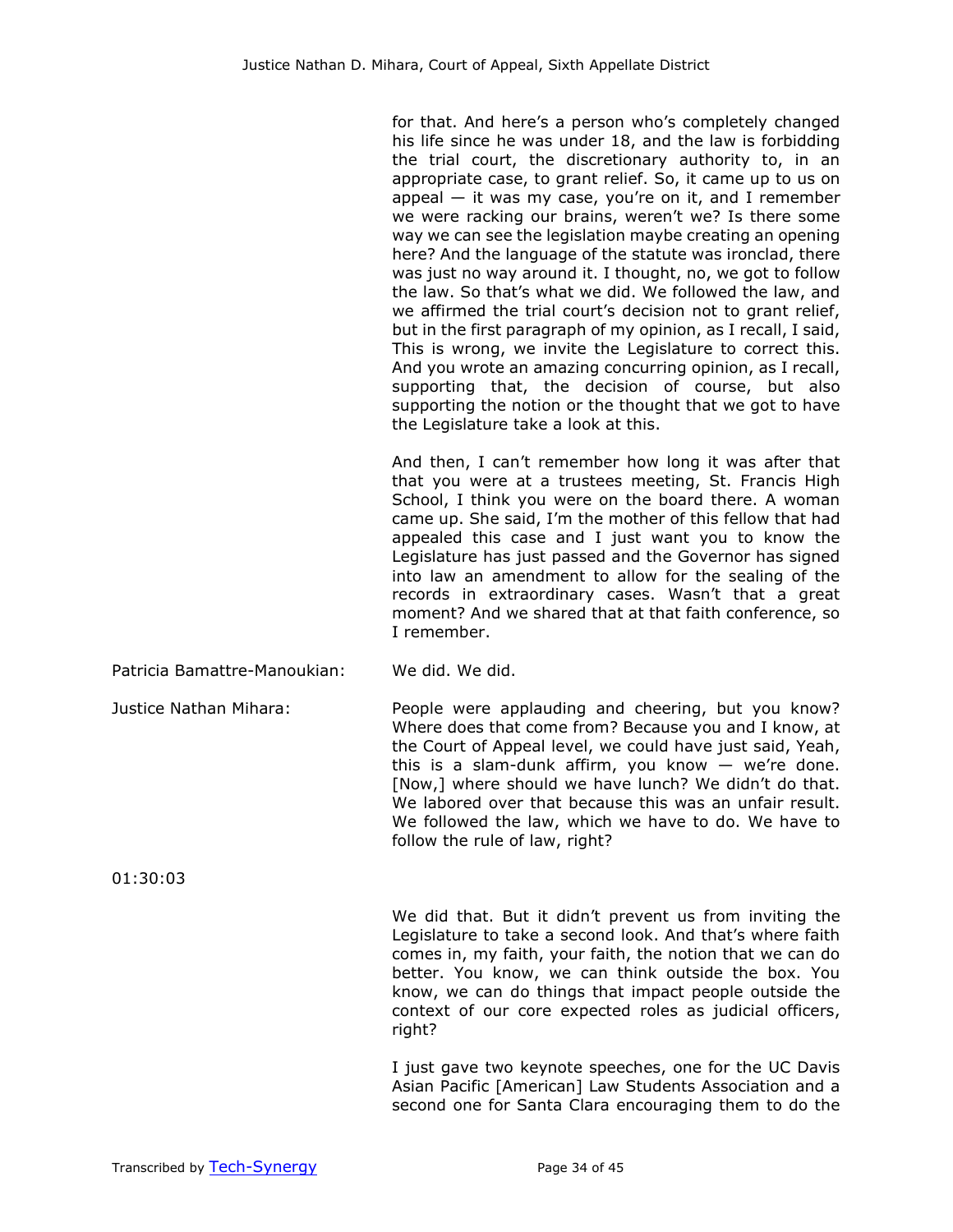same thing, think outside the box. Don't just think of your role as a lawyer as doing XYZ in terms of following the rule of law, which you must have in applying it, but think of ways you can do more, do more.

Patricia Bamattre-Manoukian: So, Nate let's talk a little bit about your family, your wife, how you met her, your son Jonathan, and his beautiful family. Can you share with us a little bit about them?

Justice Nathan Mihara: Sure. I'd be glad to. I met my wife through mutual friends and through church. And I remember I was at a potluck, and she was there. I thought she was the sister of the hostess, and that was wrong. So, I thought she was from Chicago, and she wasn't. She was local, which I was happy to hear about. But she did ask  $-$  she's so funny, my wife is so honest, she says, so,  $-$  because we go to the same church  $-$  she said, So, you're in law school? I said, uh-huh. She said, So, okay, can you be a lawyer and a Christian at the same time? And I said, okay, well, I'm going to go get an hors d'oeuvre. [*Laughs*] (01:31:43) And so that was kind of the end of that conversation. But fortunately, she put up with my bad sense of humor and we started dating and went with that. So, we got married in 1979 when I was at the AG's office and all my friends are there from work and that was delightful. So, we've been married 42 years in July, it will be 42 years, and then we had a son, Jonathan, who's now 37. He's married, got married a couple years ago. And Kristen, who's delightful. Interestingly Kristen is from Benicia and she's a next-door neighbor — her family is next-door neighbors to Jim Lambden from the First District. So, Jim calls me from time to time. He says, I think we're neighbors-inlaw. So, I said, Okay, whatever, Joe. Kristen has a delightful family, and we're all close. She has a younger sister. So, she and Jonathan have been married a couple of years, and they're expecting their first child in five days.

Patricia Bamattre-Manoukian: Congratulations.

Justice Nathan Mihara: Thank you. So, day after tomorrow, my wife and I are throwing the sleeping bags in the car and heading to L.A. Yeah. We'll be anxiously awaiting the birth of our little grandson.

Patricia Bamattre-Manoukian: It's a very exciting time for your family.

Justice Nathan Mihara: Yeah. Yeah, we're thrilled, we're really thrilled. So, that's — and then, as I said, my brother is in Half Moon Bay and happily married. His wife's name is Susan. My wife's name is Suzanne and it's kind of odd, a coincidence, and their daughter Annika, as I was mentioning, is at Pepperdine, and she's really a peach, just terrific. So, I have great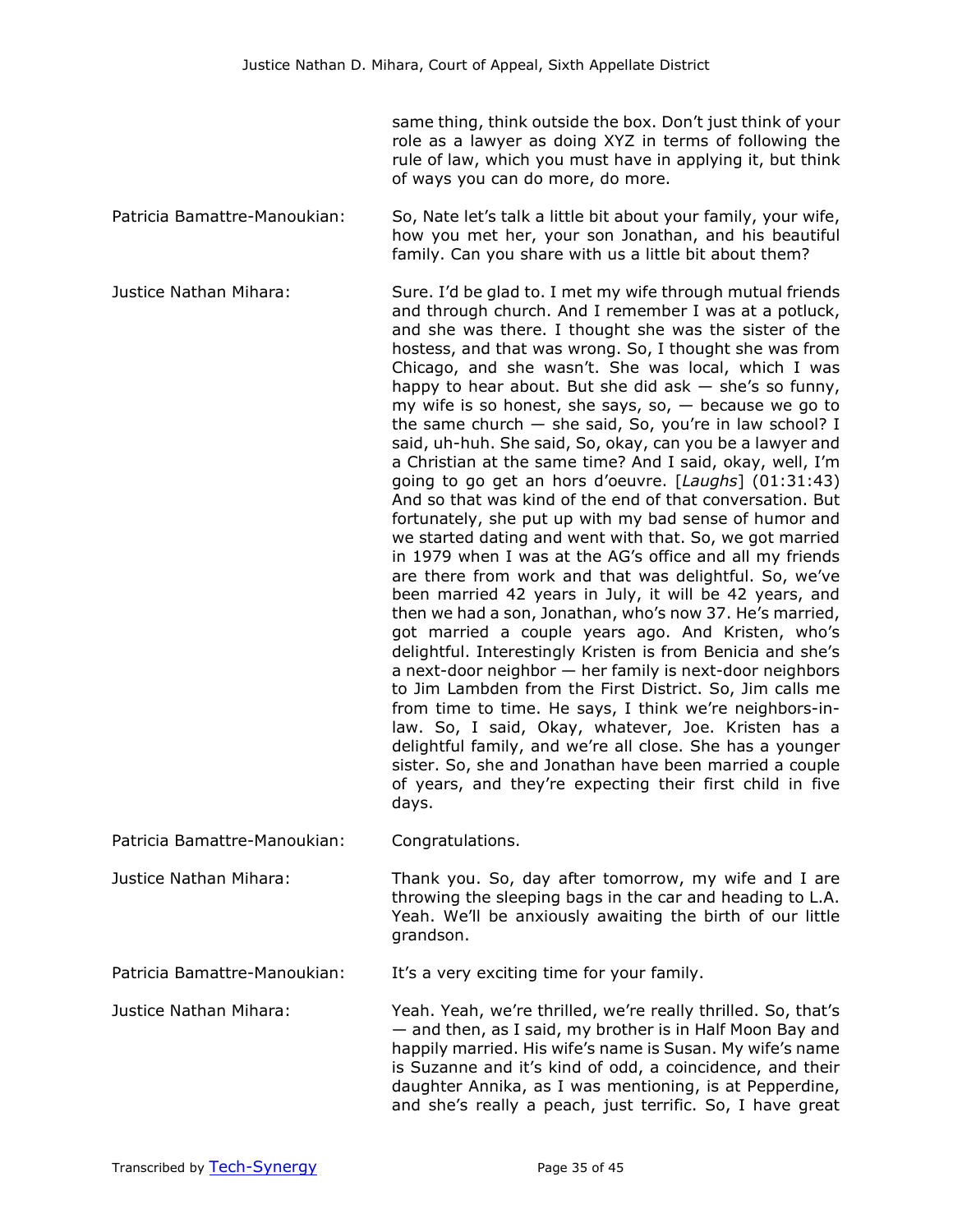family, a lot of relatives, of course, as you do, throughout the Bay Area and Southern California. So, we all try to keep in touch.

- Patricia Bamattre-Manoukian: I know your family is very important to you, and I know your faith is very important to you, too. So, congratulations on the arrival of your new grandson this week, we'll be very excited for you and the family.
- Justice Nathan Mihara: Thank you.

## Patricia Bamattre-Manoukian: And looking forward to many, many wonderful years with your family.

Justice Nathan Mihara: Yeah. Thank you.

Patricia Bamattre-Manoukian: So, let's move on to talk about what makes a great lawyer and what makes a great judge. I mean, you were a lawyer, you were a judge, you were a justice. You had many, many hundreds, if not thousands, of lawyers appearing in front of you. You worked with colleagues in the municipal, superior courts, and then, of course, we worked together in panels of three in the appellate court. So, what are the great qualities of an outstanding lawyer? What do you look for in a lawyer, first of all?

Justice Nathan Mihara: Sure. I can give you the short answer. The long answer, of course, is you're looking for people who are diligent, who really care about the law, who walk with integrity, who are thorough, who represent themselves well. One of the largest complaints I remember reading about lawyers — this is years ago, in the State Bar journal, they did a survey of clients and asked, What's the most difficult thing about your relationship with lawyers? And the number one complaint is lack of communication.

01:35:13

My lawyer doesn't return my calls, doesn't explain things to me very clearly. I think what makes a solid lawyer are those traits and that manner of dealing with your clients. Of course, knowledge of the law is really paramount. You have to know what the law is, but communication, I think, is really important also.

In terms of my singular answer, I remember giving a presentation at Berkeley Law, now, then called Boalt. I was coming out of Bancroft Avenue going to my car, and this student comes running up to me and says, Justice Mihara, I'm so sorry I missed your lecture. I'm so sorry, I had a conflict with the class and I'm sorry I couldn't make it. And I said, Well, that's okay. That's all right. And she said, you know, I'm graduating in a couple of months.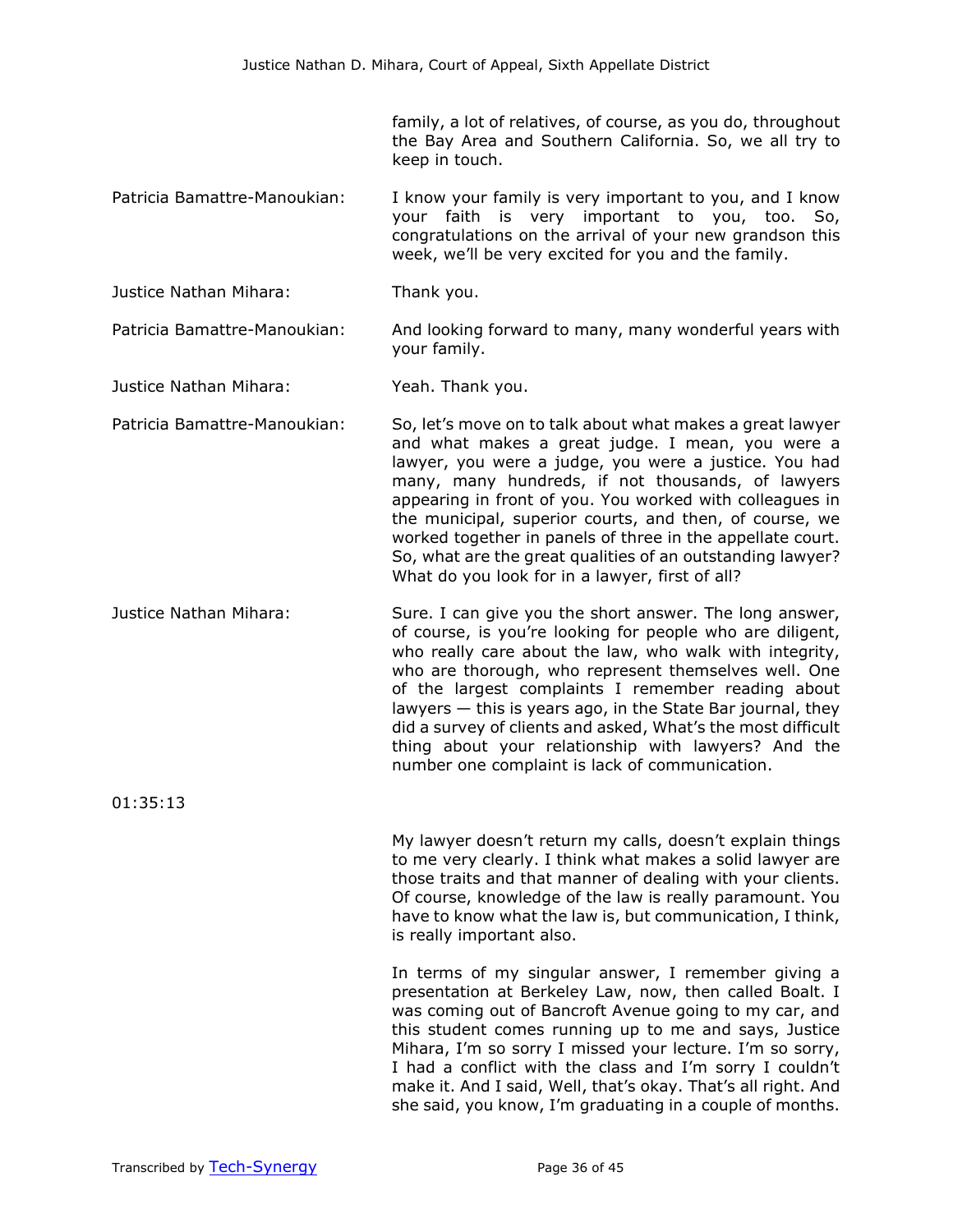Do you think you could give me a piece of advice? Maybe just one thing. It's probably hard just to say one thing. But if you just give me one piece of advice to kind of launch me into my legal career? She said, That's probably impossible, right? I said, That's not. She says, not? No, it's easy. Well, what is it? Well, tell the truth. She said, What? I said, Tell the truth.

I said, Look, let me explain it. I said, Whatever you take away with you from law school here and in your life, I said, there's one thing you need to really firmly grasp and engage with, with all your heart, with all your mind, all your strength and mind, is the truth  $-$  to be committed to the truth, to tell the truth, speak the truth, listen for the truth, encourage others to speak the truth, okay? Whatever it takes, it doesn't matter if it's a legal truth, factual truth, historical truth, scientific truth. It doesn't matter, ethical truth, that's got to be your commitment. She said, wow, no one has ever said that to me before. Well, now you heard it. Blessings. Have a great day.

Patricia Bamattre-Manoukian: So that was your advice to lawyers. And now let's talk about judges and justices.

Justice Nathan Mihara: Sure.

Patricia Bamattre-Manoukian: What makes an outstanding judge or justice?

Justice Nathan Mihara: You know, that's also easily answered. I'll give you the short version because I think we all know what really good judges are, right? They listen carefully to the evidence, they're patient, they have great temperament, they know the law inside-out and backwards, and they engage appropriately, right? They don't abuse their authority. So, yeah, they can control proceedings and they're always educating themselves and training, rethinking things, they have to make themselves better.

> I was in Los Angeles, I think it was a CJA [California Judges Association] event, where they had a special session, it was a three-day session by invitation, and I applied and got in. It was about a dozen of us, and the title of this program was called Excellence in Judging. How do you become an excellent judge? Not just a good judge or a very good judge? What are the goals? What are the things that we can do to become excellent at what we do? Which is always my goal, I just want to get better and better and I think a lot of us do, of course. But we met for three days, we read treatises (01:38:50), we read articles, we talked, we looked at case studies. At the end of the day, the last day, on butcher paper the leaders and organizers wrote out all of our suggestions and ideas that we accumulated over the week in terms of what makes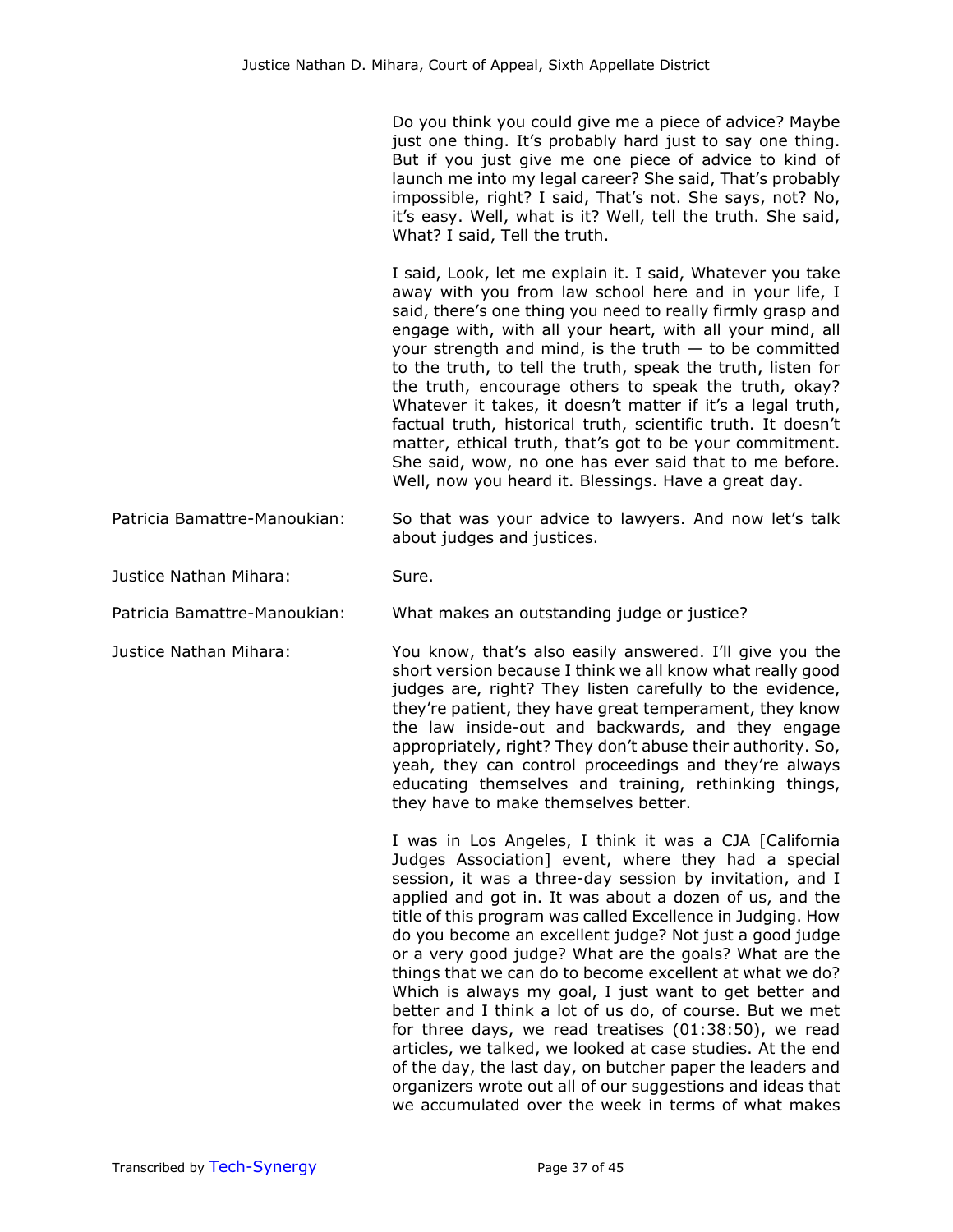an excellent judge, right? And the question that was posed to us was, Look, what is the one thing that all of these elements have in common? Look around the room  $-$  and we did, and then it hit us like a landslide  $-$  it was, what is it? All of these elements are relational. They are all relational.

I thought, Wow, that's the common denominator, relationships, okay? So, if you want to become an excellent judge, you focus on the task and the duties, of course, that you're expected to do. But over and above that, you do the things that  $-$  what? That enhance relationships, right? You make those connections with people to help them become better at what they do or maybe how they're feeling about things or their perspective on things to improve that.

- 01:40:00 That kicks it up a notch as — was it Emeril Lagasse? Bam! We're going to kick it up a notch. That's what you do as a jurist. You're not just content with the eight to five and going through the routine. You're always looking for ways of helping people improve themselves, and yourself, of course, relationally. Yeah.
- Patricia Bamattre-Manoukian: And so, is that the advice that you would give to judges and justices?

Justice Nathan Mihara: Yes. Yes, I would. I would try to think relationally. And the same advice I gave to the lawyers as well is that, make sure you're committed to the truth. Don't fudge. Don't stray into that gray area and say, Oh, it's okay. Even in terms of your work ethic. The thing that really gets me is when someone says, Well, that's good enough, that's good enough. I got that actually from  $my - my$ second or third year on the job here, I had invited some students that were talking about various cases we're working on. And I said, what are we looking for is a question, we're looking to get it right, we're looking to get a good solid opinion. I don't know, there are times when maybe there are things that you can't accomplish maybe because of time or whatever and other things.

> And Martha, my lead attorney, says, excuse me, judge. Can I just say something? Something you told us actually a while ago? I said, What? She says, We're trying to be perfect. I thought, My goodness gracious, of course. And she's right, I mean, that's what I would preach. I would say, Look, we've got to get it right and what does that mean? It means we've got to try our best to be perfect, right? Because in giving these keynote speeches where I'm talking about the truth, the question is, So, Mihara, where did you get this stuff? Say, about the truth. Where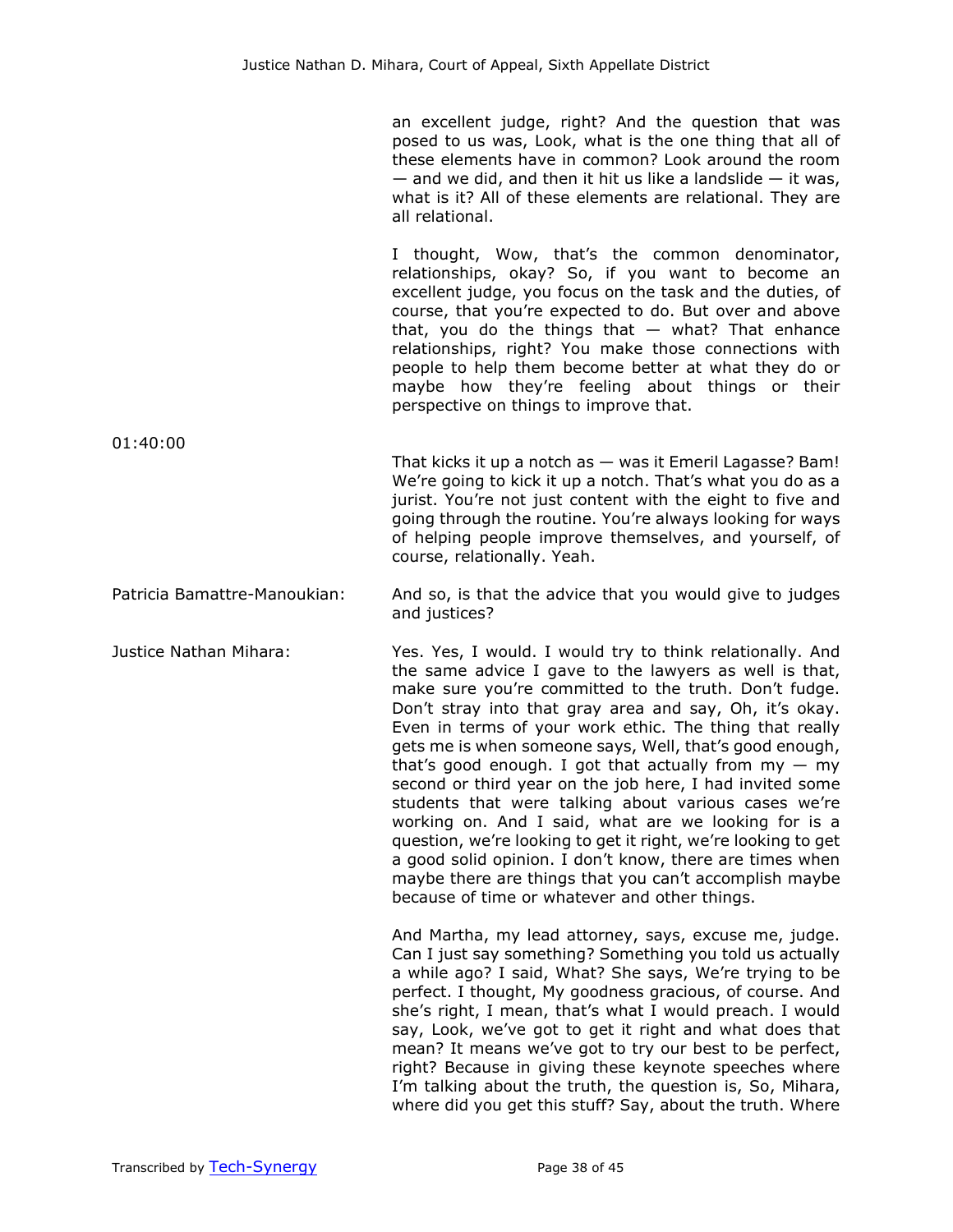does that come from? And when I tell the students — and I've told lawyers of this and my fellow judges as well  $$ well, it comes from our preamble of our United States Constitution. We all know it. We the People of the United States, in order to  $-$  what? Form a more perfect union. You're going to do that without the truth? I don't think so.

The very next thing that we should be committed to is the next goal that's stated of the Sixth is  $-$  what? Establish justice. Can you do that without the truth? No. A snowball would have a better chance of surviving in the Sahara than establishing justice. And the clincher  $-$  and this is what I hope I leave my students with, especially in the young lawyers I talk to  $-$  is that the goal of all this is to — what? It's the very last line. It actually, it preamble's one sentence in 55 words. But the last goal, the objective, the motivator is  $-$  what? To secure the blessings of liberty to ourselves and our posterity. Without the truth, it's not happening.

You know, we live in a very divided country now and it's split in so many directions. But to secure the blessings of liberty and all, as envisioned by our founding fathers, the way that happens is, it starts with the truth. That's where it starts, you see. Because a lot of people confuse that and say, well, you know  $-$  and this is what I would say to the judges, you know, because in our judicial questionnaires that we have to fill out for applications for judgeships, it says, what is your reputation for honesty and integrity? Those two concepts are conflated so much, and it bothers me, because they're different.

Honesty is telling the truth, okay? And it's critically important. Integrity, and if you want to be able to talk about excellence in terms of the judiciary, integrity is another ballgame. Truth and honesty are subsumed in that, but integrity is something far more important. Why is that? Because that has to do with the whole person. It's not, Are you honest? It's, are you honest and are you reliable? Are you trustworthy? If you can look at yourself in the mirror and say, okay, the day I had today, I was trustworthy — then you're talking about your A-game.

Patricia Bamattre-Manoukian: So, that's your advice to lawyers and judges?

Justice Nathan Mihara: Right.

Patricia Bamattre-Manoukian: And so, in the 35 years of judicial experience that you've had, you've always helped people become better, you've always helped them try to improve. And I know during your retirement years that you'll continue your teaching and mentoring. Can you share with us what else you're doing during retirement?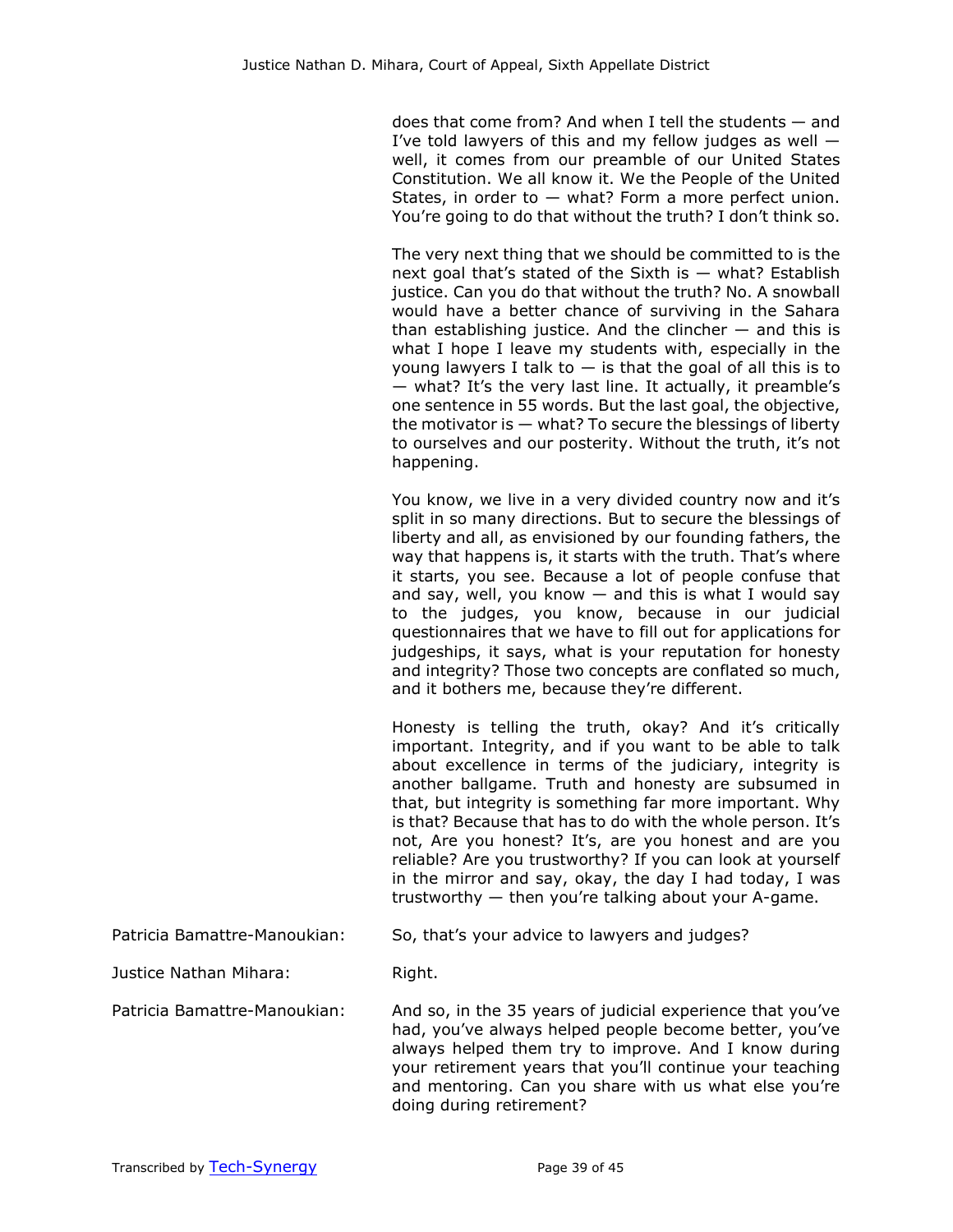01:45:06

Justice Nathan Mihara: Sure. Well yes, in addition to the teaching and mentoring, I've joined ADR Services, Alternative Dispute Resolution Services, and they're privately held and operated. And Lucie Barron is the president, and her daughter Joanna is VP, and I went with them for two main reasons. One is that I wanted to keep involved with the law in some fashion, but I didn't want to become a pro tem, doing what I did before, sitting on the bench, wearing a robe, making calls, although it's very important to me and it's been great. I feel like I could have a bigger impact on the legal community doing this other kind of work, which is, if you will, being a judicial peacemaker, okay? When students and even lawyers or lay people ask me, So, what is the law all about anyway? Why do we have all these laws and what's the big deal? I said, well, my concept of the law is very simple and maybe too simple, but it's basically to create order out of conflict. That's what we're trying to accomplish. And that's been my goal all along, okay? Whether it's discussion at the Court of Appeal level, trying to resolve a case, or trying to settle a family law dispute in the superior court, trying to help a young couple who've broken off their engagement, helping them divide up their property  $-$  Well no, those are my CDs and that's my ironing board  $-$  whatever it is, to help create order out of chaos, to resolve conflict. I mean that's what we do, and what a better way to do that than as a mediator, an arbitrator, as a neutral, judicial neutral. So, it was to kind of stay involved at that level, and at a legal level as well. So, it might involve some research to understand what the law is and so forth. The other aspect of it is that I didn't want to do it full time and this particular group, this company, says, Judge, your time is your own, an hour a week, two hours a week, 40 hours a week, it's up to you, and I really appreciated that. They gave me a lot of flexibility, because I know in my heart I want to be with students, young lawyers, teaching, whatever, visiting colleges and law schools. Patricia Bamattre-Manoukian: You want to continue your work with your students and continue your work as a mentor, but you also want to continue to be a judicial peacemaker? Justice Nathan Mihara: Exactly right.

Justice Nathan Mihara: Sure.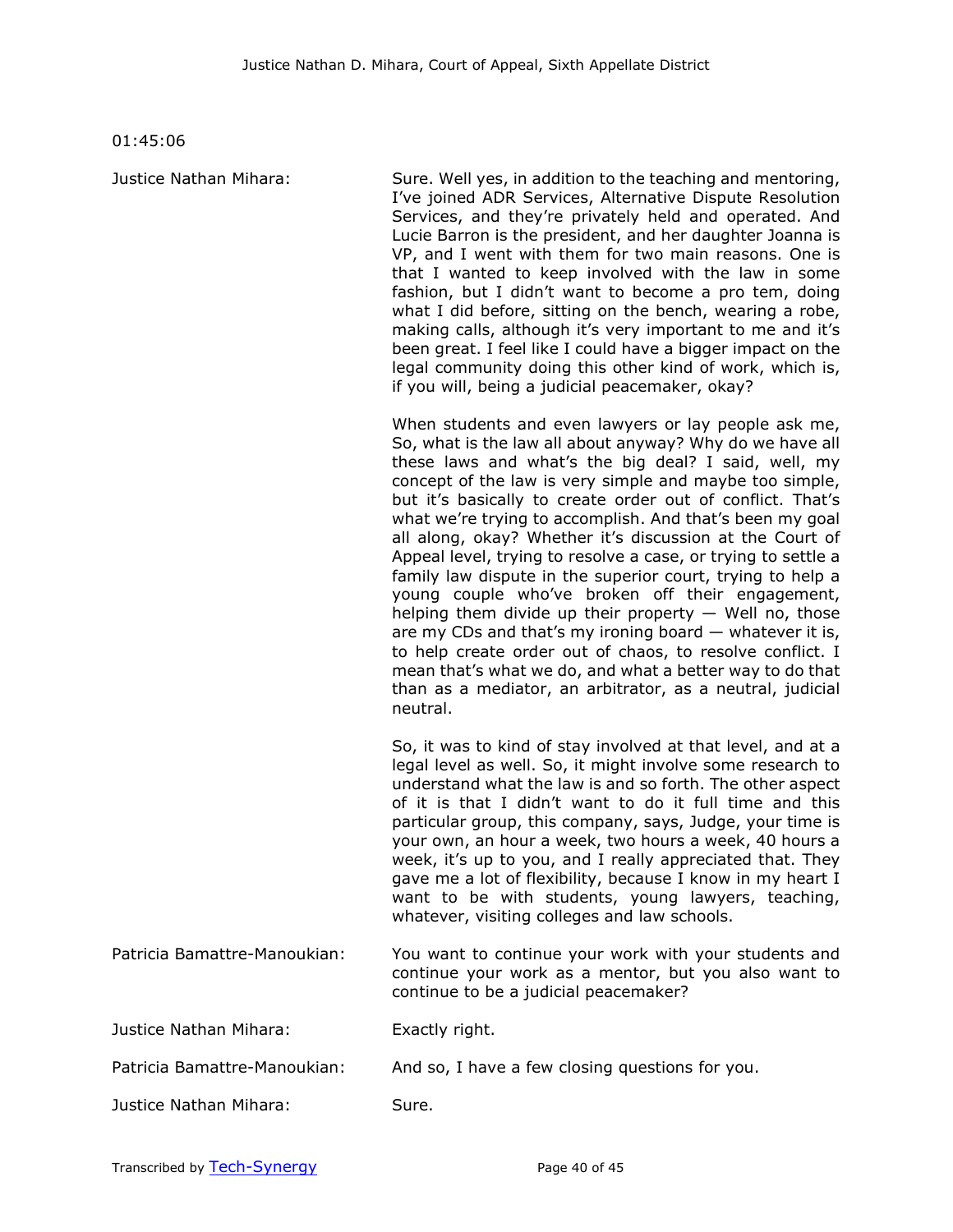- Patricia Bamattre-Manoukian: The first one is, how would you describe your contributions to society, legal history, and the development of the law?
- Justice Nathan Mihara: I read that question and I thought, Oh my goodness gracious. David is behind the camera going, we don't have enough time — and Chris is saying, I really want to go to lunch, please. [*Laughs*]

Patricia Bamattre-Manoukian: We're almost there.

- Justice Nathan Mihara: We love you, Chris, okay? Can I just say that? We love you. And Nick, too. He's treating you, by the way. Go on, Nick. Chris, you're treating him. I'm sorry that  $I - w$ hat was the question again?
- Patricia Bamattre-Manoukian: How would you describe your contributions to society, legal history, and the development of the law?
- Justice Nathan Mihara: Describe my contributions. Well, I thought a lot about that. I think I just want to leave that up to other people to figure that out. Like you brought up the Bailey J. case — my goodness, I haven't thought about that in 10 years.
- Patricia Bamattre-Manoukian: I think of you every time I read that case, every dependency case where there's the exception.
- Justice Nathan Mihara: I'm so touched by that, really. I really am. But that's what I'm getting at. I think in terms of my legacy, in terms of the law and the imprint I've made on the law, the legal landscape and history and so forth, that will be manifest by the people who read my work, reuse the work, the opinions that I've written, or refer to it in a scholarly fashion or academic, if not in a court of law. That's where the legacy will be.

I can't see all of that happening, and so it's hard for me to kind of gauge that. All I can tell you is that when I hear from people, oh my gosh, that was a great opinion, I really enjoyed that opinion and I've been using it  $-$  that's the feedback that I get, but it's not true in every case. So, I think I'm going to leave my legacy reputation up to those who are impacted by it.

## 01:50:04 Patricia Bamattre-Manoukian: So, what contributions and achievements are you most proud of?

Justice Nathan Mihara: That's also a really great question. I don't, I'm not fond of the word pride, this isn't part of my lexicon, I don't  $-$ I use it a lot with my son  $-$  I'm so proud of you for doing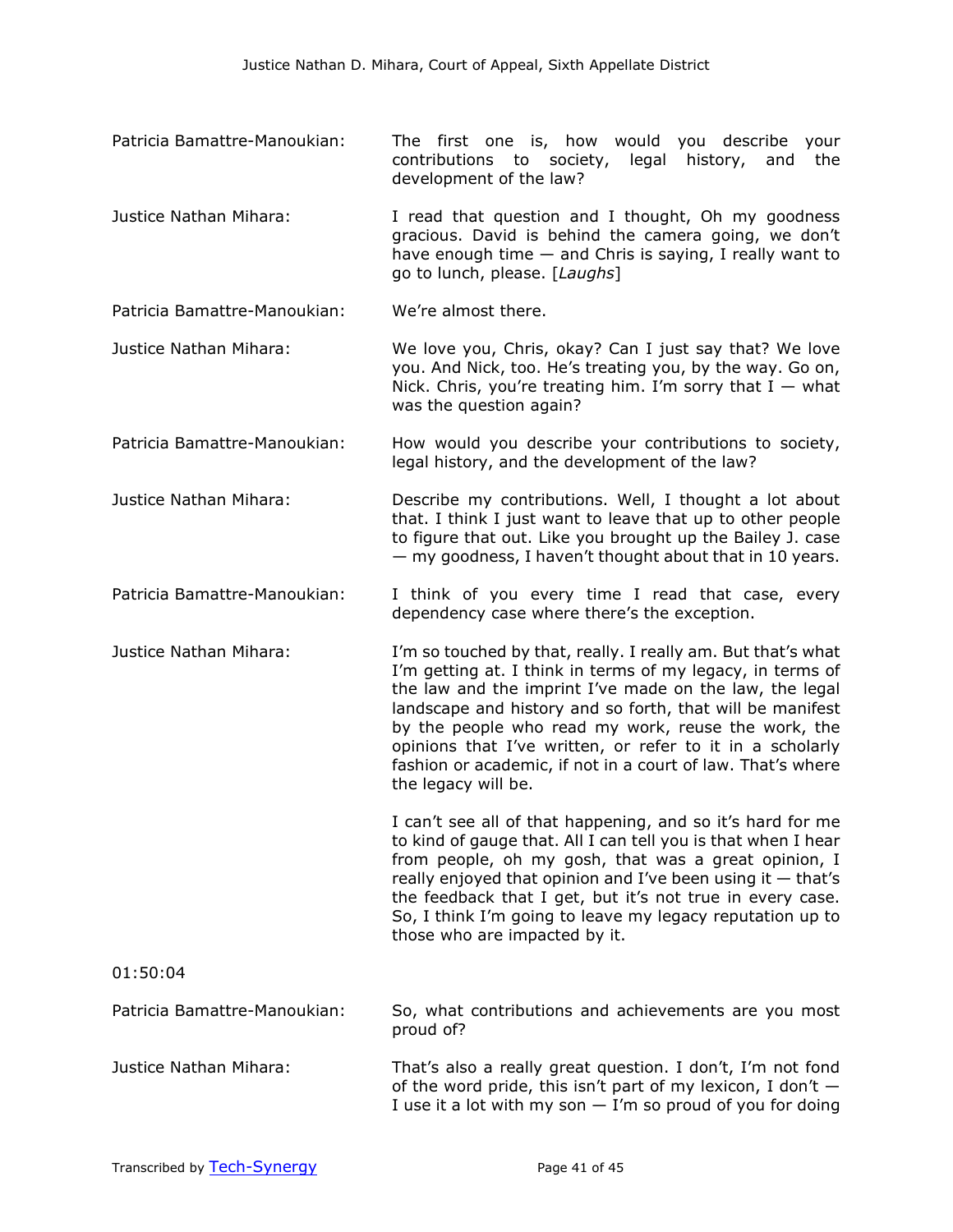that. Okay, and he understands where that's coming from because it's personal, he understands my heart on that or family, when I'm talking about my family. But the things that I am proud of in terms of what I've done, accomplished — that's just not part of my DNA. I don't think in those terms. What I will say is, I'm satisfied, and I'm gratified by the work that we've produced. Proud of it? That's kind of a pretty high level. I have to say that, yeah, I guess I could say, I'm proud of my work. And the reason why I say that is because I don't think, I can't think of a case where I slacked off, where I didn't give it my best.

It may not be another person's point of view or perspective the best work, and that's okay. I mean, but on the other hand, I want that person and others to know that whatever I produced out there in terms of written opinions or oral decisions, that I gave it my best shot. I gave it my A-game. It's like my son walking off the field at Bellarmine, in his last football game, Dad, I gave it my all, I left myself out there, there's nothing left. That's how I feel about these cases, okay? And so, when you say most proud of? Here's what I want to say about that fourletter word  $-$  I'm not most proud of anything that I've done. What I am, what I can say is that  $-$  and this is what I tell my lawyers or even my externs that work on cases for me in the past  $-$  I said, I want you to bring your A-game, okay? And I don't want you to ever have this feeling that this case is more important than this case, right? I want you to bring your best to the table regardless of whether you're dealing with a huge corporation or the little guy in the street, it doesn't matter to me. Like in muni court, it didn't matter to me if it was a small claims case versus what I was doing in superior court, you know, these multimillion-dollar cases involving corporate transactions and that sort of thing or personal injury cases.

Again, it wasn't part of my mindset  $-$  I was concerned about the law, the application of the law, application of law to the facts, achieving, I'll just say just result, and to say, Is it a fair result? Well, fairness depends on the eye of the beholder, right? So, in my view, was it the right result, you know, based on proper legal analysis, right? Reason, the voice of reason. That's what you try to achieve and to look at the kinds of work that comes into us as something being of higher importance than something else is  $-$  again it's something I really fought against. The exception to that, of course, would be something that we're mandated to do, for example, juvenile cases take high priority, CEQA or California Environmental Quality Act cases take a high priority, right? Criminal cases take high priority, civil cases,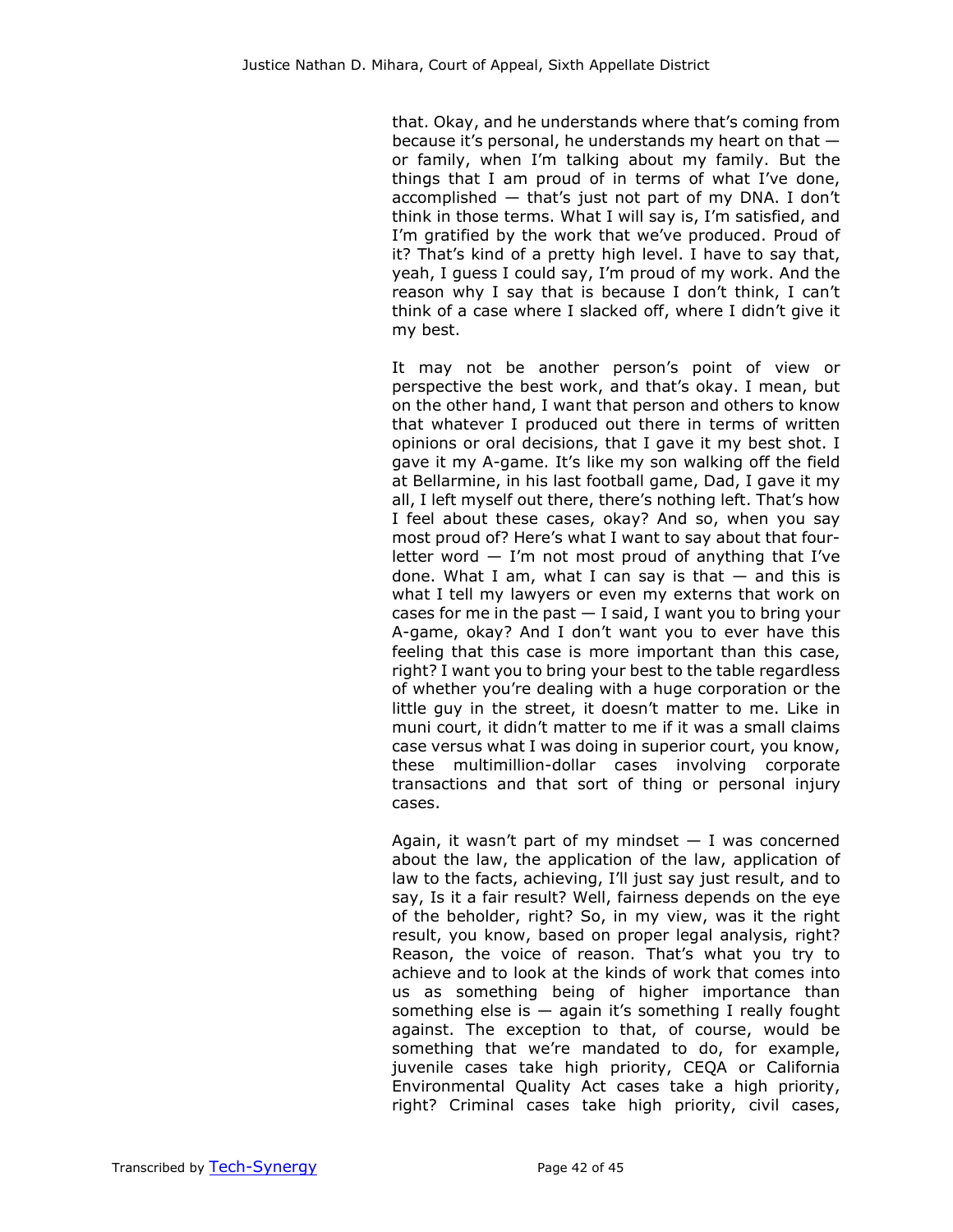similar, but that's in terms of when we deal with it, not how we deal with it, but when we deal with it, okay? So yeah, that's kind of a long  $-$  I thought I was going to give a short answer, that wasn't so. I'm sorry but that's my take on it.

- Patricia Bamattre-Manoukian: So, my final question is, I would like to invite you to make any closing comments or share any thoughts with us that you would like to share.
- Justice Nathan Mihara: Right. The dreaded final comment question. The dreaded, most egregious question for the end. I'm teasing you, of course. See, I can do that because we've known each other for, gosh —

Patricia Bamattre-Manoukian: Many years, many years.

Justice Nathan Mihara: Way too long, way too long. Okay, this is what I would say about that. I feel this tremendous sense of gratitude for my judicial career. Of course, the family, first and foremost, to God first and foremost for giving me these opportunities that I never sought out. I never wanted to do this, you know, it was kind of  $-$  I wouldn't say forced upon me exactly, because I did sign up, but I'm very grateful for the opportunity to create a better world, yeah.

thing.

Grateful to God, family, and my colleagues, like you. Goodness gracious, you kept me afloat for so many years. You know, just, oh, I'm just so discouraged about this. Oh, come on. You know what was the favorite expression to my staff? Have a doughnut. Suddenly my day would become better, brighter, happier — glazed of course. But the whole idea that you can come into a work situation and make somebody's life better  $-$  this is an interesting

> I had a friend who considered me  $a - w$ e went to law school together. His son became a lawyer, went to UCLA, and David called me and said, Judge, would you talk to me? I got some issues at work  $-$  and he's working for a big firm in Palo Alto, civil law. I said, Sure, David. So, we had coffee. He says, I don't know, I just don't seem to be on track and I'm having a difficult time. It's my second year as an associate. And he's telling me of the problems he was having with support staff and so I shared something with him. I said, Look, this is what I tell my staff. When I get a new staff member, central staff or whatever, this is what I tell him, I said, you got your responsibilities, okay? Reading the briefs, writing, drafting opinions, you know? Doing research, reading the records. Here's my responsibility to you, okay? And this is very serious. I said, the first thing  $-$  and I've

01:55:04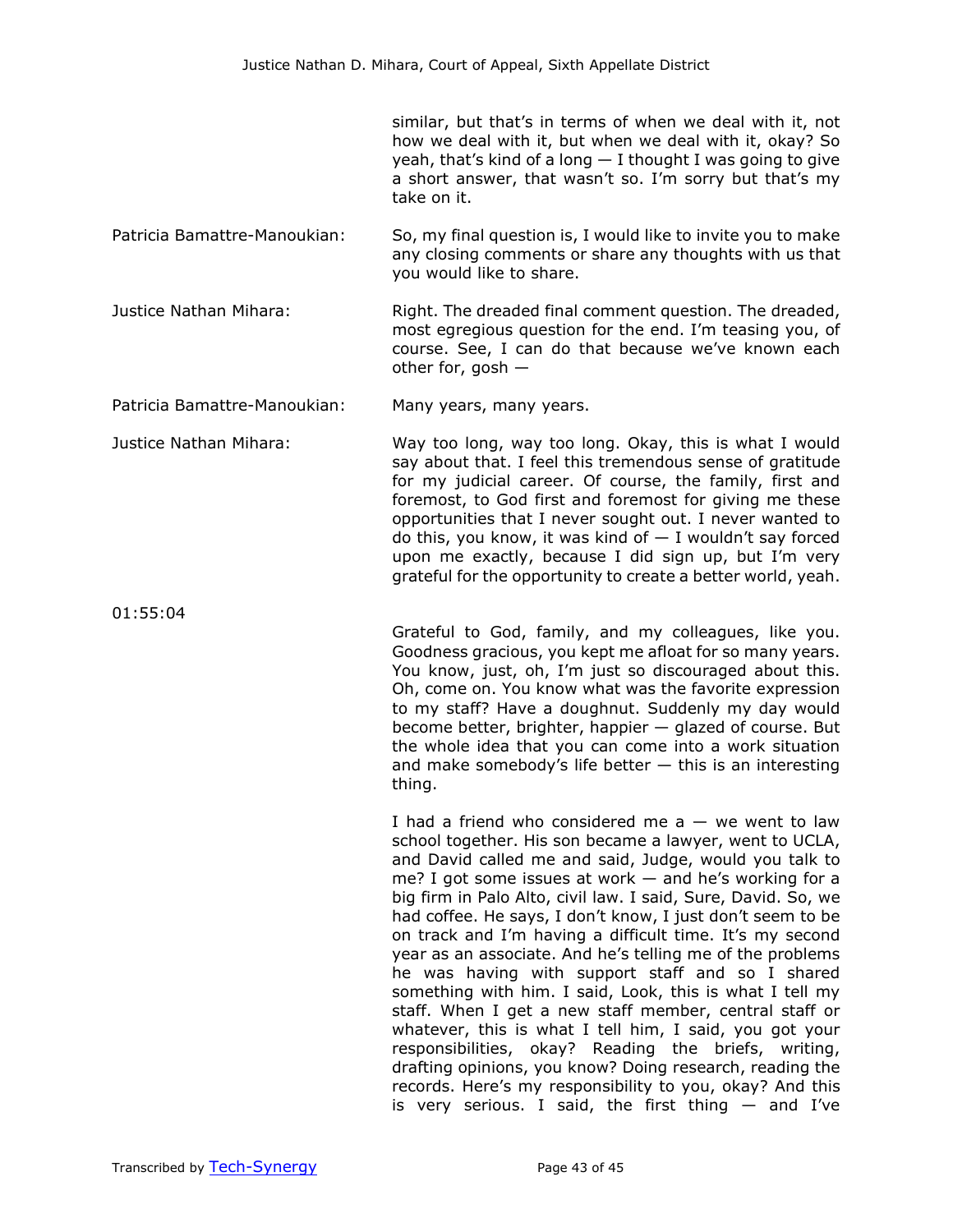mentioned this before — but first thing I think you should know is that my goal is to put you in the best position to bring your A-game, okay? Whatever that takes, so you need to talk to me, okay? We need to talk to each other to make that happen. That's number one.

Number two, and this is equally important to me, is that I have a responsibility, me personally, as your supervisor, as your leader, to be thankful, to thank you for the job that you're doing, okay? That's on me, okay? And if I fail to do that, that's on me, okay? But I just want you to know that's my goal. I'm not going to be perfect at it, but I'm trying to really, really hard to make that happen, all right? Okay?

So, in terms of my thoughts about the court, my relationships with people here, it's that I hope I accomplish that and you're talking about making people's lives better. I think there's a lot of ways of doing that, right? You help them do a great job, of course, but you also try to just make their day happier, you know? Just giving them some jellybeans or a doughnut, whatever it takes, you know? A limerick, you know? Or helping with something more substantive. That's all part of the process here, but that was what was really enjoyable here is that — you know I came away every day thinking, wow, I'm so glad I was here. I'm so glad I'm here. I've great friends who invite me to your birthday party celebrations, you know? I got my retirement book. It has Ray Younger, one of our staff attorneys, it has that great photo of me apparently holding one of your UCLA bears and it looks like I'm asleep, but I think he just caught me at that awkward moment. He said, Justice Manoukian's chamber got awfully hot, and Justice Mihara loves pastries and he probably just had a little too much to eat. I was kind of cringing about that, but that's okay — Patty's a friend. But I missed your birthday parties that you'd have with the staff, and I miss your staff dearly.

| Patricia Bamattre-Manoukian: | We'll keep inviting you. |
|------------------------------|--------------------------|
|------------------------------|--------------------------|

Justice Nathan Mihara: Oh, would you?

Patricia Bamattre-Manoukian: We'll keep inviting you.

Justice Nathan Mihara: When this COVID thing is off, boy, I'm putting more parking money in the meter, by the way, next time, because I can't miss out on these desserts.

Patricia Bamattre-Manoukian: Well, Justice Mihara, thank you so much for sharing your personal and professional journey with us today.

Justice Nathan Mihara: Yeah.